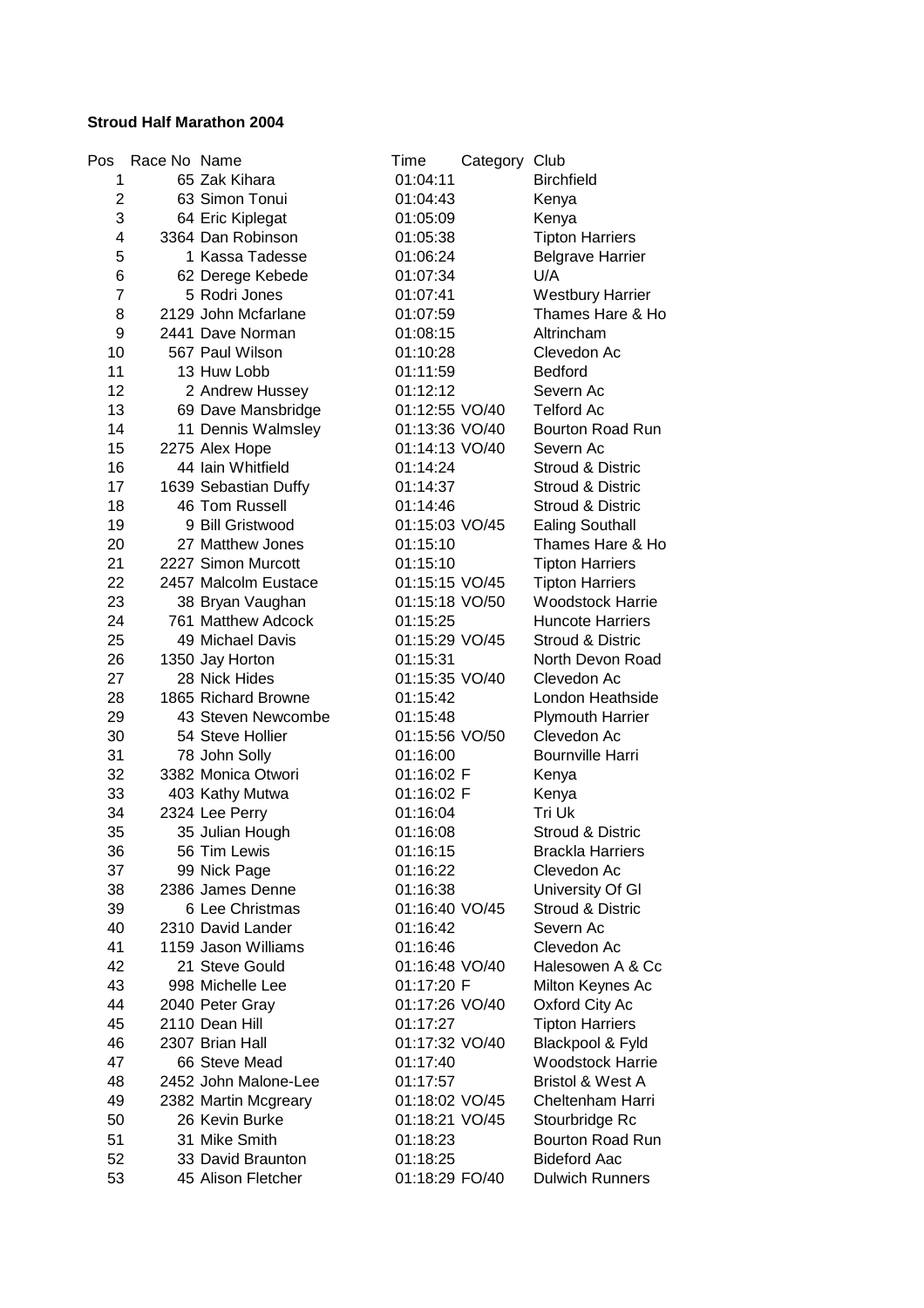| 54  | 2350 Martin Carter         | 01:18:31       | Kenilworth Runne            |
|-----|----------------------------|----------------|-----------------------------|
| 55  | 723 Stephen Powell         | 01:18:34       | U/A                         |
| 56  | 3326 Jude Craft            | 01:18:41 F     | Headington                  |
| 57  | 3337 Brian Humphries       | 01:18:53 VO/40 | <b>Amazing Feet</b>         |
| 58  | 20 Clem Clement            | 01:19:22 VO/45 | Penarth & Dinas             |
| 59  | 17 Peter Lloyd             | 01:19:29 VO/40 | Gloucester Ac               |
| 60  | 1065 Mark Ingram           | 01:19:38       | Gloucester Ac               |
| 61  | 1770 Sean Kinsey           | 01:19:42 VO/40 | Severn Ac                   |
| 62  | 16 Paul Cox                | 01:19:44       | University Of Ba            |
| 63  | 2328 Jonathan Ashley       | 01:19:48       | U/A                         |
| 64  | 2136 Stephen Duddell       | 01:19:57 VO/45 | Great Western Ru            |
| 65  | 620 Clive Richards         | 01:20:00 VO/40 | Clevedon Ac                 |
| 66  | 2367 Mark Flint            | 01:20:01       | Newcastle Ac (St            |
| 67  | 1989 Martin Ford           | 01:20:22 VO/60 | Cheltenham Harri            |
| 68  | 89 Paul Glennie            | 01:20:29 VO/45 | <b>Great Western Ru</b>     |
| 69  | 1243 Steve Eastaugh-Waring | 01:20:31       | <b>Hogweed Trotters</b>     |
| 70  | 2408 Danny Evans           | 01:20:36       | <b>Sneyd Striders</b>       |
| 71  | 1172 Kevin Minty           | 01:20:38       | <b>Weston Ac</b>            |
| 72  | 36 Maggie Cooper           | 01:20:40 FV    | <b>Shaftsbury Barne</b>     |
| 73  | 1906 Alan Goodwin          | 01:20:56       | U/A                         |
| 74  | 2219 Alex Morgan           | 01:20:57 VO/40 | Halesowen A & Cc            |
| 75  | 544 Ian Smith              | 01:21:00       | U/A                         |
| 76  | 3311 Kieran Woods          | 01:21:01       | U/A                         |
| 77  | 48 Lee Rankin              | 01:21:04       | Sd                          |
| 78  | 2366 Julia Myatt           | 01:21:05 FO/40 | Newcastle Ac (St            |
| 79  | 139 Annabel Granger        | 01:21:08 F     | <b>Bristol Ac</b>           |
| 80  | 1948 Ray Stanier           | 01:21:09 VO/45 | <b>Tipton Harriers</b>      |
| 81  | 2346 David Potter          | 01:21:15 VO/50 | Leamington C&Ac             |
| 82  | 1207 Michael Anderson      | 01:21:20 VO/45 | <b>Farnham Runners</b>      |
| 83  | 39 Danny Norton            | 01:21:23       | Rhondda Valley R            |
| 84  | 40 George Robinson         | 01:21:25       | <b>Stroud &amp; Distric</b> |
| 85  | 1331 Jeremy Mower          | 01:21:28       | Gloucester Ac               |
| 86  | 1262 Nigel Edwards         | 01:21:40 VO/40 | U/A                         |
| 87  | 1915 Wendy Jones           | 01:21:49 FV    | Cirencester Ac              |
| 88  | 452 Chris Sherrington      | 01:21:53 VO/45 | Cirencester Ac              |
| 89  | 1103 Phillip Howell        | 01:21:53 VO/40 | Stratford Upon A            |
| 90  | 1909 David Wright          | 01:21:55 VO/45 | Cirencester Ac              |
| 91  | 77 Steve Brunt             | 01:21:58 VO/40 | <b>Bristol &amp; West A</b> |
| 92  | 3379 Dave Parsons          | 01:22:00       | U/A                         |
| 93  | 1516 John Thorpe           | 01:22:12       | Great Western Ru            |
| 94  | 1637 Emma Phillips         | 01:22:20 F     | <b>Tipton Harriers</b>      |
| 95  | 2422 Lazloe Boden          | 01:22:20 VO/40 | <b>Witney Road Runn</b>     |
| 96  | 2462 Richard Dando         | 01:22:27       | U/A                         |
| 97  | 92 David Burton            | 01:22:34 VO/40 | Dursley & Distri            |
| 98  | 734 Matthew Kingston-Lee   | 01:22:38       | Kenilworth Runne            |
| 99  | 58 Phil Parsons            | 01:22:41       | Worcester Tri Cl            |
| 100 | 61 Les Davis               | 01:22:42 VO/60 | Severn Ac                   |
| 101 | 50 Ian Smith               | 01:22:43       | Corsham Running             |
| 102 | 18 Frank Checchia          | 01:22:45       | Chippenham Harri            |
| 103 | 14 Gary Hines              | 01:22:54 VO/45 | <b>Worksop Harriers</b>     |
| 104 | 19 Douglas Barber          | 01:22:59 VO/40 | Avon Valley Runn            |
| 105 | 96 Andy Heyes              | 01:23:01 VO/40 | Clevedon Ac                 |
| 106 | 47 Kevin Rooney            | 01:23:17       | <b>Intercity Stroll</b>     |
| 107 | 72 Dave Rantell            | 01:23:19       | Cheltenham Harri            |
| 108 | 1686 Peter Richardson      | 01:23:24 VO/45 | <b>Worcester Athlet</b>     |
| 109 | 858 Marcus Ardron          | 01:23:25       | Stroud & Distric            |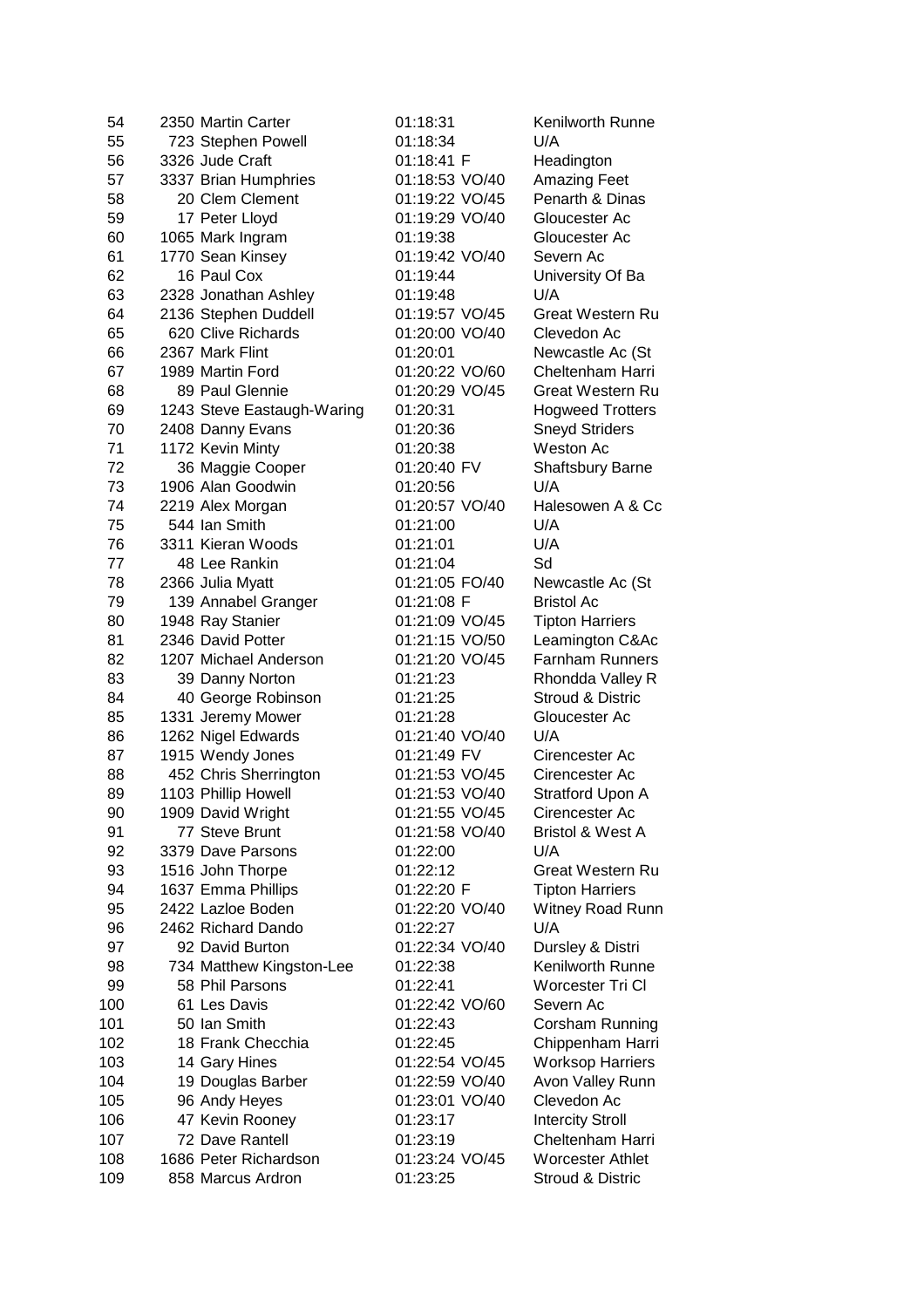| 110 | 3350 James Beales       | 01:23:28       | City Of Bath Ac         |
|-----|-------------------------|----------------|-------------------------|
| 111 | 242 Rob Edwards         | 01:23:36 VO/40 | Bourton Road Run        |
| 112 | 245 Richard Norris      | 01:23:38 VO/45 | U/A                     |
| 113 | 53 Huw Jenkins          | 01:23:40       | Bromsgrove & Red        |
| 114 | 2443 Rob Gornall        | 01:23:43 VO/40 | Sd                      |
| 115 | 440 Mike Shelton        | 01:23:46 VO/40 | U/A                     |
| 116 | 2119 Stewart Lynas      | 01:23:57       | Severn Ac               |
| 117 | 293 Darrell Summers     | 01:24:04       | Tewkesbury Ac           |
| 118 | 1900 Tim George         | 01:24:05 VO/55 | Dursley & Distri        |
| 119 | 2184 Tony Jefferies     | 01:24:07 VO/60 | <b>Westbury Harrier</b> |
| 120 | 1684 Oliver Hilton      | 01:24:07       | U/A                     |
| 121 | 1329 Justin Littlechild | 01:24:09       | <b>Hogweed Trotters</b> |
| 122 | 29 Fiona Kennedy        | 01:24:10 FO/45 | <b>Ealing Southall</b>  |
| 123 | 929 Garth Millar        | 01:24:11       | <b>Black Country Tr</b> |
| 124 | 1038 Dom Malsom         | 01:24:36       | <b>Trail Running As</b> |
| 125 | 3324 Robert Dickinson   | 01:24:38 VO/45 | Forest Of Dean A        |
| 126 | 1359 Peter Holmes       | 01:24:50       | Loughborough Stu        |
| 127 | 1050 Malcolm Pillar     | 01:24:51 VO/55 | South West Vets         |
| 128 | 480 Kevin Jackson       | 01:24:52 VO/40 | Dursley & Distri        |
| 129 | 100 Roger Bennett       | 01:24:54 VO/40 | Tewkesbury Ac           |
| 130 | 34 Martin Challinor     | 01:25:00       | U/A                     |
| 131 | 1534 Laurence Heathcock | 01:25:12       | <b>Tipton Harriers</b>  |
| 132 | 1635 Brennan Lively     | 01:25:14       | Stratford Upon A        |
| 133 | 848 Susan Bruce         | 01:25:16 FO/40 | Tewkesbury Ac           |
| 134 | 1423 Roger Denton       | 01:25:27 VO/40 | <b>Thornbury Rc</b>     |
| 135 | 55 Mark Graham          | 01:25:29       | Bromsgrove & Red        |
| 136 | 1592 Jim Walton         | 01:25:30       | U/A                     |
| 137 | 735 Dave Hoddell        | 01:25:34 VO/50 | Clevedon Ac             |
| 138 | 59 Dean Thornton        | 01:25:44       | <b>Westbury Harrier</b> |
| 139 | 90 Simon Lund           | 01:25:45       | Clevedon Ac             |
| 140 | 2111 Mario Mcnamara     | 01:25:48 VO/45 | Hayle Runners Co        |
| 141 | 1859 Charles Le Bek     | 01:25:53 VO/40 | <b>Great Western Ru</b> |
| 142 | 1680 Ros Viler          | 01:25:55 F     | U/A                     |
| 143 | 2475 Paul Allen         | 01:26:06 VO/55 | Halesowen A & Cc        |
| 144 | 2359 Nick Langridge     | 01:26:07 VO/50 | Thornbury Rc            |
| 145 | 2232 Duncan Hopwood     | 01:26:10 VO/45 | Leicester Owls          |
| 146 | 860 John Clemens        | 01:26:14 VO/60 | Stone Master Mar        |
| 147 | 98 Jason Draper         | 01:26:14       | Tewkesbury Ac           |
| 148 | 94 Helen Fines          | 01:26:19 F     | <b>Bristol Ac</b>       |
| 149 | 711 Steve Jackson       | 01:26:20       | Raf                     |
| 150 | 1532 Robert Kingdon     | 01:26:22       | <b>Bitton Road Runn</b> |
| 151 | 2338 Seb Bullock        | 01:26:25       | U/A                     |
| 152 | 1644 John Raper         | 01:26:26 VO/50 | Bourton Road Run        |
| 153 | 12 Melissa Neal         | 01:26:27 F     | Peterborough Ac         |
| 154 | 86 Gary Hobbs           | 01:26:30 VO/40 | Sd                      |
| 155 | 1940 Martin Leake       | 01:26:31 VO/45 | <b>Marlow Striders</b>  |
| 156 | 2105 Andrew Brown       | 01:26:35 VO/45 | Severn Ac               |
| 157 | 794 Vicki Boyle         | 01:26:40 F     | Arena 80 Ac             |
| 158 | 2121 Jason Revill       | 01:26:49       | U/A                     |
| 159 | 2330 Michelle Buckle    | 01:26:51 F     | Newcastle Ac (St        |
| 160 | 754 Juliette Clark      | 01:26:53 FO/40 | <b>Belgrave Harrier</b> |
| 161 | 1086 Garrett Gloyn      | 01:26:54       | Cirencester Ac          |
| 162 | 472 Nick Kane           | 01:26:56 VO/40 | <b>Bitton Road Runn</b> |
| 163 | 704 Sarah Urwin-Mann    | 01:26:58 F     | City Of Bath Ac         |
| 164 | 32 Jonny Muir           | 01:27:00       | Cheltenham Tri C        |
| 165 | 2163 Brian Maynard      | 01:27:06       | U/A                     |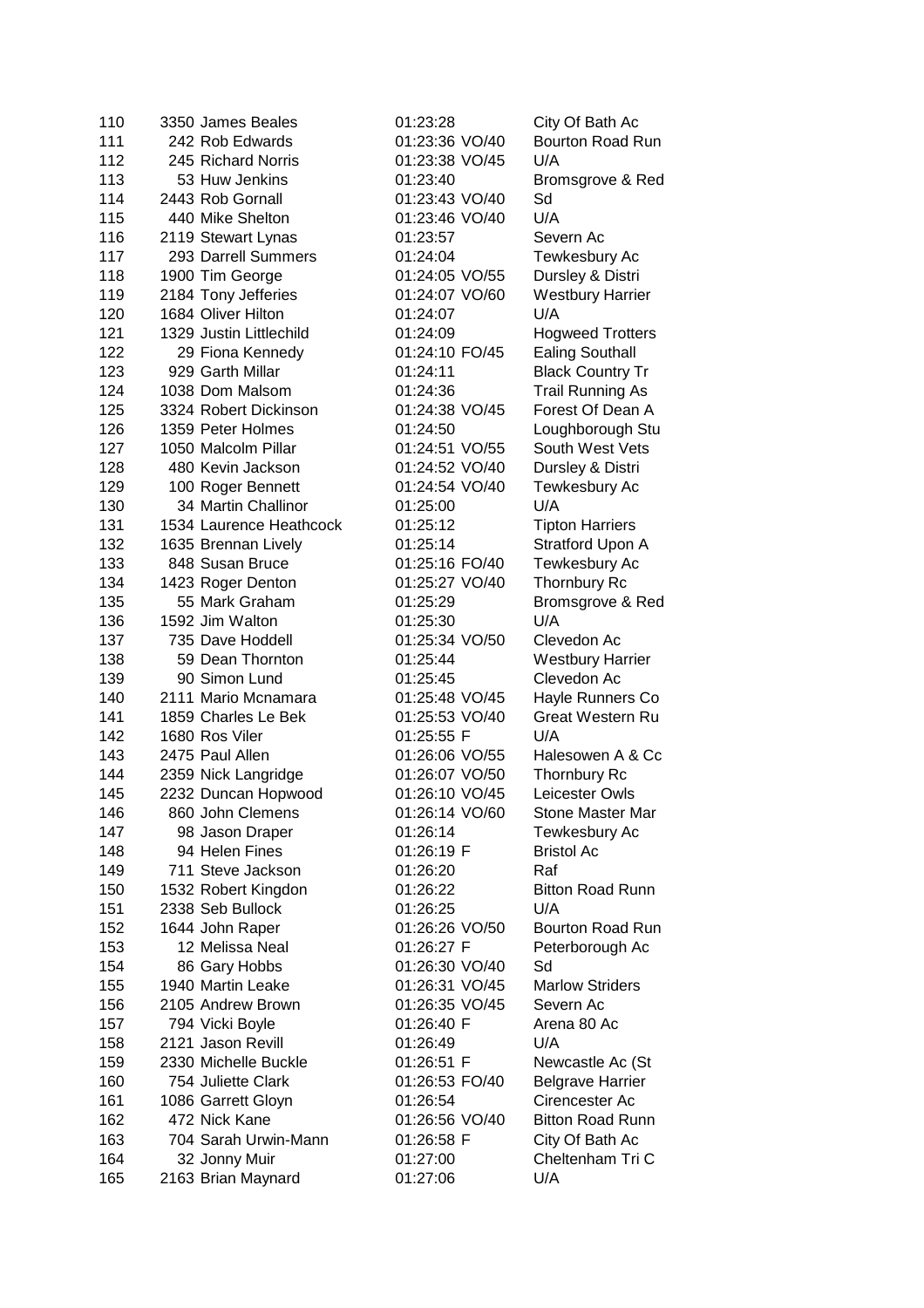| 166 | 2117 Paul Coles         | 01:27:08       | Marlborough Rc          |
|-----|-------------------------|----------------|-------------------------|
| 167 | 2194 Jeremy Fern        | 01:27:09       | Sd                      |
| 168 | 1495 Stephen Griffiths  | 01:27:11       | <b>Chepstow Harrier</b> |
| 169 | 784 Leighton Williams   | 01:27:16 VO/40 | <b>Team Deviant Tri</b> |
| 170 | 2065 Marc Scriven       | 01:27:18 VO/45 | U/A                     |
| 171 | 831 Michelle Parsons    | 01:27:20 FV    | U/A                     |
| 172 | 1789 Emma Castle        | 01:27:25 F     | <b>Great Western Ru</b> |
| 173 | 608 Barrie Dunn         | 01:27:33 VO/45 | <b>Bitton Road Runn</b> |
| 174 | 437 Jane Wassell        | 01:27:35 FV    | Cirencester Ac          |
| 175 | 1125 Mark Morgan        | 01:27:36 VO/40 | U/A                     |
| 176 | 1265 Tristan Leyden     | 01:27:39       | U/A                     |
| 177 | 1552 Juliette Minter    | 01:27:39 F     | U/A                     |
| 178 | 1583 Jason Tawn         | 01:27:40       | U/A                     |
| 179 | 921 Derrick Morgan      | 01:27:48 VO/45 | <b>Almost Athletes</b>  |
| 180 | 1179 Richard Vidgen     | 01:27:49 VO/45 | Tri Team Glos           |
| 181 | 1761 Jason Edwards      | 01:27:49       | <b>Bournville Harri</b> |
| 182 | 1066 Alistair Wakefield | 01:27:57       | U/A                     |
| 183 | 818 David Billingham    | 01:27:58       | U/A                     |
| 184 | 2261 Nick Ackland       | 01:27:59       | Sd                      |
| 185 | 2091 Paul Charles       | 01:28:01 VO/40 | Miskin Manor R.C        |
| 186 | 1438 Julian Lewis       | 01:28:02 VO/40 | U/A                     |
| 187 | 1154 Mark Wilkins       | 01:28:03 VO/40 | Town & Country H        |
| 188 | 417 Ade Hurren          | 01:28:07 VO/40 | Fssaa                   |
| 189 | 766 Helen Smethurst     | 01:28:08 FO/40 | <b>Belgrave Harrier</b> |
| 190 | 1726 Jonathan Stead     | 01:28:09       | Sd                      |
| 191 | 962 Alan Pitt           | 01:28:12 VO/40 | Stroud & Distric        |
| 192 | 846 Andy Buswell        | 01:28:14 VO/40 | U/A                     |
| 193 | 2887 Unknown Unknown    | 01:28:16       | Unattached              |
| 194 | 450 John Barnsley       | 01:28:24 VO/55 | U/A                     |
| 195 | 2149 Tony Goodwill      | 01:28:25 VO/45 | Bourton Road Run        |
| 196 | 1661 Lee Scott          | 01:28:26       | <b>Westbury Harrier</b> |
| 197 | 935 Sally Pitts         | 01:28:28 FO/40 | Witney Road Runn        |
| 198 | 1494 Helena Trigg       | 01:28:36 F     | <b>Birchfield Harri</b> |
| 199 | 1812 Lisa Newing        | 01:28:39 F     | <b>Bitton Road Runn</b> |
| 200 | 1414 Neil Cavell        | 01:28:41       | U/A                     |
| 201 | 865 Timothy Collings    | 01:28:43 VO/40 | Cirencester Ac          |
| 202 | 1992 Trevor Lewis       | 01:28:44 VO/55 | Dursley & Distri        |
| 203 | 343 Ian Baker           | 01:28:48       | U/A                     |
| 204 | 163 Dave Austin         | 01:28:48       | <b>Bristol Ac</b>       |
| 205 | 2439 Neville Taylor     | 01:28:49 VO/50 | Reading Roadrunn        |
| 206 | 1236 John Falvey        | 01:28:49 VO/45 | <b>Ealing Southall</b>  |
| 207 | 1434 Philip Orme        | 01:28:50       | U/A                     |
| 208 | 1171 Chris Williams     | 01:28:52       | Clevedon Ac             |
| 209 | 2180 Andrew Spencer     | 01:28:54 VO/40 | <b>Fairwater Runner</b> |
| 210 | 2311 Claire Cann        | 01:29:00 F     | U/A                     |
| 211 | 1057 Ken Buckle         | 01:29:02 VO/60 | Cheltenham Harri        |
| 212 | 3336 Clive Attwood      | 01:29:04 VO/45 | <b>Westbury Harrier</b> |
| 213 | 1370 John Holland       | 01:29:04 VO/40 | U/A                     |
| 214 | 202 David Askew         | 01:29:06       | Stroud & Distric        |
| 215 | 1910 Andrew De-Camps    | 01:29:06       | Forest Of Dean A        |
| 216 | 2381 Craig Vernon       | 01:29:14       | U/A                     |
| 217 | 824 Andy Phillips       | 01:29:16 VO/40 | <b>Bitton Road Runn</b> |
| 218 | 1375 Phil Rorke         | 01:29:23       | Severn Ac               |
| 219 | 868 Steve Sandalls      | 01:29:25       | U/A                     |
| 220 | 1400 Alison Vuagniaux   | 01:29:26 FO/40 | City Of Bath Ac         |
| 221 | 1606 Richard True       | 01:29:27       | Sd                      |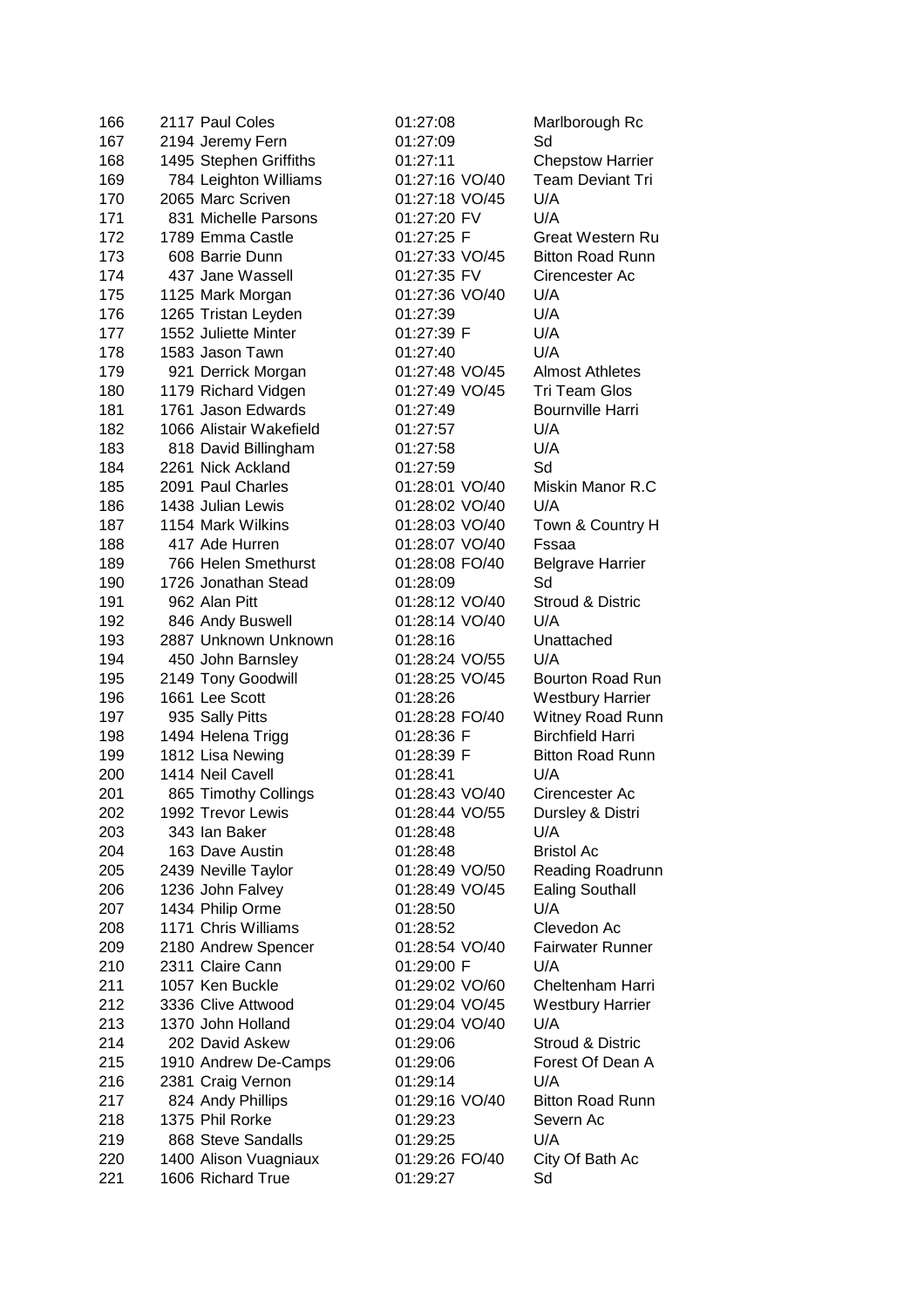| 222 | 799 Nick Dobson          | 01:29:28       | <b>Stratford Upon A</b> |
|-----|--------------------------|----------------|-------------------------|
| 223 | 88 Aileen Brown          | 01:29:31 FV    | <b>Great Western Ru</b> |
| 224 | 1203 Terry Jones         | 01:29:34       | U/A                     |
| 225 | 575 Nick Robinson        | 01:29:36       | U/A                     |
| 226 | 1878 David Spackman      | 01:29:37 VO/55 | Gloucester Ac           |
| 227 | 1090 Richard Guest       | 01:29:37       | Halesowen A & Cc        |
| 228 | 2365 Lynne Richards      | 01:29:39 F     | Newcastle Ac (St        |
| 229 | 1418 Amanda Martin       | 01:29:44 FV    | U/A                     |
| 230 | 726 Rob Morris           | 01:29:47       | U/A                     |
| 231 | 1786 John Pearce         | 01:29:49 VO/50 | Aldridge Running        |
| 232 | 891 Andrew Palmer        | 01:29:54       | Penarth & Dinas         |
| 233 | 1498 Ian Morris          | 01:29:56       | U/A                     |
| 234 | 2272 Tim Hughes          | 01:29:59 VO/40 | U/A                     |
| 235 | 2158 Robin Ayres         | 01:30:00 VO/45 | Fire Service S &        |
| 236 | 2473 Alex Ho             | 01:30:01       | Cu H&H                  |
| 237 | 2430 Gordon Dennis       | 01:30:02 VO/55 | U/A                     |
| 238 | 1510 Martin Greenshields | 01:30:06       | Cheltenham Harri        |
| 239 | 2225 Karen Hallas        | 01:30:07 F     | <b>Kenilworth Runne</b> |
| 240 | 1328 Ray Maddock         | 01:30:09 VO/55 | <b>Hogweed Trotters</b> |
| 241 | 1795 Jennifer Read       | 01:30:10 FV    | U/A                     |
| 242 | 1750 Nick Crampton       | 01:30:11       | U/A                     |
| 243 | 699 Andrew Vaughton      | 01:30:19 VO/40 | Raf Innsworth           |
| 244 | 2352 Judith Llewellyn    | 01:30:22 FO/40 | <b>Chepstow Harrier</b> |
| 245 | 922 Jason Cropton        | 01:30:22       | Stroud & Distric        |
| 246 | 1767 Phil Jordan         | 01:30:24       | U/A                     |
| 247 | 2064 Richard Crawley     | 01:30:25 VO/40 | City Of Bath Ac         |
| 248 | 1875 Christopher Sprules | 01:30:31 VO/40 | <b>Aldridge Running</b> |
| 249 | 1524 Mark Sysum          | 01:30:33       | Wimbledon Windmi        |
| 250 | 3367 Geoff Aston         | 01:30:42 VO/55 | <b>Worcester Athlet</b> |
| 251 | 2134 Andrew Jacobs       | 01:30:51 VO/40 | <b>Hogweed Trotters</b> |
| 252 | 1087 Charles Harris      | 01:30:53       | U/A                     |
| 253 | 299 Charlotte Watkins    | 01:30:53 F     | Chippenham Harri        |
| 254 | 300 Jeremy Coward        | 01:30:54       | Chippenham Harri        |
| 255 | 888 Mark Benham          | 01:30:56 VO/40 | City Of Bath Ac         |
| 256 | 586 Nigel Barker         | 01:30:57 VO/40 | <b>Great Western Ru</b> |
| 257 | 2318 Oliver Bell         | 01:30:58       | U/A                     |
| 258 | 2200 Chris Bickerton     | 01:31:00 VO/40 | U/A                     |
| 259 | 1120 Brian Chu           | 01:31:07 VO/40 | U/A                     |
| 260 | 2024 Robert Ferris       | 01:31:09 VO/50 | Cirencester Ac          |
| 261 | 978 Noel Wonfor          | 01:31:12 VO/50 | <b>Worcester Athlet</b> |
| 262 | 119 Adrian Stenning      | 01:31:16 VO/40 | U/A                     |
| 263 | 1796 Adam Cooke          | 01:31:18       | Sd                      |
| 264 | 1870 Paul Morris         | 01:31:20 VO/45 | Les Croupiers           |
| 265 | 1616 Andrew Thompson     | 01:31:20       | U/A                     |
| 266 | 2177 Adrian Wood         | 01:31:22 VO/45 | Somer Ac                |
| 267 | 1282 Jonathan Mann       | 01:31:25       | U/A                     |
| 268 | 880 Bill Leggate         | 01:31:30       | Cirencester Ac          |
| 269 | 887 Adrian Rowley        | 01:31:34 VO/40 | U/A                     |
| 270 | 1923 Mike Willis         | 01:31:34 VO/50 | Thornbury Rc            |
| 271 | 169 Mike Duggan          | 01:31:35       | <b>Bitton Road Runn</b> |
| 272 | 2394 Michael Khunou      | 01:31:36       | South Africa            |
| 273 | 1274 Jean-Paul Quertier  | 01:31:40       | U/A                     |
| 274 | 558 David Hobbs          | 01:31:40       | Great Western Ru        |
| 275 | 1339 Steve Macdonald     | 01:31:46       | <b>Westbury Harrier</b> |
| 276 | 1012 Adam Hoffman        | 01:31:47       | U/A                     |
| 277 | 30 Zina Marchant         | 01:31:47 FO/50 | City Of Bath Ac         |
|     |                          |                |                         |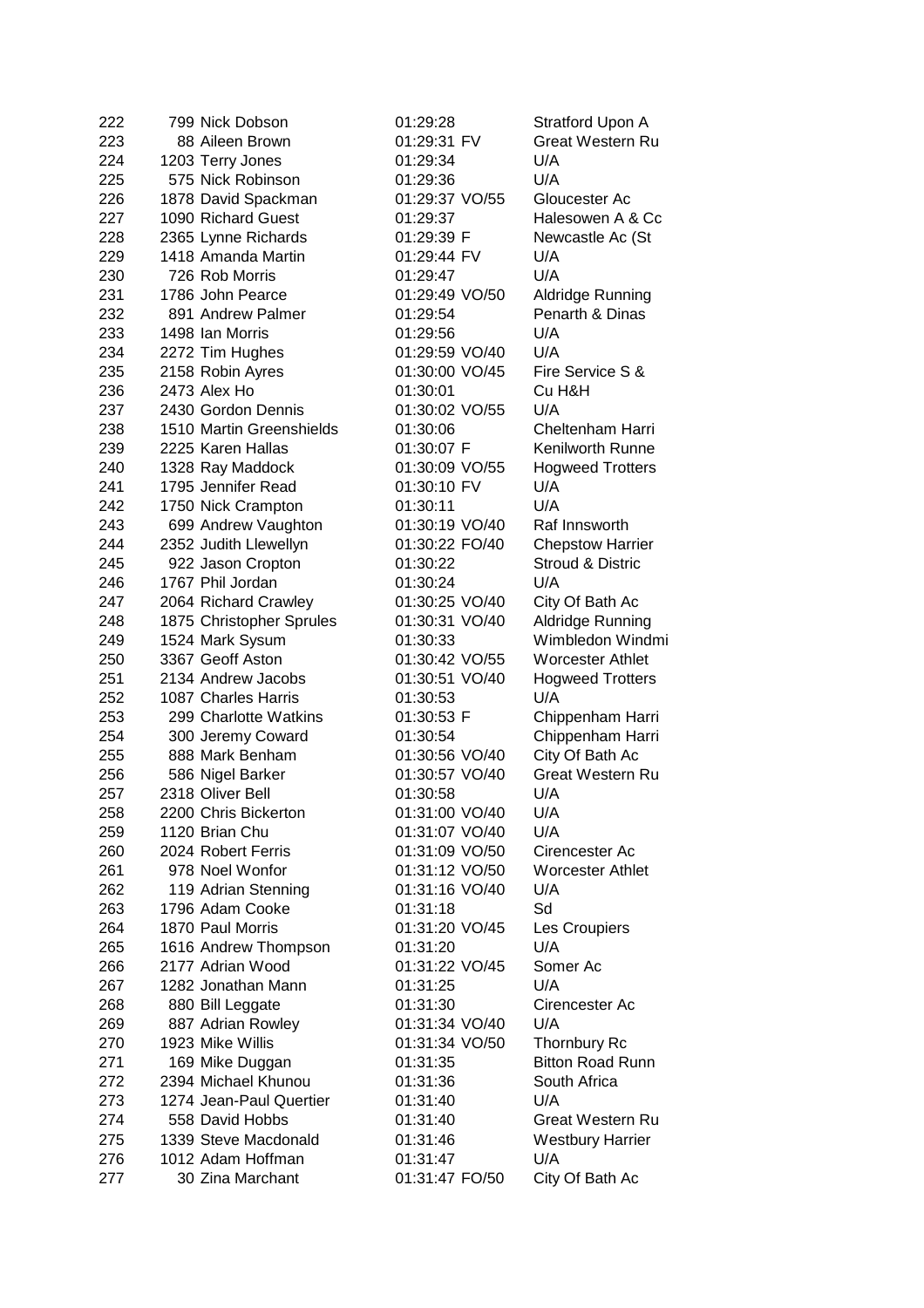| 278 | 1389 Shaw Pye           | 01:31:49       | <b>Amazing Feet</b>     |
|-----|-------------------------|----------------|-------------------------|
| 279 | 298 Graham Crump        | 01:31:51 VO/40 | <b>Bristol Ac</b>       |
| 280 | 1077 Andrew Forse       | 01:31:52       | U/A                     |
| 281 | 3380 Sue Walters        | 01:31:53       | U/A                     |
| 282 | 2002 Ray Williams       | 01:31:56 VO/45 | Dursley & Distri        |
| 283 | 769 David Pooley        | 01:31:59       | U/A                     |
| 284 | 2208 James Rose         | 01:32:00       | U/A                     |
| 285 | 600 Ken Harrison        | 01:32:02 VO/50 | <b>Swindon Harriers</b> |
| 286 | 661 Alan Macauley       | 01:32:03       | City Of Bath Ac         |
| 287 | 2237 Tim Penn           | 01:32:03       | U/A                     |
| 288 | 2144 Alastair Dickinson | 01:32:05 VO/50 | Sd                      |
| 289 | 1037 Peter Plimmer      | 01:32:05       | Stratford Upon A        |
| 290 | 702 Simon Machray       | 01:32:05       | <b>Centurion Rc</b>     |
| 291 | 1360 Graham Le Good     | 01:32:08 VO/50 | Witney Road Runn        |
| 292 | 855 Andy Dallow         | 01:32:11 VO/40 | Forest Of Dean A        |
| 293 | 2299 Dennis Collins     | 01:32:11       | Rhondda Valley R        |
| 294 | 3338 Nicola Egglestone  | 01:32:13 F     | U/A                     |
| 295 | 861 Llewelyn Jones      | 01:32:13 VO/40 | Avon Valley Runn        |
| 296 | 1063 Louise Manson      | 01:32:14 F     | Clevedon Ac             |
| 297 | 2052 Craig Lewis        | 01:32:16       | <b>Amazing Feet</b>     |
| 298 | 2106 Gary Barnes        | 01:32:18 VO/45 | Severn Ac               |
| 299 | 578 Andrew Fulton       | 01:32:18       | U/A                     |
| 300 | 1394 Ben Breaker        | 01:32:21       | Eynsham                 |
| 301 | 957 Andrew Sheward      | 01:32:23       | U/A                     |
| 302 | 280 Angie Sadler        | 01:32:29 FO/45 | Cheltenham Harri        |
| 303 | 1155 Jon Lake           | 01:32:32 VO/40 | <b>Erme Valley Harr</b> |
| 304 | 1209 Ian Corless        | 01:32:33       | U/A                     |
| 305 | 1567 Mark Schiller      | 01:32:37       | Badtri                  |
| 306 | 2224 Philip Clark       | 01:32:37 VO/55 | <b>Centurion Rc</b>     |
| 307 | 717 Tamsin Neale        | 01:32:42 F     | Burnham Joggers         |
| 308 | 348 Stephanie Hyde      | 01:32:46 FV    | U/A                     |
| 309 | 1760 Stuart Page        | 01:32:46       | <b>Bournville Harri</b> |
| 310 | 52 Jon Brough           | 01:32:50 VO/50 | Stroud & Distric        |
| 311 | 2017 Martin Thompson    | 01:32:51       | Sd                      |
| 312 | 1417 Michael Edwards    | 01:32:53       | U/A                     |
| 313 | 745 Mark Dunstone       | 01:32:56       | Weston Ac               |
| 314 | 2303 Christopher Walker | 01:32:57       | U/A                     |
| 315 | 609 Peter Hill          | 01:32:58 VO/50 | Stratford Upon A        |
| 316 | 1198 Neil Plant         | 01:33:03       | <b>Bourton Road Run</b> |
| 317 | 2376 Jennie Ryder       | 01:33:05 FV    | Sd                      |
| 318 | 1821 Richard Tomlin     | 01:33:05 VO/40 | U/A                     |
| 319 | 1879 Catherine Brighton | 01:33:09 FO/50 | Burnham Joggers         |
| 320 | 833 Terrie Williams     | 01:33:10 FV    | U/A                     |
| 321 | 2315 Paul Carter        | 01:33:13 VO/40 | U/A                     |
| 322 | 1053 Nathalie Young     | 01:33:23 F     | U/A                     |
| 323 | 1785 Frank Thomas       | 01:33:25 VO/60 | Cheltenham Harri        |
| 324 | 248 Mike Pollinger      | 01:33:26       | U/A                     |
| 325 | 2031 Harvey Scriven     | 01:33:30       | Greens Running C        |
| 326 | 1225 David Mullaney     | 01:33:33       | U/A                     |
| 327 | 955 Mark Long           | 01:33:35       | U/A                     |
| 328 | 1619 Terence Sysum      | 01:33:36 VO/55 | Gloucester Ac           |
| 329 | 1609 Jack Grant         | 01:33:37       | Sd                      |
| 330 | 2454 Douglas Smith      | 01:33:40 VO/45 | U/A                     |
| 331 | 1521 Richard Greaves    | 01:33:41       | U/A                     |
| 332 | 2372 Brian Janes        | 01:33:44 VO/45 | U/A                     |
| 333 | 1391 Benjamin Tromans   | 01:33:44 VO/50 | Halesowen A & Cc        |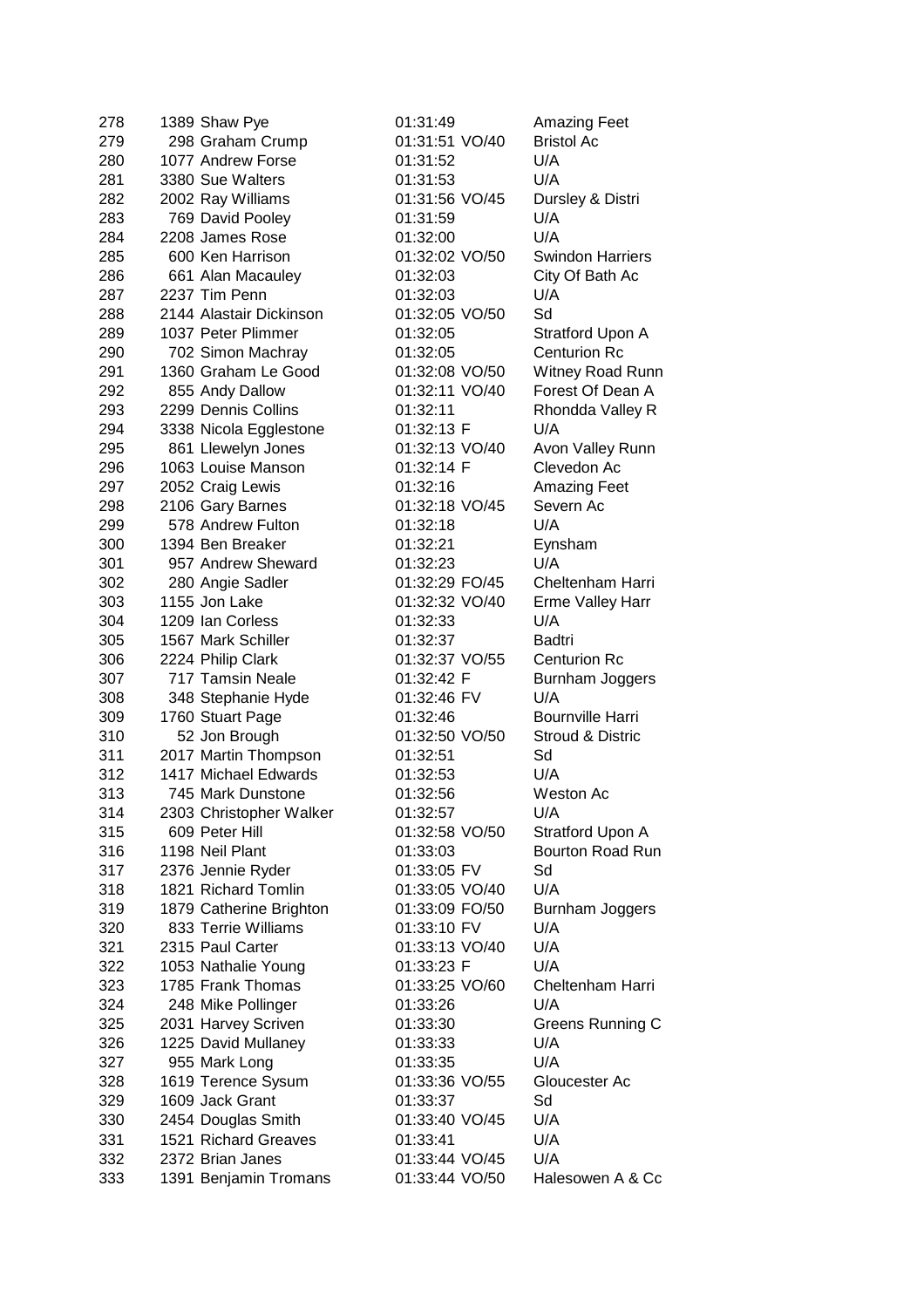| 334 | 2170 Matthew Rushton     | 01:33:48       | U/A                     |
|-----|--------------------------|----------------|-------------------------|
| 335 | 407 Victoria Plummer     | 01:33:53 F     | Frome Ac                |
| 336 | 1133 James Wade          | 01:33:56 VO/40 | <b>Bitton Road Runn</b> |
| 337 | 1738 Will Jerrold        | 01:33:58       | Sd                      |
| 338 | 1122 James Matthews      | 01:34:02 VO/50 | U/A                     |
| 339 | 1024 Michael Williams    | 01:34:04 VO/50 | <b>Bitton Road Runn</b> |
| 340 | 1296 Jon Thraves         | 01:34:05       | U/A                     |
| 341 | 159 Adam Mclelland       | 01:34:06       | U/A                     |
| 342 | 605 Jeff Davies          | 01:34:07 VO/55 | South West Vets         |
| 343 | 1480 Kate Knight         | 01:34:08 F     | U/A                     |
| 344 | 694 Lisa Bennett         | 01:34:12 F     | City Of Bath Ac         |
| 345 | 1663 Fiona Davies        | 01:34:13 FO/45 | <b>Bridgend Ac</b>      |
| 346 | 1862 Trevor De Havilland | 01:34:16 VO/45 | Stroud & Distric        |
| 347 | 2048 Peter Jones         | 01:34:17 VO/55 | <b>Telford Harriers</b> |
| 348 |                          | 01:34:23 VO/55 |                         |
| 349 | 2469 Malcolm Knight      | 01:34:25 VO/50 | Southampton Runn        |
|     | 1787 George Scully       |                | Severn Ac               |
| 350 | 1703 Chris Dawes         | 01:34:26       | Loroshill Road R        |
| 351 | 1335 Malcolm Roberts     | 01:34:32 VO/55 | Clevedon Ac             |
| 352 | 840 Mac Mcgarry          | 01:34:33 VO/40 | Stroud & Distric        |
| 353 | 743 Jo Fifield           | 01:34:37 F     | Stroud & Distric        |
| 354 | 2466 Simon Barnes        | 01:34:38       | Stroud & Distric        |
| 355 | 1442 Graham Reed         | 01:34:38       | U/A                     |
| 356 | 2182 Brian Worthington   | 01:34:40 VO/45 | <b>Birchfield Harri</b> |
| 357 | 1569 Philip Payne        | 01:34:40       | Cobra Running CI        |
| 358 | 2287 Desmond Davis       | 01:34:41 VO/50 | Les Croupiers           |
| 359 | 1165 Fred Gill           | 01:34:46       | U/A                     |
| 360 | 857 Kathryn Morton       | 01:34:49 FO/45 | Stroud & Distric        |
| 361 | 1395 Paul Sullivan       | 01:34:51 VO/40 | U/A                     |
| 362 | 1988 Keith Sawyer        | 01:34:53 VO/50 | <b>Bitton Road Runn</b> |
| 363 | 1496 Stuart Day          | 01:34:55       | U/A                     |
| 364 | 1745 James Douglas       | 01:34:55       | U/A                     |
| 365 | 1677 Ray Brigden         | 01:34:58 VO/55 | City Of Bath Ac         |
| 366 | 84 Nigel Rigg            | 01:34:58 VO/40 | <b>Halifax Harriers</b> |
| 367 | 1790 Ian Shoemark        | 01:34:58       | U/A                     |
| 368 | 3341 Richard Ralphs      | 01:35:00       | U/A                     |
| 369 | 2080 Stephen Mansfield   | 01:35:00       | <b>Esporta Running</b>  |
| 370 | 716 Steve Thomas         | 01:35:00 VO/50 | Corsham Running         |
| 371 | 1643 Paul Cooke          | 01:35:02       | U/A                     |
| 372 | 641 Edward Collier       | 01:35:02 VO/45 | U/A                     |
| 373 | 1180 Matthew Robinson    | 01:35:02       | Kingswood Triath        |
| 374 | 1398 Barry Meir          | 01:35:03 VO/50 | Halesowen A & Cc        |
| 375 | 2039 Mark Beattie        | 01:35:03       | Sd                      |
| 376 | 1537 Tony Rodgers        | 01:35:04       | U/A                     |
| 377 | 1540 Barry Bryant        | 01:35:04       | U/A                     |
| 378 | 1647 David Mcintyre      | 01:35:06       | U/A                     |
|     |                          |                | U/A                     |
| 379 | 2308 Christine Richards  | 01:35:07 FO/40 |                         |
| 380 | 319 Sarah Watson         | 01:35:11 FV    | <b>Amazing Feet</b>     |
| 381 | 1771 Lee Winters         | 01:35:13       | Sd                      |
| 382 | 1189 Louise Little       | 01:35:15 FO/40 | Stroud & Distric        |
| 383 | 465 Andrew Hosking       | 01:35:21 VO/40 | <b>Bitton Road Runn</b> |
| 384 | 783 Kieran Portbury      | 01:35:24       | Sd                      |
| 385 | 1463 Martin Foster       | 01:35:26 VO/45 | <b>Bournville Harri</b> |
| 386 | 660 Craig Mcquillan      | 01:35:30       | U/A                     |
| 387 | 2043 Thomas Jerrold      | 01:35:31       | U/A                     |
| 388 | 1074 Terry Onions        | 01:35:32 VO/50 | <b>Gloucester Polic</b> |
| 389 | 1049 Clive Ryder         | 01:35:38       | U/A                     |
|     |                          |                |                         |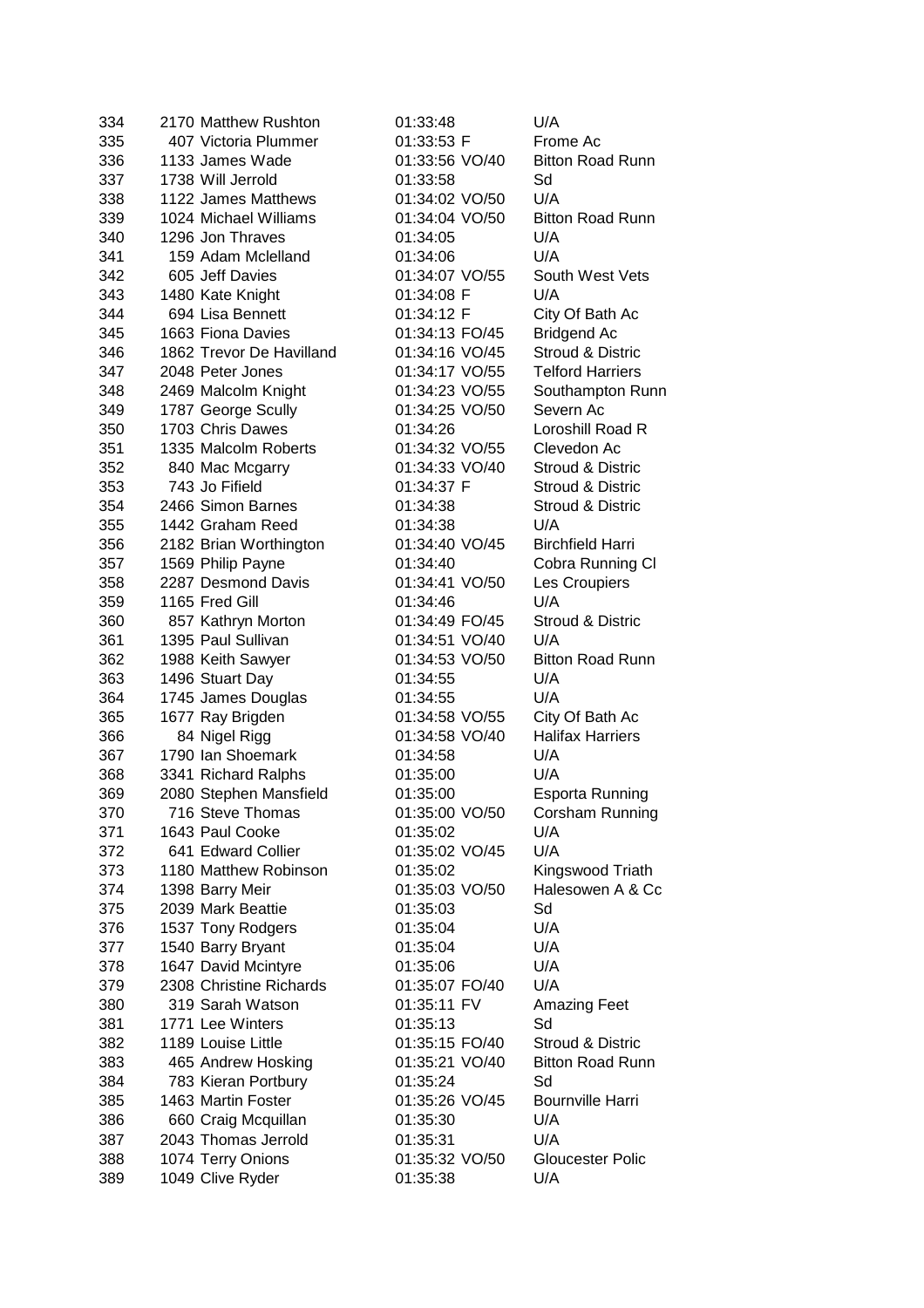| 390 | 1169 Paul Calabrese      | 01:35:40       | <b>Bitton Road Runn</b>     |
|-----|--------------------------|----------------|-----------------------------|
| 391 | 1362 Roger Hemming       | 01:35:42 VO/50 | Great Western Ru            |
| 392 | 2133 Larry Poole         | 01:35:48 VO/55 | Eynsham                     |
| 393 | 1142 Michael Quane       | 01:35:49       | U/A                         |
| 394 | 1428 Declan Mc Manus     | 01:35:49 VO/50 | <b>Westbury Harrier</b>     |
| 395 | 979 Mike Warren          | 01:35:51       | <b>Amazing Feet</b>         |
| 396 | 1044 Paul Woods          | 01:35:52       | Halesowen A & Cc            |
| 397 | 1876 Jennifer Calver     | 01:35:53 F     | Cheltenham Harri            |
| 398 | 1474 Jim Chapman         | 01:35:54       | U/A                         |
| 399 | 1898 Anna Cornelius      | 01:35:55 F     | U/A                         |
| 400 | 2425 Kenny Yam           | 01:35:57 VO/55 | <b>Weston Ac</b>            |
| 401 | 2160 Steve Thorn         | 01:35:57 VO/40 | U/A                         |
| 402 | 1646 Robert Gillan       | 01:35:58 VO/45 | U/A                         |
| 403 | 2304 Sean Rogers         | 01:36:00       | <b>Bitton Road Runn</b>     |
| 404 | 1687 Alan Coplin         | 01:36:00       | U/A                         |
| 405 | 2207 Alan Dougall        | 01:36:01 VO/45 | Christchurch Run            |
| 406 | 506 Peter Williams       | 01:36:03 VO/50 | South West Road             |
| 407 | 392 Philip Howells       | 01:36:07 VO/55 | Realrunner.Com              |
| 408 | 2130 Gary Clayton        | 01:36:08       | Nailsea R C                 |
| 409 | 2166 Trevor Free         | 01:36:08 VO/50 | Handy Cross Runn            |
| 410 | 1691 Lawrence Smith      | 01:36:09 VO/45 | U/A                         |
| 411 | 2036 Mark Willis         | 01:36:11 VO/40 | U/A                         |
| 412 | 919 Chris Hume           | 01:36:15 VO/50 | U/A                         |
| 413 | 658 Julia Fea            | 01:36:16 F     | Thames Hare & Ho            |
| 414 | 313 Bryan Morley         | 01:36:16       | U/A                         |
| 415 | 1312 Richard Tate        | 01:36:20 VO/45 | Sd                          |
| 416 | 634 Charlie Humphreys    | 01:36:22       | U/A                         |
| 417 | 2374 David Chandler      | 01:36:23       | U/A                         |
| 418 | 1866 Alexander Cooper    | 01:36:23 F     | U/A                         |
| 419 | 2264 Simon Woollsy       | 01:36:25       | Hook Norton Orga            |
| 420 | 585 Michael Bull         | 01:36:26 VO/45 | <b>Great Western Ru</b>     |
| 421 | 382 Philip Reece         | 01:36:27 VO/40 | Severn Ac                   |
| 422 | 1263 Sean Swales         | 01:36:28       | U/A                         |
| 423 | 1930 Phillip Welsh       | 01:36:31       | City Of Bath Ac             |
| 424 | 1467 Stephen Light       | 01:36:47       | Kingswood Triath            |
| 425 | 2373 Mark Ralfe          | 01:36:50 VO/45 | U/A                         |
| 426 | 2150 Paul Dutton         | 01:36:56       | U/A                         |
| 427 | 2100 Geoffrey Langston   | 01:36:57 VO/55 | <b>Stroud &amp; Distric</b> |
| 428 | 599 Peter Moss           | 01:36:58 VO/45 | Chippenham Harri            |
| 429 | 1419 Katie Griffiths     | 01:37:02 F     | Forest Of Dean A            |
| 430 | 1683 Steve Wiggall       | 01:37:02 VO/40 | Tewkesbury Ac               |
| 431 | 1501 Terry Welch         | 01:37:06 VO/55 | <b>Bitton Road Runn</b>     |
| 432 | 394 Sarah Clemo          | 01:37:09 FV    | <b>Bourton Road Run</b>     |
| 433 | 2393 Jacob Rank-Broadley | 01:37:14       | Sd                          |
| 434 | 2028 Mark Perrett        | 01:37:15 VO/40 | Corsham Running             |
| 435 | 1536 John Fry            | 01:37:16       | U/A                         |
| 436 | 773 Steve Mortimer       | 01:37:17       | U/A                         |
| 437 | 2268 Nick Lewis          | 01:37:20       | U/A                         |
| 438 | 2424 Jonny Bourne        | 01:37:21       | U/A                         |
| 439 | 2449 Chris Harris        | 01:37:21 VO/40 | U/A                         |
| 440 | 423 Jamie White          | 01:37:23 VO/40 | Stroud & Distric            |
| 441 | 594 Jonathan Young       | 01:37:24       | Cirencester Ac              |
| 442 | 1852 David Saunders      | 01:37:25 VO/55 | Dursley & Distri            |
| 443 | 303 Ben Rollins          | 01:37:26       | U/A                         |
| 444 | 1285 Mark Stickland      | 01:37:27       | U/A                         |
| 445 | 1579 Martin Cheeseman    | 01:37:28       | U/A                         |
|     |                          |                |                             |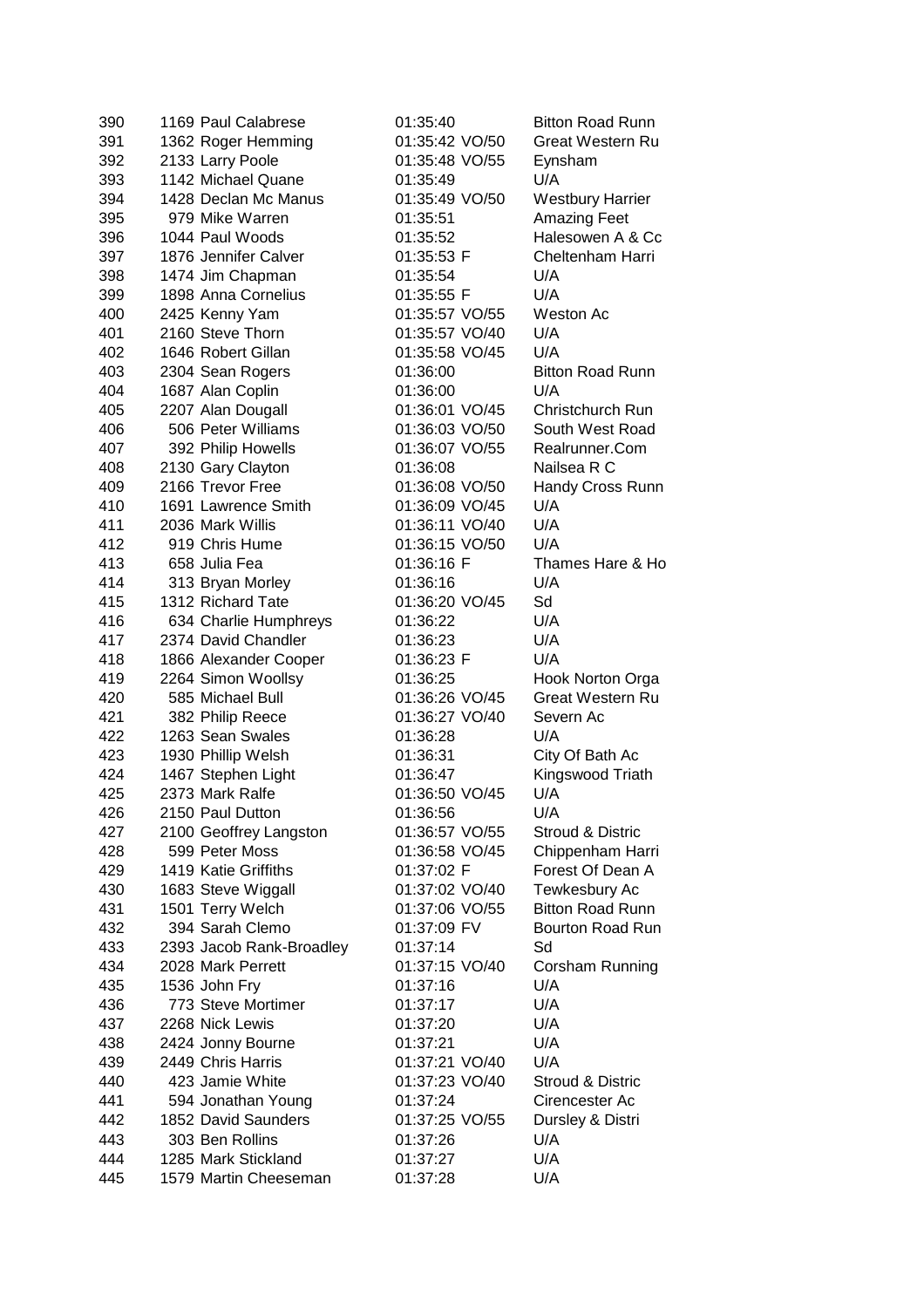| 446 | 1533 Marc Catford        | 01:37:28       | U/A                     |
|-----|--------------------------|----------------|-------------------------|
| 447 | 2470 Chris James         | 01:37:31 VO/40 | U/A                     |
| 448 | 782 Debbie Jones         | 01:37:34 F     | Chippenham Harri        |
| 449 | 2004 Benjamin Thomas     | 01:37:35       | U/A                     |
| 450 | 488 Kevin Draper         | 01:37:35 VO/40 | U/A                     |
| 451 | 1412 Gary Snailum        | 01:37:37       | U/A                     |
| 452 | 1711 Ross Perry          | 01:37:39       | U/A                     |
| 453 | 2001 John Seager         | 01:37:40 VO/45 | Tach                    |
| 454 | 2472 Michael Payne       | 01:37:43       | U/A                     |
| 455 | 1128 Will Cronshaw       | 01:37:46       | Gloucester Ac           |
| 456 | 1158 Paul Edwards        | 01:37:48       | U/A                     |
| 457 | 681 Peter Wilson         | 01:37:51       | Malvern Joggers         |
| 458 | 2467 Hugh O'Sullivan     | 01:37:53       | U/A                     |
| 459 | 902 Alan Porter          | 01:37:54       | U/A                     |
| 460 | 1186 Simon Laraway       | 01:37:55       | U/A                     |
| 461 | 920 Shirley Hume         | 01:37:56 FO/50 | U/A                     |
| 462 | 1885 Nicholas Von Benzon | 01:37:56 VO/50 | <b>Worcester Athlet</b> |
| 463 | 744 Phil Brooks          | 01:37:58 VO/40 | Badtri                  |
| 464 | 580 Kate Wright          | 01:37:59 FO/40 | Stratford Upon A        |
| 465 | 2254 Tom Beasley         | 01:38:00       | Sd                      |
| 466 | 473 Steven Powell        | 01:38:01       | <b>Bitton Road Runn</b> |
| 467 | 1781 Tim Willson         | 01:38:01 VO/45 | <b>Tetbury Royals</b>   |
| 468 | 1033 Bill Thompson       | 01:38:01 VO/50 | U/A                     |
| 469 | 1408 Martin Kelsey       | 01:38:05       | Post Office S &         |
| 470 | 1655 Huw Price           | 01:38:10 VO/40 | U/A                     |
| 471 | 914 Jane Mcnally         | 01:38:11 FO/40 | Kenilworth Runne        |
| 472 | 2456 Adam Babbs          | 01:38:13       | U/A                     |
| 473 | 1342 David Bickerton     | 01:38:16 VO/45 | Sd                      |
| 474 | 2018 Matthew Robson      | 01:38:17       | U/A                     |
| 475 | 2369 Mark Francis        | 01:38:17 VO/45 | Stratford Upon A        |
| 476 | 1292 Chris Giles         | 01:38:18 VO/40 | Sd                      |
| 477 | 1212 Derek Cameron       | 01:38:21 VO/45 | U/A                     |
| 478 | 2326 Jon Richards        | 01:38:22       | U/A                     |
| 479 | 330 Rusty Elvidge        | 01:38:23 VO/40 | Sd                      |
| 480 | 649 Mike Garnett         | 01:38:26 VO/50 | Stroud & Distric        |
| 481 | 850 Terry Doherty        | 01:38:27 VO/45 | <b>Bournville Harri</b> |
| 482 | 2396 Matthew Hodgson     | 01:38:27       | <b>Westbury Harrier</b> |
| 483 | 183 Christopher Lee      | 01:38:29       | U/A                     |
| 484 | 1213 Gerald Sanders      | 01:38:31 VO/45 | <b>Amazing Feet</b>     |
| 485 | 615 Tim Heslop           | 01:38:34       | U/A                     |
| 486 | 1699 Tony Whitlock       | 01:38:35 VO/45 | Eynsham                 |
| 487 | 1162 Stephen Cray        | 01:38:36 VO/45 | Penarth & Dinas         |
| 488 | 531 James Broughton      | 01:38:39 VO/45 | U/A                     |
| 489 | 2385 Todd Agnew          | 01:38:39       | University Of GI        |
| 490 | 1356 Michael Marshall    | 01:38:40 VO/45 | U/A                     |
| 491 | 1894 Jeffrey Davis       | 01:38:41       | Thornbury Rc            |
| 492 | 1447 Tom Rogers          | 01:38:41 VO/40 | Aldridge Running        |
| 493 | 3342 Joff Wright         | 01:38:43       | U/A                     |
| 494 | 903 Mark Davis           | 01:38:44 VO/45 | U/A                     |
| 495 | 2329 Chris Hill          | 01:38:46       | U/A                     |
| 496 | 1674 Alan Mann           | 01:38:49 VO/45 | Les Croupiers           |
| 497 | 2155 Terry Ranger        | 01:38:50 VO/40 | Cirencester Ac          |
| 498 | 1556 Lindsey Dow         | 01:38:51 FO/45 | City Of Bath Ac         |
| 499 | 2431 Andrew Lane         | 01:38:51       | U/A                     |
| 500 | 1660 Matt Long           | 01:38:52       | U/A                     |
| 501 | 1452 Graeme Thomson      | 01:38:53       | U/A                     |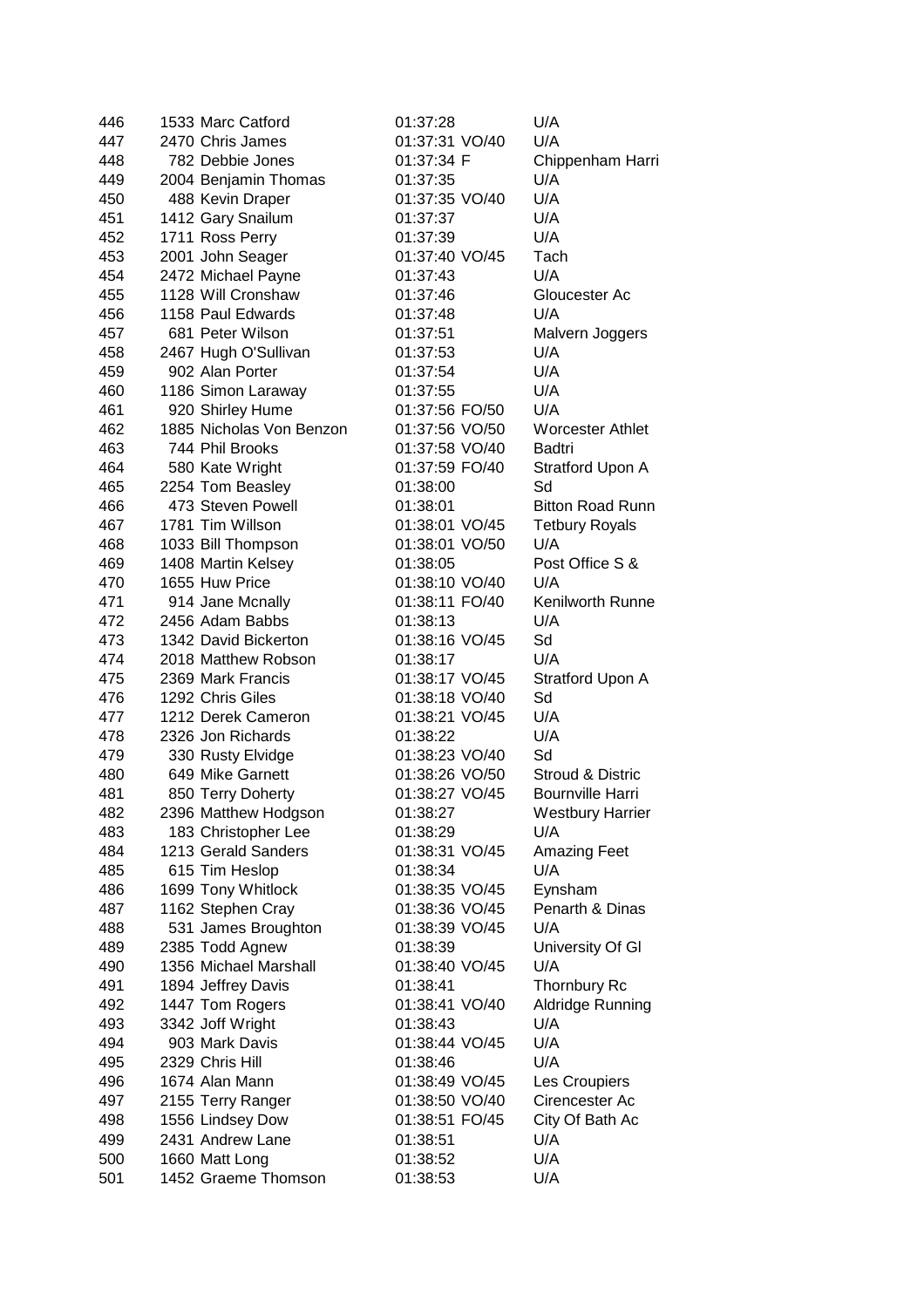| 502 | 180 Alister Beveridge   | 01:38:53 VO/40 | U/A                         |
|-----|-------------------------|----------------|-----------------------------|
| 503 | 1402 Brian Healey       | 01:38:54 VO/55 | Cardigan Running            |
| 504 | 3358 Geoff Jones        | 01:38:55 VO/55 | <b>Worcester Athlet</b>     |
| 505 | 285 Paul Hacker         | 01:38:57       | U/A                         |
| 506 | 1361 Sue Macgregor      | 01:38:57 FO/45 | Avon Valley Runn            |
| 507 | 1681 Tim Walton         | 01:39:02       | U/A                         |
| 508 | 1880 Steve Sheppard     | 01:39:03       | U/A                         |
| 509 | 2101 Danny Kay          | 01:39:03 VO/60 | Avon Valley Runn            |
| 510 | 562 Robert John         | 01:39:05       | Les Croupiers               |
| 511 | 1953 Mark Reynolds      | 01:39:08 VO/40 | Williams Syndrom            |
| 512 | 1911 Michael Blackburn  | 01:39:09 VO/45 | U/A                         |
| 513 | 3331 Dinah Cheverton    | 01:39:09 FV    | <b>Tamar Trotters</b>       |
| 514 | 3332 Kent Watson        | 01:39:11       | <b>Tamar Trotters</b>       |
| 515 | 112 Shaun Hawkins       | 01:39:12       | U/A                         |
| 516 | 1144 Daniel Smith       | 01:39:12       | Sd                          |
| 517 | 1313 Mike Longstaff     | 01:39:12 VO/50 | U/A                         |
| 518 | 1444 Carwyn Davies      | 01:39:13       | Sd                          |
| 519 | 1141 Paul Quane         | 01:39:14       | U/A                         |
| 520 | 547 Alan Pope           | 01:39:15 VO/50 | <b>Swindon Harriers</b>     |
| 521 | 1291 Bruce Lascelles    | 01:39:15       | Sd                          |
| 522 | 2448 Michael Gilbride   | 01:39:17       | U/A                         |
| 523 | 398 Paul Rowley         | 01:39:17       | Sd                          |
| 524 | 895 George Roberts      | 01:39:18       | U/A                         |
| 525 | 1901 Paul Wilkins       | 01:39:18       | U/A                         |
| 526 | 1902 David Whitfield    | 01:39:18       | U/A                         |
| 527 | 1935 Ricki Avery        | 01:39:19 VO/40 | U/A                         |
| 528 | 512 Jason Duignan       | 01:39:20       | U/A                         |
| 529 | 1379 Adrian Pook        | 01:39:21       | <b>Hogweed Trotters</b>     |
| 530 | 2252 Chris Hammond      | 01:39:22       | U/A                         |
| 531 | 760 Gary Lewis          | 01:39:23       | City Of Bath Ac             |
| 532 | 238 Simon Dakin         | 01:39:24       | U/A                         |
| 533 | 2189 Daniel Smith       | 01:39:24       | U/A                         |
| 534 | 2298 Pierre Lacrouts    | 01:39:25       | U/A                         |
| 535 | 692 Phil Richards       | 01:39:27 F     | Weston Ac                   |
| 536 | 2102 Mandy James        | 01:39:29 FO/40 | <b>Stroud &amp; Distric</b> |
| 537 | 339 Christina Vivian    | 01:39:30 FO/45 | Avon Valley Runn            |
| 538 | 2056 Dave Spence        | 01:39:31       | Tewkesbury Ac               |
| 539 | 883 Simon Peach         | 01:39:33 VO/40 | U/A                         |
| 540 | 1640 Darren Grant       | 01:39:33       | U/A                         |
| 541 | 1991 Graham Bennetto    | 01:39:37 VO/45 | U/A                         |
| 542 | 696 Robert Morrison     | 01:39:39 VO/40 | U/A                         |
| 543 | 1307 Andrew Holdsworth  | 01:39:42 VO/40 | Corsham Running             |
| 544 | 1942 David Steel        | 01:39:43 VO/55 | U/A                         |
| 545 | 2403 Simon Battson      | 01:39:46       | U/A                         |
| 546 | 648 Lorraine Huggett    | 01:39:49 FV    | Stroud & Distric            |
| 547 | 1882 Richard Powles     | 01:39:50       | U/A                         |
| 548 | 1798 Neil Cutler        | 01:39:51 VO/50 | Amazing Feet                |
| 549 | 3357 Steve Phillips     | 01:39:52 VO/50 | <b>Worcester Athlet</b>     |
| 550 | 705 Andrew Tout         | 01:39:54       | U/A                         |
| 551 | 1615 Gary Scamans       | 01:39:54       | Sd                          |
| 552 | 2192 Alun Smith         | 01:39:56 VO/45 | Rhondda Valley R            |
| 553 | 1228 Peter Wallace      | 01:39:57 VO/45 | <b>Great Western Ru</b>     |
| 554 | 1366 Darren Sutton      | 01:39:58       | U/A                         |
| 555 | 502 Geoff Howe          | 01:39:59 VO/40 | U/A                         |
| 556 | 2463 Rodney Ferneyhough | 01:40:00 VO/45 | U/A                         |
| 557 | 988 Alex Ingham         | 01:40:01       | U/A                         |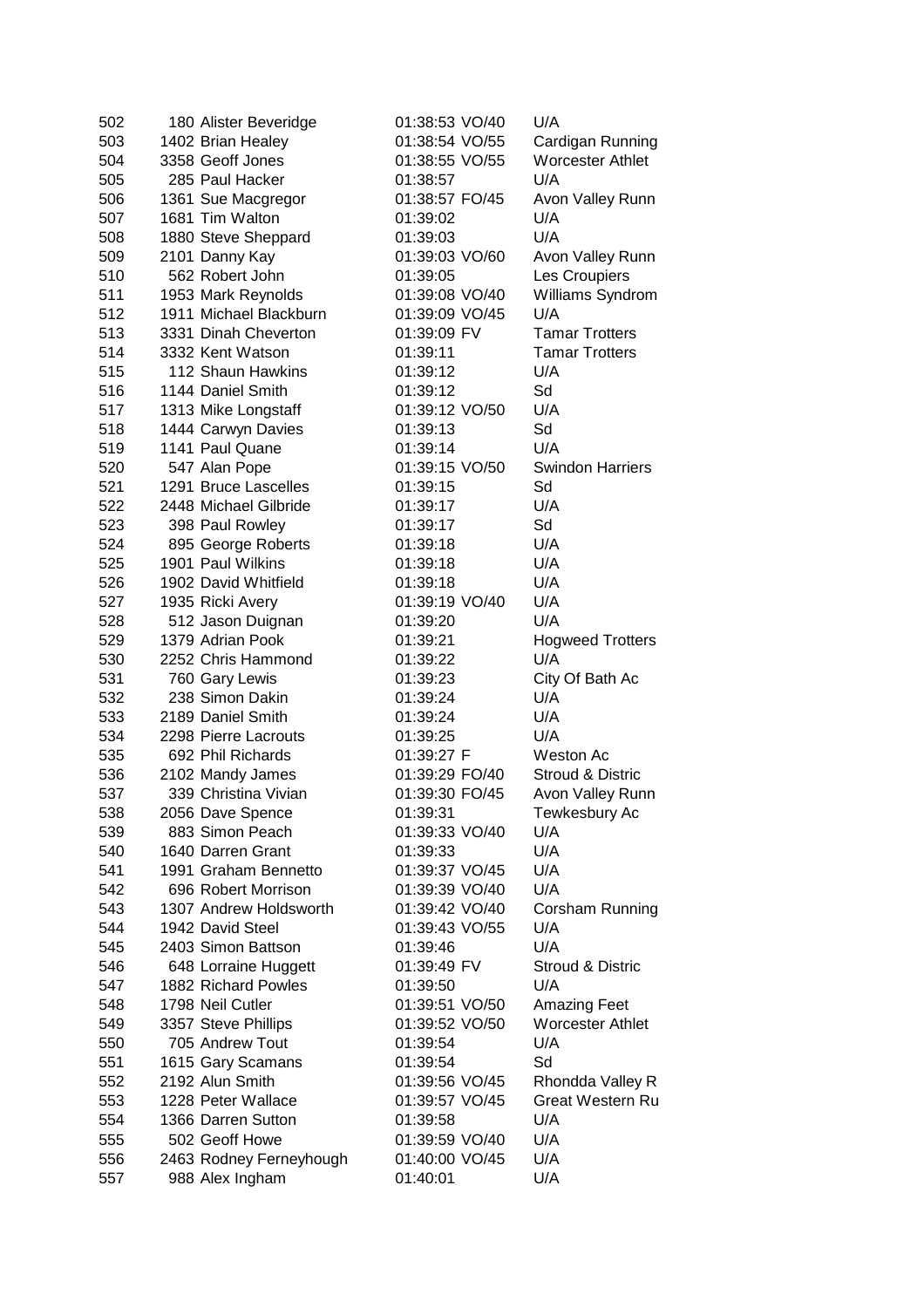| 558 | 2078 Jason Berry          | 01:40:02       | <b>Almost Athletes</b>      |
|-----|---------------------------|----------------|-----------------------------|
| 559 | 1931 Roland Hobbs         | 01:40:03 VO/55 | Dursley & Distri            |
| 560 | 1585 Philip Miles         | 01:40:04       | U/A                         |
| 561 | 2390 Nathan Morris        | 01:40:05       | U/A                         |
| 562 | 1960 Brian Rafferty       | 01:40:06       | Williams Syndrom            |
| 563 | 2388 Andrew Nippard       | 01:40:17       | University Of GI            |
| 564 | 1559 David Hall           | 01:40:18 VO/40 | Cheltenham Harri            |
| 565 | 1565 Andrew Haigh         | 01:40:18 VO/40 | U/A                         |
| 566 | 302 Sonia Chant           | 01:40:19 FO/50 | U/A                         |
| 567 | 1808 Martin Church        | 01:40:25 VO/60 | <b>Great Western Ru</b>     |
| 568 | 1959 Geoff Jones          | 01:40:28       | Williams Syndrom            |
| 569 | 150 Niall Hoskin          | 01:40:34 VO/50 | U/A                         |
| 570 | 1457 Andy Kilby           | 01:40:34 VO/45 | U/A                         |
| 571 | 1829 Clive Gwatkin        | 01:40:37       | U/A                         |
| 572 | 1143 Acland Hart          | 01:40:38       | U/A                         |
| 573 | 1751 Mark Curtis          | 01:40:40       | U/A                         |
| 574 | 1245 Lloyd Gorman         | 01:40:41       | Sd                          |
| 575 | 1323 Nick Haward          | 01:40:42       | U/A                         |
| 576 | 2446 Robert Biddulph      | 01:40:42       | Greens Running C            |
| 577 | 610 Stephen Jardine       | 01:40:42 VO/40 | Sd                          |
| 578 | 1459 Darren Pooler        | 01:40:43       | U/A                         |
| 579 | 2112 Nigel Dimmock        | 01:40:48 VO/60 | Spa Striders                |
| 580 | 952 Nick Hillier          | 01:40:48 VO/40 | Nationwide Bs               |
| 581 | 1527 David Staelens       | 01:40:51 VO/40 | U/A                         |
| 582 | 425 Kate Samuel           | 01:40:52 FV    | Sd                          |
| 583 | 3333 Pete Hilling         | 01:40:53 VO/45 | U/A                         |
| 584 | 2314 Claire Kelly         | 01:40:55 F     | Somer Ac                    |
| 585 | 1433 Adrian Sabel         | 01:40:56 VO/40 | U/A                         |
| 586 | 832 Matthew Wilkins       | 01:40:58       | Sd                          |
| 587 | 2432 Jim Creber           | 01:40:59 VO/45 | <b>Tamar Trotters</b>       |
| 588 | 1455 Liam Tunney          | 01:41:02       | Sd                          |
| 589 | 1649 Andrew Bloodworth    | 01:41:03 VO/40 | Sd                          |
| 590 | 1410 Martin Howles        | 01:41:04       | Amazing Feet                |
| 591 | 881 Nigel Sewell          | 01:41:05 VO/40 | U/A                         |
| 592 | 845 Sara-Jane Cox-Conklin | 01:41:05 FO/40 | U/A                         |
| 593 | 1188 Tarek Measures       | 01:41:06       | Sd                          |
| 594 | 1620 Michelle Laws        | 01:41:09 FV    | U/A                         |
| 595 | 1929 Jo Bradley           | 01:41:09 FV    | City Of Bath Ac             |
| 596 | 321 Peter Rappitt         | 01:41:10 VO/45 | U/A                         |
| 597 | 1119 Steve Kirk           | 01:41:11 VO/40 | Stratford Upon A            |
| 598 | 1468 Corinne Mason        | 01:41:14 F     | U/A                         |
| 599 | 9997 Bevan Unknown        | 01:41:15       | Unattached                  |
| 600 | 1377 Graham Steer         | 01:41:16 VO/50 | U/A                         |
| 601 | 2090 Richard Cole         | 01:41:17       | Sd                          |
| 602 | 268 Gavin Cotter          | 01:41:18       | Cheltenham Harri            |
| 603 | 445 Nicky Ferguson        | 01:41:20 VO/50 | <b>Stroud &amp; Distric</b> |
| 604 | 538 Mark Newton           | 01:41:21       | U/A                         |
| 605 | 1205 James Anderson       | 01:41:22 VO/55 | Avon Valley Runn            |
| 606 | 859 Rosie Barker          | 01:41:23 FO/40 | Stone Master Mar            |
| 607 | 1867 Melody Thompson      | 01:41:24 F     | Chippenham Harri            |
| 608 | 118 Dean Brown            | 01:41:24 VO/40 | U/A                         |
| 609 | 2320 Steve Partridge      | 01:41:25       | U/A                         |
| 610 | 1658 Darren Linton        | 01:41:29       | U/A                         |
| 611 | 2281 Allan Harris         | 01:41:33 VO/40 | U/A                         |
| 612 | 791 Tim Ponting           | 01:41:34 VO/50 | <b>Bitton Road Runn</b>     |
| 613 | 1121 David Foreman        | 01:41:34       | U/A                         |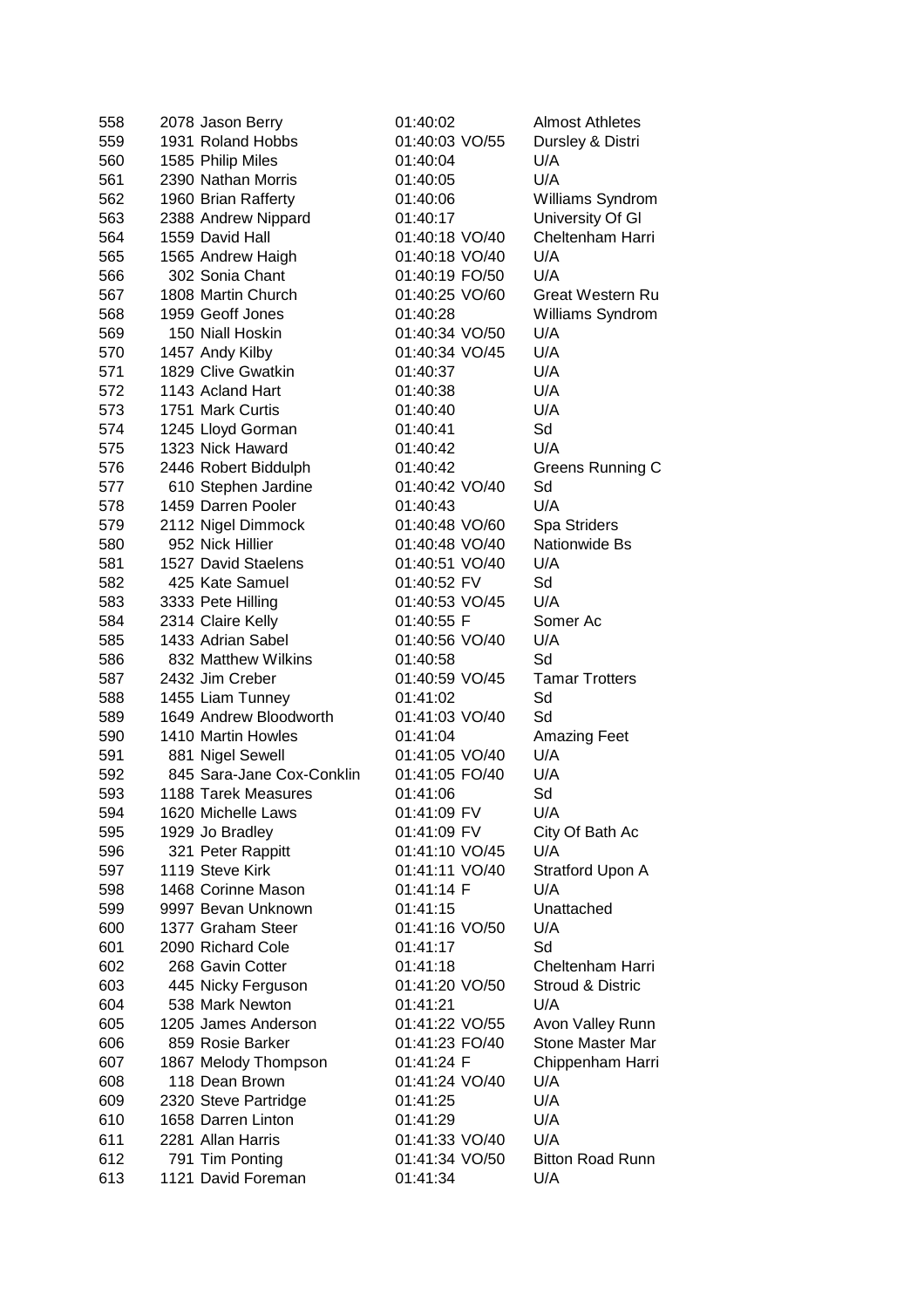| 614 | 1972 Marcus Farran         | 01:41:36       | Williams Syndrom        |
|-----|----------------------------|----------------|-------------------------|
| 615 | 1426 Lucy Poole            | 01:41:44 F     | <b>Hogweed Trotters</b> |
| 616 | 982 Chris Garbett          | 01:41:46 VO/40 | Sd                      |
| 617 | 1081 Simon Warren          | 01:41:48       | U/A                     |
| 618 | 1096 Jools Head            | 01:41:49       | Newton Abbot Ac         |
| 619 | 2295 Stuart Harrison       | 01:41:50 VO/40 | U/A                     |
| 620 | 1013 Ashley Spreadborough  | 01:41:52       | U/A                     |
| 621 | 485 Barry O'Driscoll       | 01:41:52       | Tewkesbury Ac           |
| 622 | 267 Stuart Buchan          | 01:41:53       | Sd                      |
| 623 | 2259 Ruth Leishman         | 01:41:53 F     | U/A                     |
| 624 | 2258 Chris Volley          | 01:41:53       | University Of Ba        |
| 625 | 1191 Paul Young            | 01:41:57       | U/A                     |
| 626 | 691 Tony Bray              | 01:42:01       | U/A                     |
| 627 | 1372 Russell Millward      | 01:42:01       | U/A                     |
| 628 | 2214 Brian Mac Giollabhain | 01:42:05       | U/A                     |
| 629 | 690 Parrick Winstone       | 01:42:05 VO/40 | Town & Country H        |
| 630 | 1114 Richard Jones         | 01:42:06       | U/A                     |
| 631 | 1115 Andy Wells            | 01:42:06       | U/A                     |
| 632 | 2356 Therezia Duffy        | 01:42:09 FO/45 | Wolverhampton &         |
| 633 | 866 Keith Bryant           | 01:42:10 VO/40 | <b>Bitton Road Runn</b> |
| 634 | 1216 Roger Williams-Camp   | 01:42:13 VO/40 | Sd                      |
| 635 | 844 Mark Conklin           | 01:42:18 VO/40 | U/A                     |
| 636 | 459 Robert Peckitt         | 01:42:19 VO/45 | Sd                      |
| 637 | 2049 Brian Dolman          | 01:42:20 VO/60 | <b>Telford Harriers</b> |
| 638 | 1320 Christopher Catchpole | 01:42:23 VO/40 | U/A                     |
| 639 | 249 Nicholas Wiles         | 01:42:29 VO/40 | Sd                      |
| 640 | 1546 Nick Paisley          | 01:42:29       | U/A                     |
| 641 | 1704 Jonathan King         | 01:42:30       | Sd                      |
| 642 | 679 Philip Kent            | 01:42:31 VO/40 | U/A                     |
| 643 | 380 Alan Moore             | 01:42:33 VO/45 | Stroud & Distric        |
| 644 | 1589 Michael Long          | 01:42:34 VO/40 | U/A                     |
| 645 | 862 Paul Dowling           | 01:42:35 VO/45 | U/A                     |
| 646 | 463 Kate Hall              | 01:42:35 FV    | Bourton Road Run        |
| 647 | 1912 Chris Riches          | 01:42:36 VO/50 | Cirencester Ac          |
| 648 | 822 Gary O'Leary           | 01:42:38 VO/40 | U/A                     |
| 649 | 993 Gavin Versaci          | 01:42:39 VO/40 | <b>Bitton Road Runn</b> |
| 650 | 1107 David Gleed           | 01:42:39       | Sd                      |
| 651 | 1230 Kevin Evans           | 01:42:40 VO/50 | U/A                     |
| 652 | 1705 Robin Macdonald       | 01:42:42 VO/55 | <b>Bourton Road Run</b> |
| 653 | 797 Mark Dorrington        | 01:42:43 VO/45 | U/A                     |
| 654 | 2162 Martin Henderson      | 01:42:45 VO/40 | U/A                     |
| 655 | 683 Frank Brady            | 01:42:45 VO/50 | Nailsea R C             |
| 656 | 402 Shirley Brokenshaw     | 01:42:48 FO/55 | <b>Hogweed Trotters</b> |
| 657 | 1315 Martyn Parry          | 01:42:51 VO/45 | Dursley & Distri        |
| 658 | 1241 Bill Stewart          | 01:42:51 VO/40 | Sd                      |
| 659 | 596 Andrew Furley          | 01:42:54 VO/40 | Sd                      |
| 660 | 2255 Ross Sylvester        | 01:42:54       | U/A                     |
| 661 | 1340 Rob Clark             | 01:42:54       | <b>Great Western Ru</b> |
| 662 | 214 Kerry Hall             | 01:42:54 F     | Avon Valley Runn        |
| 663 | 215 Steve Noyes            | 01:43:04       | Avon Valley Runn        |
| 664 | 1904 Edward Lewis          | 01:43:10       | U/A                     |
| 665 | 2135 Dean Cunniffe         | 01:43:10       | U/A                     |
| 666 | 1941 Gary Chamberlain      | 01:43:10 VO/40 | U/A                     |
| 667 | 1757 Andrew Devereux       | 01:43:12       | U/A                     |
| 668 | 124 Katie Crowe            | 01:43:16 F     | U/A                     |
| 669 | 867 Adrian Blake           | 01:43:16 VO/45 | U/A                     |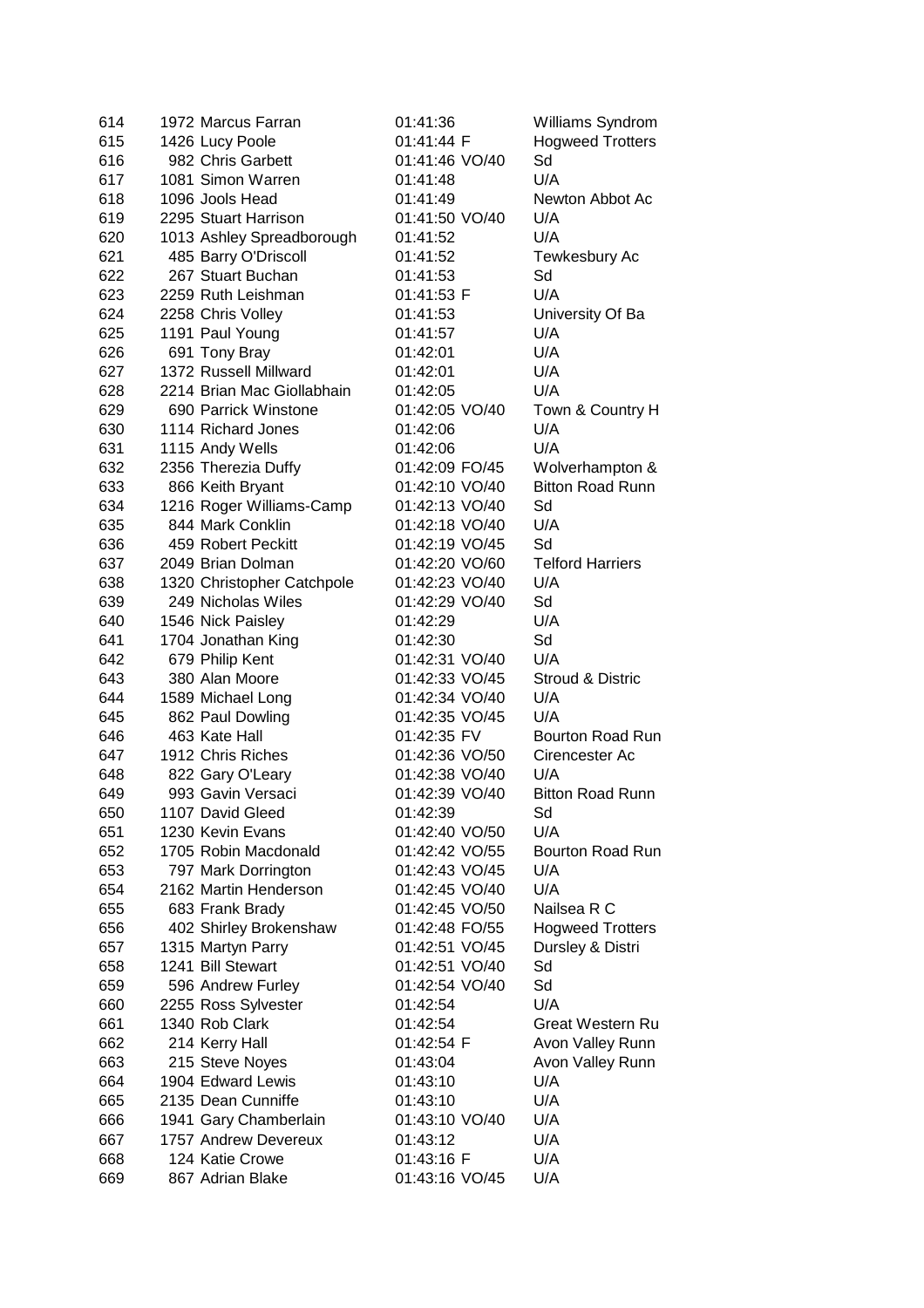| 670        | 1462 John Mcneilly                              | 01:43:17 VO/55          | U/A                     |
|------------|-------------------------------------------------|-------------------------|-------------------------|
| 671        | 195 Nick Rew                                    | 01:43:18 VO/50          | U/A                     |
| 672        | 879 Tony Rudge                                  | 01:43:21 VO/45          | <b>Langport Runners</b> |
| 673        | 775 David Haggie                                | 01:43:28 VO/40          | U/A                     |
| 674        | 2147 Paddy Weir                                 | 01:43:28                | U/A                     |
| 675        | 340 Neil Hendry                                 | 01:43:31 VO/45          | Penarth & Dinas         |
| 676        | 3375 David Gould                                | 01:43:32 VO/50          | <b>Trail Running As</b> |
| 677        | 1219 Peter Hunt                                 | 01:43:32 VO/55          | Avon Valley Runn        |
| 678        | 501 Chris Page                                  | 01:43:33                | U/A                     |
| 679        | 324 Jon Scamp                                   | 01:43:35                | Stroud & Distric        |
| 680        | 2146 Andrew Sayers                              | 01:43:37 VO/55          | <b>Thornbury Rc</b>     |
| 681        | 2178 Peter Mander                               | 01:43:38 VO/60          | Launceston Road         |
| 682        | 1515 Chris Moos                                 | 01:43:38 VO/40          | Sd                      |
| 683        | 2188 Andrew Prout                               | 01:43:38                | U/A                     |
| 684        | 1176 Sean Murphy                                | 01:43:40 VO/40          | U/A                     |
| 685        | 1456 Gary Jardine                               | 01:43:40 VO/55          | U/A                     |
| 686        | 1525 Elaine Wilson                              | 01:43:40 FO/45          | Cirencester Ac          |
| 687        | 2221 Sonya Stephens                             | 01:43:42 FO/40          | Avon Valley Runn        |
| 688        | 1594 Simon Gregg                                | 01:43:43                | <b>Amazing Feet</b>     |
| 689        | 549 Andrew Godwin                               | 01:43:45 VO/40          | U/A                     |
| 690        | 2083 Claire Skinner                             | 01:43:47 F              | U/A                     |
| 691        | 2216 John Curtis                                | 01:43:47 VO/45          | <b>Hogweed Trotters</b> |
| 692        | 3354 Claire Mcbride                             | 01:43:48 FV             | U/A                     |
| 693        | 1386 Anthony Hunt                               | 01:43:48 VO/50          | Stratford Upon A        |
| 694        | 966 Adrian Williams                             | 01:43:51                | U/A                     |
| 695        | 410 Kathryn Wall                                | 01:43:51 FO/45          | U/A                     |
| 696        | 1302 Gary Bateman                               | 01:43:53                | U/A                     |
| 697        | 1337 Simon Brooks                               | 01:43:54                | U/A                     |
| 698        | 1321 Roger Pook                                 | 01:43:55 VO/60          | Park Furnishers         |
| 699        | 283 Stephen Vooght                              | 01:43:56 VO/45          | U/A                     |
| 700        | 995 Sam Crawford                                | 01:43:56                | U/A                     |
| 701        | 591 Kate Bird                                   | 01:43:58 F              | U/A                     |
| 702        |                                                 | 01:43:58                | U/A                     |
| 703        | 1334 Mark Cleverly<br>2375 Sara Thackray        | 01:43:59 FO/45          | U/A                     |
| 704        |                                                 | 01:43:59 VO/40          | U/A                     |
| 705        | 2244 Peter Lay                                  | 01:44:00 VO/50          |                         |
|            | 1387 David Pye<br>2137 Sharad Patel             | 01:44:01 VO/45          | <b>Amazing Feet</b>     |
| 706        |                                                 |                         | U/A                     |
| 707        | 2138 Stephen Lightstone<br>1036 James Widdowson | 01:44:01 VO/40          | U/A<br>U/A              |
| 708        | 1846 Neil Bird                                  | 01:44:06                | U/A                     |
| 709        | 1805 Sarah Mead                                 | 01:44:08<br>01:44:10 FV |                         |
| 710<br>711 |                                                 |                         | Abingdon Amblers        |
|            | 565 Neil Scott                                  | 01:44:12                | U/A                     |
| 712        | 2167 Marcus Angell                              | 01:44:12                | Sd                      |
| 713        | 1526 Paul Athey                                 | 01:44:13                | Stroud & Distric        |
| 714        | 1431 Martin Lavelle                             | 01:44:16 VO/40          | Corsham Running         |
| 715        | 2041 Kim Border                                 | 01:44:17 FO/40          | U/A                     |
| 716        | 286 Chris Horwood                               | 01:44:18                | Sd                      |
| 717        | 2269 Simon Gardiner                             | 01:44:20                | Stroud & Distric        |
| 718        | 257 Christopher Hale                            | 01:44:21                | U/A                     |
| 719        | 532 Bettina Broughton                           | 01:44:22 FO/45          | U/A                     |
| 720        | 1085 Julian Mayo                                | 01:44:25 VO/40          | U/A                     |
| 721        | 1415 Stuart Wilkie                              | 01:44:30                | <b>Hogweed Trotters</b> |
| 722        | 853 Robin Durston                               | 01:44:30                | U/A                     |
| 723        | 1893 Paras Jethwa                               | 01:44:35                | U/A                     |
| 724        | 2010 Barry Goddard                              | 01:44:35 VO/55          | U/A                     |
| 725        | 942 Clive Bowell                                | 01:44:39                | U/A                     |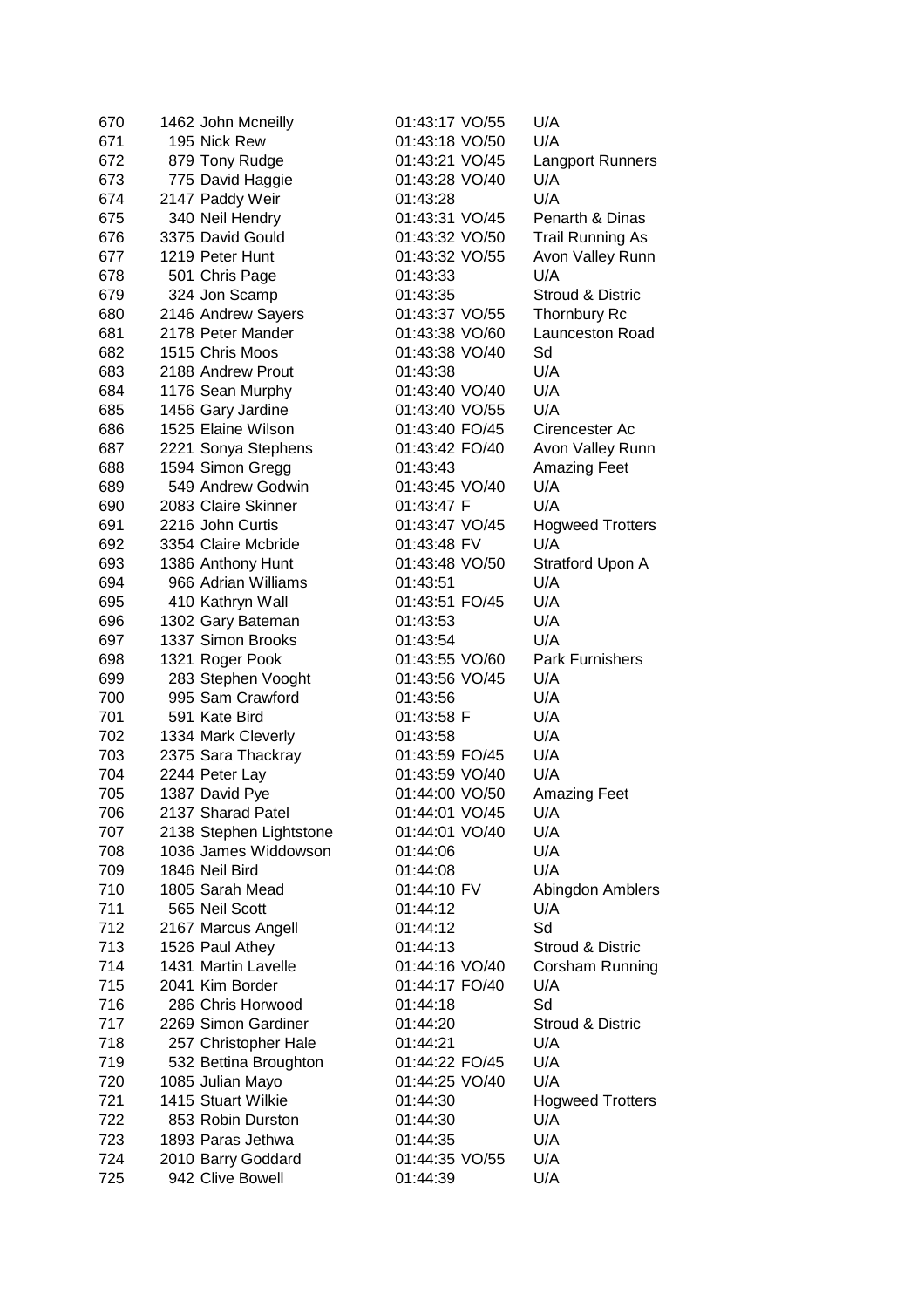| 726 | 1250 Paul Jenkins       | 01:44:40 VO/45       | U/A                         |
|-----|-------------------------|----------------------|-----------------------------|
| 727 | 405 Andrew Burton       | 01:44:40 VO/40       | U/A                         |
| 728 | 426 Jeff Waters         | 01:44:46 VO/40       | Stroud & Distric            |
| 729 | 2395 Neil Hathaway      | 01:44:48             | U/A                         |
| 730 | 946 Helen Halsall       | 01:44:49 FV          | U/A                         |
| 731 | 667 Vanessa Lawson      | 01:44:50 F           | <b>Chepstow Harrier</b>     |
| 732 | 2045 Jeff Bird          | 01:44:51 VO/40       | Sd                          |
| 733 | 1384 Christopher Barker | 01:44:55 VO/50       | U/A                         |
| 734 | 1698 Philip Whitmore    | 01:44:56 VO/40       | Gloucester Ac               |
| 735 | 1484 Edward Wardle      | 01:44:57             | Sd                          |
| 736 | 1707 Shan Aguilar-Stone | 01:44:58 FO/45       | <b>Bitton Road Runn</b>     |
| 737 | 1204 Alan Cook          | 01:44:58 VO/40       | U/A                         |
| 738 | 2077 Kelwyn Williams    | 01:44:59 VO/40       | U/A                         |
| 739 | 953 Jack Wride          | 01:45:00             | U/A                         |
| 740 | 520 Trevor Roberts      | 01:45:00 VO/60       | Thornbury Rc                |
| 741 | 2460 David Campbell     | 01:45:01 VO/40       | U/A                         |
| 742 | 3356 Tony Stenner       | 01:45:04 VO/40       | Cheltenham Harri            |
| 743 | 1371 Matt Mcnulty       | 01:45:06             | Sd                          |
| 744 | 2228 Mike Marshall      | 01:45:06 VO/60       | Bristol & West A            |
| 745 | 439 Kevin Wright        | 01:45:06 VO/40       | U/A                         |
| 746 | 307 Joanne Whittaker    |                      | Thornbury Rc                |
|     |                         | 01:45:07 F           | Sd                          |
| 747 | 1443 Huw Davies         | 01:45:07             |                             |
| 748 | 3329 Craig Ashton       | 01:45:11<br>01:45:11 | Newcastle Ac (St            |
| 749 | 1247 Andy Davis         |                      | U/A                         |
| 750 | 785 Jo Wilkie           | 01:45:12 F           | Cheltenham Harri            |
| 751 | 2383 David Newcombe     | 01:45:12             | U/A                         |
| 752 | 1409 Kirsty Shorthouse  | 01:45:12 F           | U/A                         |
| 753 | 2044 John Voyez         | 01:45:14 VO/50       | Corsham Running             |
| 754 | 458 Simon Mitchell      | 01:45:14             | U/A                         |
| 755 | 1457 Andy Kilby         | 01:45:17 VO/45       | U/A                         |
| 756 | 1943 Andy Reynolds      | 01:45:18 VO/45       | U/A                         |
| 757 | 2368 Dale Russell       | 01:45:21 VO/45       | Sd                          |
| 758 | 555 Mike Newing         | 01:45:22             | <b>Almost Athletes</b>      |
| 759 | 1234 Keith Weaver       | 01:45:25 VO/40       | U/A                         |
| 760 | 1968 Peter Speller      | 01:45:27 VO/40       | Williams Syndrom            |
| 761 | 67 Derek Leadbetter     | 01:45:28 VO/60       | <b>Stroud &amp; Distric</b> |
| 762 | 1010 Rob Hunt           | 01:45:31             | U/A                         |
| 763 | 1396 Vanessa Hawkins    | 01:45:32 FO/45       | <b>Bitton Road Runn</b>     |
| 764 | 2113 Matthieu Libert    | 01:45:36             | U/A                         |
| 765 | 597 Robert Ford         | 01:45:37             | U/A                         |
| 766 | 1591 Peter Cox          | 01:45:37 VO/40       | Sd                          |
| 767 | 1075 Leslie Woods       | 01:45:38 VO/60       | Halesowen A & Cc            |
| 768 | 701 Claire Freeman      | 01:45:39 FO/45       | City Of Bath Ac             |
| 769 | 455 Darren Ladd         | 01:45:41             | U/A                         |
| 770 | 1632 Jim Darling        | 01:45:41             | U/A                         |
| 771 | 1295 Nigel Thomas       | 01:45:43             | U/A                         |
| 772 | 945 Tom Humphreys       | 01:45:43             | U/A                         |
| 773 | 2292 Martin Cotgreave   | 01:45:46 VO/45       | U/A                         |
| 774 | 2215 Pat Curtis         | 01:45:46 FO/45       | <b>Hogweed Trotters</b>     |
| 775 | 2280 Neil Vicker        | 01:45:50 VO/40       | U/A                         |
| 776 | 1508 Nick Groombridge   | 01:45:51             | U/A                         |
| 777 | 1588 Natasha Evans      | 01:45:52 F           | University Of Br            |
| 778 | 1715 Ben Tomlins        | 01:45:55             | U/A                         |
| 779 | 1921 Roger Woodley      | 01:45:56 VO/40       | Bourton Road Run            |
| 780 | 884 Jeremy Evered       | 01:45:56             | Dursley & Distri            |
| 781 | 1723 Katie Ireland      | 01:45:57 F           | U/A                         |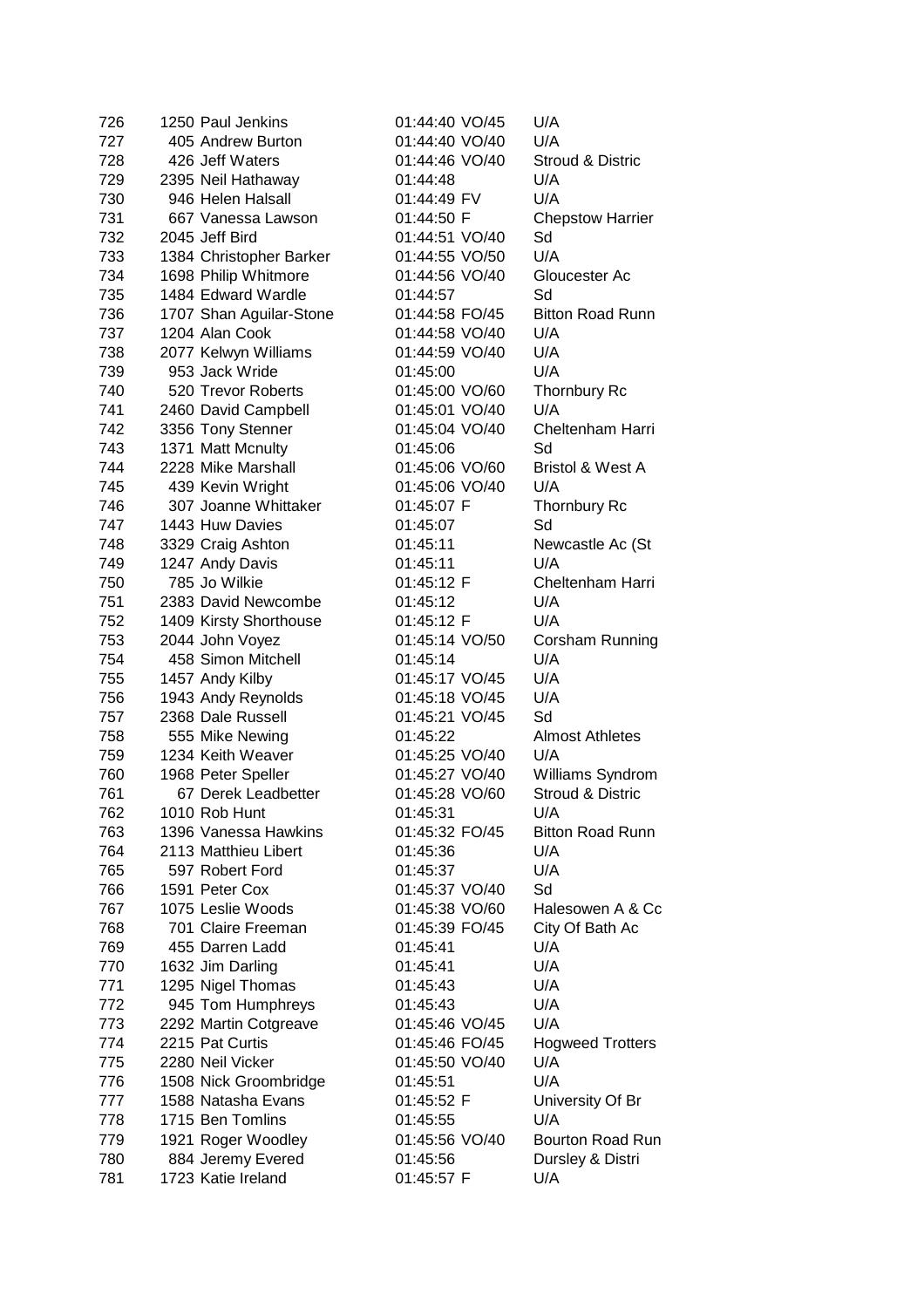| 782 | 2223 Ted Yates            | 01:45:58 VO/50 | Sd                      |
|-----|---------------------------|----------------|-------------------------|
| 783 | 282 Martyn Fletcher       | 01:46:00 VO/55 | Thornbury Rc            |
| 784 | 247 Michael Wheeler       | 01:46:03 VO/55 | U/A                     |
| 785 | 1897 Neil Sansum          | 01:46:06 VO/40 | U/A                     |
| 786 | 203 Sharon Askew          | 01:46:10 FV    | Stroud & Distric        |
| 787 | 475 Nigel Sherwood        | 01:46:13 VO/45 | Sd                      |
| 788 | 2075 Steven Masters-Clark | 01:46:15 VO/40 | Stourbridge Rc          |
| 789 | 261 Sarah Strange         | 01:46:15 F     | U/A                     |
| 790 | 1965 Martin Nolan         | 01:46:16 VO/45 | Williams Syndrom        |
| 791 | 1622 Margaret Smith       | 01:46:16 FV    | Corsham Running         |
| 792 | 1564 Ellie Vincent        | 01:46:16 F     | Corsham Running         |
| 793 | 1824 Peter Allen          | 01:46:18 VO/50 | Corsham Running         |
| 794 | 2165 Des Mannion          | 01:46:19 VO/40 | Handy Cross Runn        |
| 795 | 1905 John Tushingham      | 01:46:21       | U/A                     |
| 796 | 1590 Burrows Roger        | 01:46:22       | U/A                     |
| 797 | 1353 Andrew Armond        | 01:46:23       | Sd                      |
| 798 | 1776 Hugh Mcpherson       | 01:46:24 VO/50 | U/A                     |
| 799 | 2153 Clare Beaumont       | 01:46:27 FV    | U/A                     |
| 800 | 3348 Lee Sheridan         | 01:46:28       | U/A                     |
| 801 | 1933 John Sandford        | 01:46:29       | U/A                     |
| 802 | 907 Ann Wylie             | 01:46:30 FO/55 | U/A                     |
| 803 | 996 John Simmonds         | 01:46:33 VO/50 | <b>Swindon Striders</b> |
| 804 | 1903 Anthony Tamburro     | 01:46:34 VO/45 | U/A                     |
| 805 | 1305 Graham King          | 01:46:40 VO/40 | U/A                     |
| 806 | 3351 Haydn Brookes        | 01:46:41       | U/A                     |
| 807 | 535 Louise Marwood        | 01:46:41 F     | U/A                     |
| 808 | 1151 Daniel Newell        | 01:46:44       | U/A                     |
| 809 | 1061 Carol Clarke         | 01:46:47 FO/50 | Cirencester Ac          |
| 810 | 1161 Steven Adams         | 01:46:48 VO/45 | <b>Road Runners Clu</b> |
| 811 | 1407 Tom Smith            | 01:46:49       | U/A                     |
| 812 | 114 Ben Mains             | 01:46:49       | Sd                      |
| 813 | 574 Jim Adams             | 01:46:50 VO/45 | U/A                     |
| 814 | 1218 George Colbourne     | 01:46:54 VO/60 | Fry Joggers Club        |
| 815 | 2196 Glenys Jackson       | 01:46:56 FO/55 | <b>Chepstow Harrier</b> |
| 816 | 3321 Steve O'Carroll      | 01:46:56 VO/50 | <b>Erme Valley Harr</b> |
| 817 | 1936 Aaron Short          | 01:46:58       | U/A                     |
| 818 | 2035 Eric Bromage         | 01:46:59 VO/60 | U/A                     |
| 819 | 453 Sarah Swaysland       | 01:47:00 F     | U/A                     |
| 820 | 3309 Richard Barnes       | 01:47:01 VO/45 | Road Runners Clu        |
| 821 | 1001 James Cheseldine     | 01:47:04       | Sd                      |
| 822 | 1157 Laurence Gray        | 01:47:07       | U/A                     |
| 823 | 1737 Dominic Light        | 01:47:07       | U/A                     |
| 824 | 1736 Fiona Light          | 01:47:08 F     | U/A                     |
| 825 | 2193 Vernon Mccarthy      | 01:47:09 VO/55 | Rhondda Valley R        |
| 826 | 1048 Andrew Shapland      | 01:47:09       | Sd                      |
| 827 | 1697 Geoff Bailey         | 01:47:10       | Sd                      |
| 828 | 2417 James Reeves         | 01:47:12       | Sd                      |
| 829 | 2088 Dominic Glennie      | 01:47:13       | U/A                     |
| 830 | 611 Christopher Leonard   | 01:47:14 VO/45 | <b>Bitton Road Runn</b> |
| 831 | 3314 Andy Creasey         | 01:47:15 VO/55 | Eynsham                 |
| 832 | 526 Jonathan Hall         | 01:47:17       | Sd                      |
| 833 | 1160 Richard Bird         | 01:47:18       | <b>Great Western Ru</b> |
| 834 | 1986 Daniel Mullins       | 01:47:18       | Williams Syndrom        |
| 835 | 823 Debbie Lee            | 01:47:19 F     | Angels Rc               |
| 836 | 1650 Duncan Dicks         | 01:47:22 VO/40 | Sd                      |
| 837 | 525 Michelle Robinson     | 01:47:24 F     | U/A                     |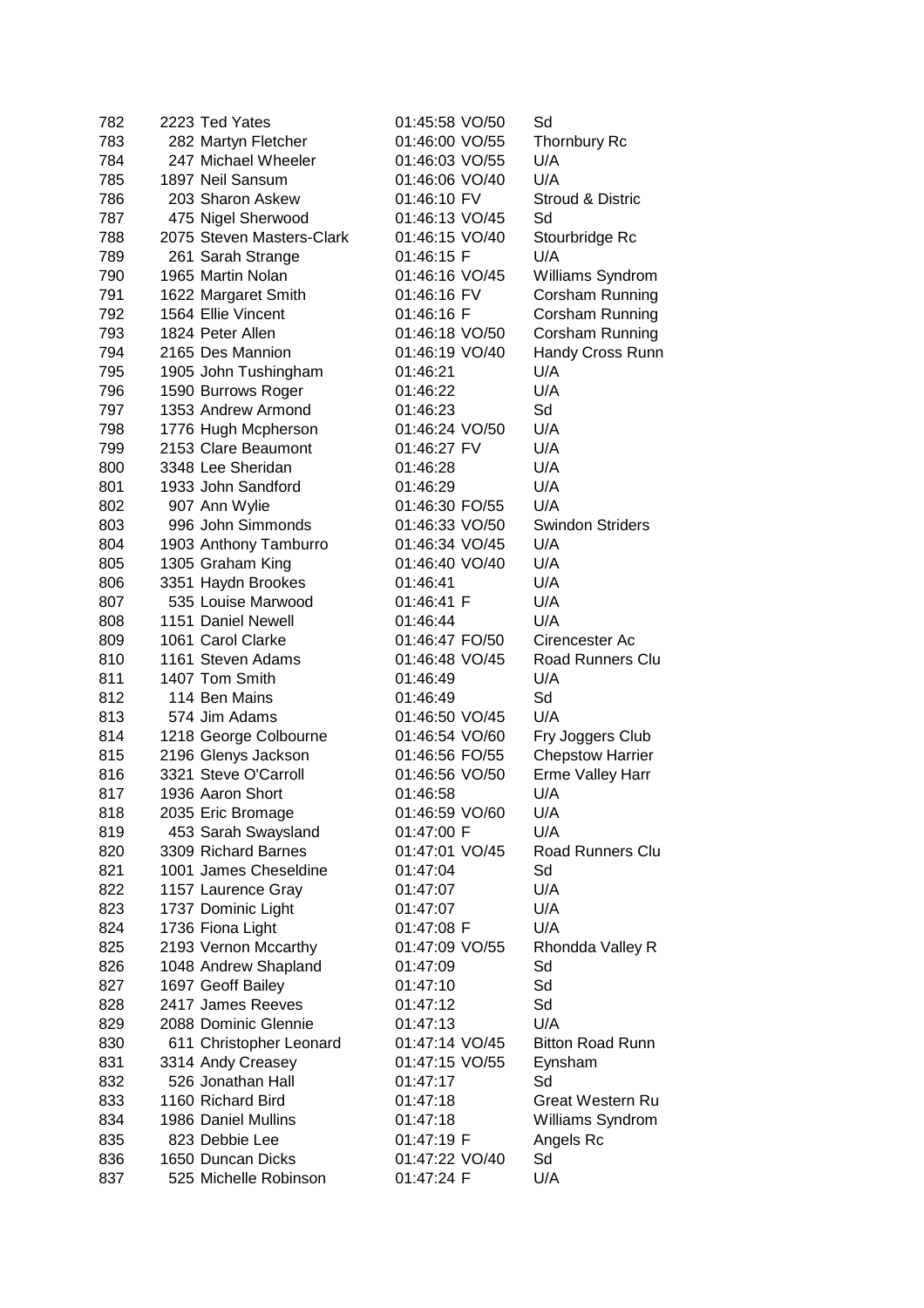| 838 | 1823 Hannah Fuller      | 01:47:25 F     | U/A                     |
|-----|-------------------------|----------------|-------------------------|
| 839 | 2233 Mathew Heaume      | 01:47:26       | U/A                     |
| 840 | 662 Laurie Irwin        | 01:47:27 VO/40 | Avon Valley Runn        |
| 841 | 1070 Jim Coates         | 01:47:27 VO/60 | Cheltenham Harri        |
| 842 | 878 James Horswill      | 01:47:29       | U/A                     |
| 843 | 146 Damian Waghorn      | 01:47:34 VO/40 | U/A                     |
| 844 | 483 Adella Smart        | 01:47:35 FV    | Chippenham Harri        |
| 845 | 3339 Mark Postlethwaite | 01:47:37       | U/A                     |
| 846 | 1557 Peter Clapp        | 01:47:38 VO/45 | Sd                      |
| 847 | 892 Robin Jones         | 01:47:43       | Sd                      |
| 848 | 1518 Joanna Sinclair    | 01:47:43 F     | U/A                     |
| 849 | 1877 Deborah Southgate  | 01:47:45 FO/45 | Angels Rc               |
| 850 | 1454 Richard Phillips   | 01:47:45 VO/60 | Cheltenham Harri        |
| 851 | 1839 Stephen Chippett   | 01:47:46 VO/40 | <b>Bristol Post Off</b> |
| 852 | 290 Jo Tate             | 01:47:46 FO/40 | <b>Thornbury Rc</b>     |
| 853 | 1136 Mark Evans         | 01:47:46       | U/A                     |
| 854 | 1981 Thomas Bridge      | 01:47:46       | Williams Syndrom        |
| 855 | 2363 John Morton        | 01:47:47 VO/50 | Stroud & Distric        |
| 856 | 1714 Phill Henshaw      | 01:47:48       | U/A                     |
| 857 | 205 Kirsten Harriss     | 01:47:49 F     | U/A                     |
| 858 | 204 Steve Harriss       | 01:47:49       | U/A                     |
| 859 | 1538 Andrew Bathe       | 01:47:50 VO/45 | Manchester Tri C        |
| 860 | 2027 Ian Gill           | 01:47:50       | Sd                      |
| 861 | 87 Paula Hobbs          | 01:47:51 FV    | Sd                      |
| 862 | 2202 Simon Nelmes       | 01:47:51       | Sd                      |
| 863 | 2398 John Wheeler       | 01:47:53       | U/A                     |
| 864 | 656 Sarah Donnan        | 01:47:54 FV    | U/A                     |
| 865 | 418 Lynne Hudson        | 01:47:56 FO/45 | <b>Bourton Road Run</b> |
| 866 | 524 Paul Forster        | 01:48:01 VO/45 | U/A                     |
| 867 | 1022 Diana Hogbin       | 01:48:03 F     | U/A                     |
| 868 | 1021 Jennifer Hogbin    | 01:48:04 F     | Womens Running N        |
| 869 | 2068 Mike Mellor        | 01:48:05       | U/A                     |
| 870 | 714 Brian O'Leary       | 01:48:05       | Sd                      |
| 871 | 2132 Richard Palmer     | 01:48:05 VO/40 | U/A                     |
| 872 | 2042 Rachel Osborn      | 01:48:05 F     | U/A                     |
| 873 | 1889 Richard Westcott   | 01:48:07       | U/A                     |
| 874 | 686 Andrew Iles         | 01:48:07 VO/50 | U/A                     |
| 875 | 1856 Jane Murphy        | 01:48:07 FO/40 | Great Western Ru        |
| 876 | 590 Jackie Hobday       | 01:48:09 FO/45 | Angels Rc               |
| 877 | 2037 Andrew Norris      | 01:48:09 VO/55 | <b>Amazing Feet</b>     |
| 878 | 1892 Darrell Beazer     | 01:48:11 VO/40 | Sd                      |
| 879 | 1088 John Capener       | 01:48:11 VO/50 | Severn Ac               |
| 880 | 1089 Rebecca Capener    | 01:48:12 F     | U/A                     |
| 881 | 1577 Philip Wood        | 01:48:12       | <b>Amazing Feet</b>     |
| 882 | 573 Caroline Bailey     | 01:48:13 F     | U/A                     |
| 883 | 1810 Richard Churchill  | 01:48:16 VO/40 | <b>Great Western Ru</b> |
| 884 | 987 Nicola Hume         | 01:48:17 F     | U/A                     |
| 885 | 940 David Fletcher      | 01:48:21       | U/A                     |
| 886 | 592 Gareth Thomas       | 01:48:21 VO/60 | Thornbury Rc            |
| 887 | 312 Emma Oughton        | 01:48:23 FV    | U/A                     |
| 888 | 1174 Gareth Howe        | 01:48:26       | Sd                      |
| 889 | 602 John Turner         | 01:48:29 VO/60 | Stratford Upon A        |
| 890 | 918 Greg Simpson        | 01:48:31       | Sd                      |
| 891 | 560 Philip Box          | 01:48:32 VO/50 | U/A                     |
| 892 | 355 Jo-Anne Griffiths   | 01:48:35 F     | U/A                     |
| 893 | 356 Marc Griffiths      | 01:48:37 VO/40 | U/A                     |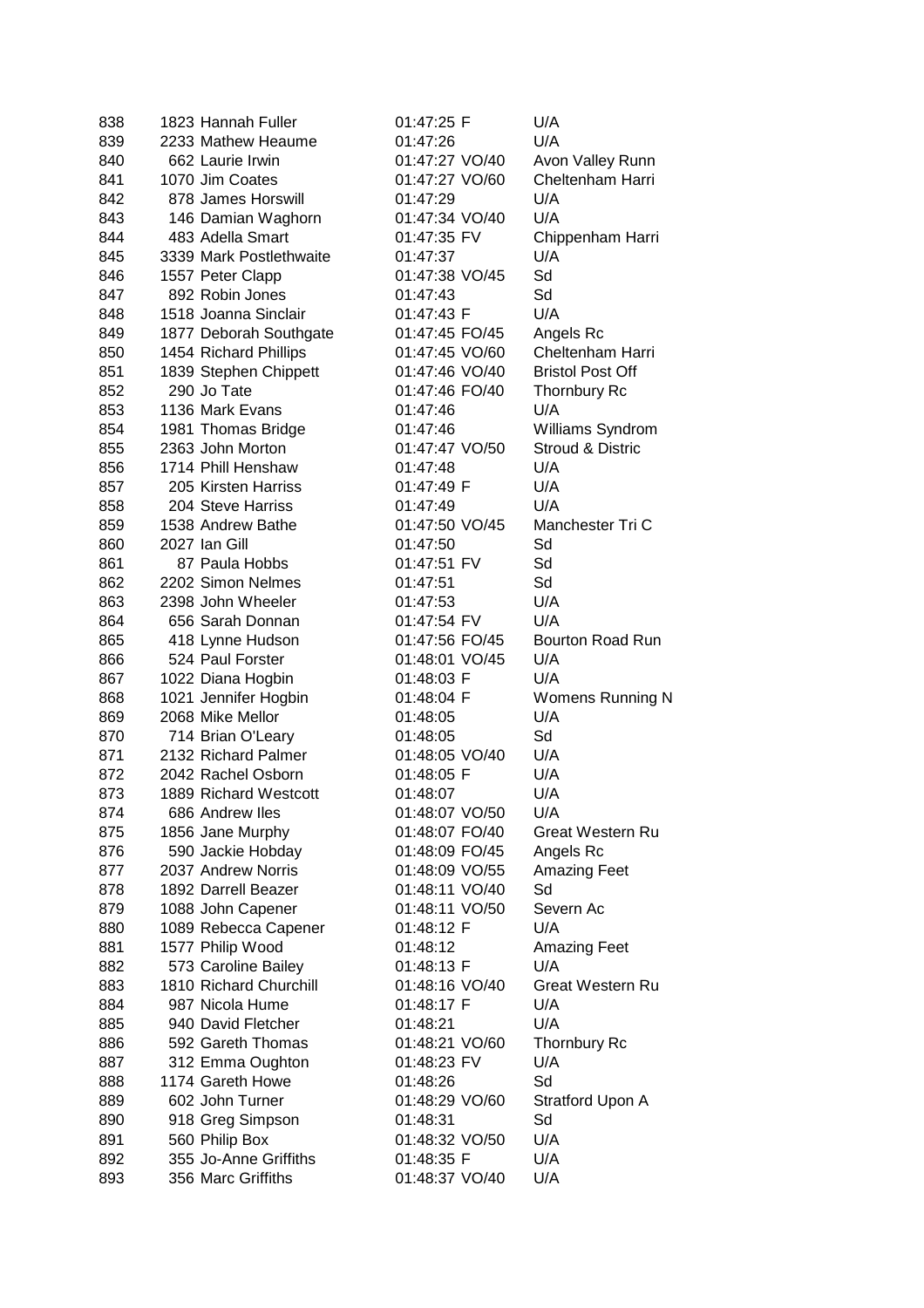| 894 | 965 Nick Stratford      | 01:48:38       | Sd                          |
|-----|-------------------------|----------------|-----------------------------|
| 895 | 1886 Darren Light       | 01:48:41       | Sd                          |
| 896 | 1802 John Choppin       | 01:48:42       | Sd                          |
| 897 | 2427 Hayley Breakspeare | 01:48:43 F     | U/A                         |
| 898 | 1461 Patrick Hobbs      | 01:48:43 VO/50 | <b>Trail Running As</b>     |
| 899 | 1925 Alan Moseley       | 01:48:46 VO/40 | U/A                         |
| 900 | 1244 Mark Stanley       | 01:48:51 VO/50 | U/A                         |
| 901 | 841 Alayne Mcgarry      | 01:48:54       | <b>Stroud &amp; Distric</b> |
| 902 | 2103 John Hale          | 01:48:55 VO/55 | Sd                          |
| 903 | 1599 Michael Stephens   | 01:48:58       | U/A                         |
| 904 | 1006 Paul Saunders      | 01:48:58       | U/A                         |
| 905 | 731 Anna Krassowska     | 01:49:00 F     | U/A                         |
| 906 | 24 Rachid Larbaoui      | 01:49:04 VO/40 | Tewkesbury Ac               |
| 907 | 2151 John Hamlet        | 01:49:06       | U/A                         |
| 908 | 1529 Mick Curry         | 01:49:06       | <b>Marathon Lads</b>        |
| 909 | 1934 John Dowdeswell    | 01:49:09 VO/45 | U/A                         |
| 910 | 2262 Mary Edwards       | 01:49:10 F     | <b>Almost Athletes</b>      |
| 911 | 297 Stephen Bailey      | 01:49:12 VO/45 | U/A                         |
| 912 | 1654 Stuart Clowes      | 01:49:12       | <b>Hogweed Trotters</b>     |
| 913 | 1374 Ingrid Harris      | 01:49:12 FO/40 | <b>Almost Athletes</b>      |
| 914 | 1421 Rachel Willis      | 01:49:14 F     | Thornbury Rc                |
| 915 | 1485 Kevin Kavanagh     | 01:49:14 VO/50 | Eynsham                     |
| 916 | 1950 Michael Adlam      | 01:49:15 VO/50 | Williams Syndrom            |
| 917 | 1604 Kristian Murray    | 01:49:15       | Sd                          |
| 918 | 2302 Peter Heath        | 01:49:15 VO/45 | U/A                         |
| 919 | 622 James Roper         | 01:49:18       | Sd                          |
| 920 | 157 Andy Robinson       | 01:49:21       | Sd                          |
| 921 | 3308 Rhidian Cockwell   | 01:49:22       | Cardiff Harlequi            |
| 922 | 2435 Richard Johnson    | 01:49:23       | U/A                         |
| 923 | 1916 Allan Moir         | 01:49:23 VO/55 | U/A                         |
| 924 | 1587 Paddy Begley       | 01:49:25       | University Of Br            |
| 925 | 1306 Rachel Kneale      | 01:49:27 FV    | U/A                         |
| 926 | 1947 Richard Kavanagh   | 01:49:30 VO/45 | Cobra Running CI            |
| 927 | 1673 Michael Kirley     | 01:49:33 VO/50 | Bristol & West A            |
| 928 | 2154 Nick Turk          | 01:49:36       | Sd                          |
| 929 | 1481 David Moody        | 01:49:36       | U/A                         |
| 930 | 484 Angela Deacon       | 01:49:37 FO/50 | U/A                         |
| 931 | 1813 Keith Waldron      | 01:49:39       | U/A                         |
| 932 | 1324 Colin Book         | 01:49:40 VO/40 | U/A                         |
| 933 | 1917 Katrina Willis     | 01:49:41 FO/45 | <b>Thornbury Rc</b>         |
| 934 | 1054 Jackie Green       | 01:49:42 FO/45 | Forest Of Dean A            |
| 935 | 593 Lindsey Mcelroy     | 01:49:45 F     | Sd                          |
| 936 | 2061 Phil Chard         | 01:49:51 VO/45 | Sd                          |
| 937 | 368 Timothy Sadler      | 01:49:52 VO/40 | <b>Hogweed Trotters</b>     |
| 938 | 1568 Daniel Smart       | 01:49:53       | Sd                          |
| 939 | 1327 Stephen Cook       | 01:49:54 VO/45 | Sd                          |
| 940 | 890 Louise Bevan        | 01:49:57 F     | <b>Almost Athletes</b>      |
| 941 | 1005 Brodie Mason       | 01:49:57 VO/40 | Sd                          |
| 942 | 1109 Andrew Wyeth       | 01:49:58       | U/A                         |
| 943 | 1023 Phil Taylor        | 01:49:59 VO/50 | U/A                         |
| 944 | 1226 Steve Templar      | 01:50:00 VO/45 | U/A                         |
| 945 | 1997 Jeremy Greol       | 01:50:03 VO/40 | U/A                         |
| 946 | 406 Margaret Plummer    | 01:50:04 FO/50 | U/A                         |
| 947 | 489 Mark Tribe          | 01:50:05       | <b>Erme Valley Harr</b>     |
| 948 | 2054 Rob Woodward       | 01:50:07 VO/50 | Dursley & Distri            |
| 949 | 923 Peter Gilbert       | 01:50:10 VO/50 | U/A                         |
|     |                         |                |                             |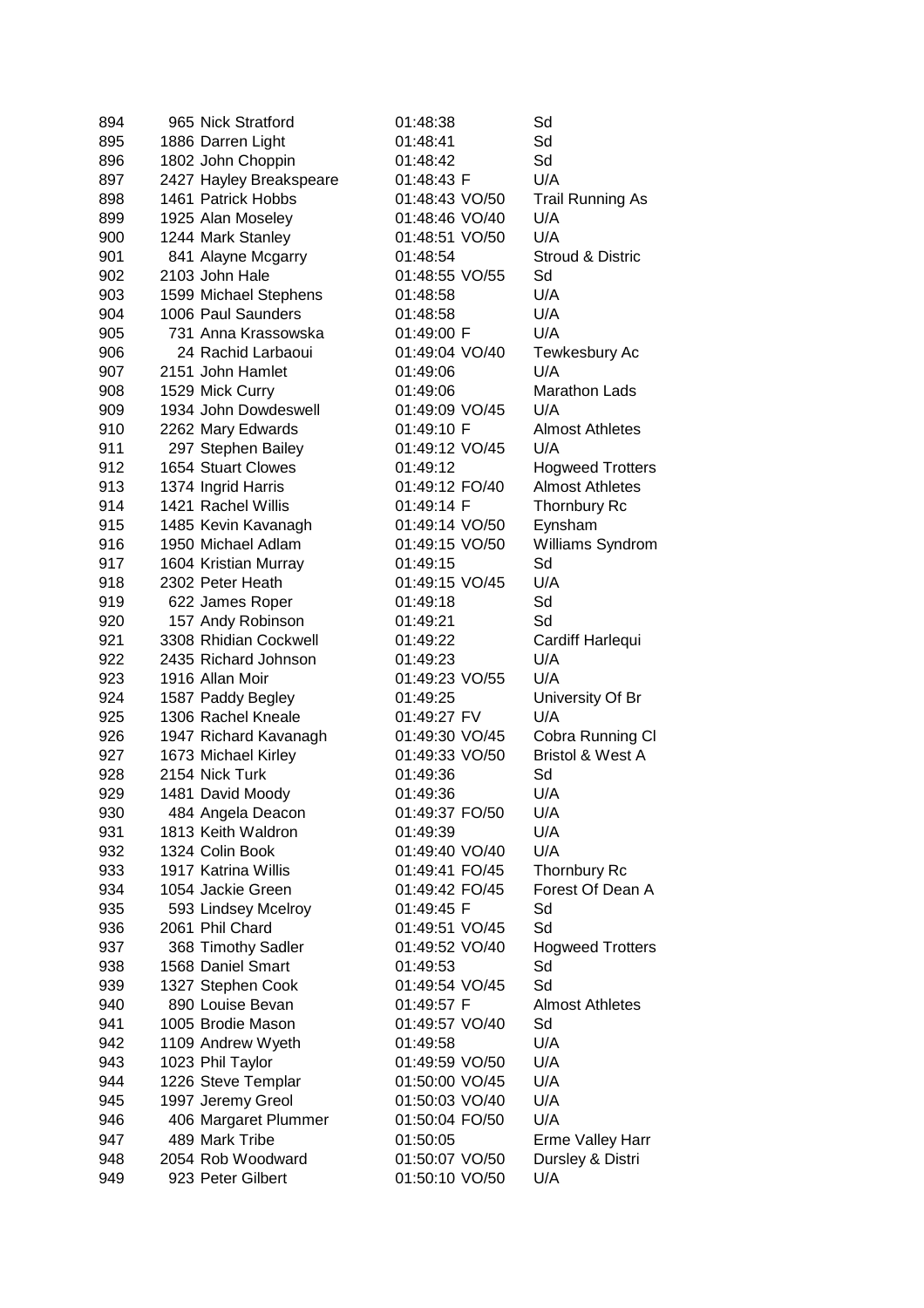| 950  | 1883 Ian Crawford          | 01:50:17 VO/50 | U/A                     |
|------|----------------------------|----------------|-------------------------|
| 951  | 2115 Stephen Gathercole    | 01:50:19 VO/55 | U/A                     |
| 952  | 584 Malcolm Sutton         | 01:50:19 VO/50 | Fry Joggers Club        |
| 953  | 2164 Tim Hallett           | 01:50:20       | U/A                     |
| 954  | 1584 Ruth Perry            | 01:50:21 F     | City Of Bath Ac         |
| 955  | 1116 Kyoko Wells           | 01:50:24 F     | U/A                     |
| 956  | 653 Gary Coultart          | 01:50:24       | <b>Bitton Road Runn</b> |
| 957  | 80 Richard Clarke          | 01:50:25 VO/40 | Sd                      |
| 958  | 1669 Debbie Griffin        | 01:50:26 F     | U/A                     |
| 959  | 2082 Matthew Pearce        | 01:50:27       | Sd                      |
| 960  | 2291 Martin Ashworth       | 01:50:28 VO/40 | Stratford Upon A        |
| 961  | 1079 Gail Beddis           | 01:50:28 FO/45 | <b>Almost Athletes</b>  |
| 962  | 3328 Will Williams         | 01:50:30 VO/45 | U/A                     |
| 963  | 486 Chris Bevis            | 01:50:32 VO/55 | <b>Tetbury Royals</b>   |
| 964  | 1067 Joseph Hill Pemberton | 01:50:33       | Stroud & Distric        |
| 965  | 1110 Stuart Taylor         | 01:50:34       | <b>Tri Team Glos</b>    |
| 966  | 478 Michael Loftus         | 01:50:36 VO/40 | Sd                      |
| 967  | 346 Brett Lidbury          | 01:50:40 VO/50 | <b>Bitton Road Runn</b> |
| 968  | 673 John Armstrong         | 01:50:41 VO/50 | U/A                     |
| 969  | 1432 Eddie Ponting         | 01:50:46 VO/45 | Chippenham Harri        |
| 970  | 1507 Jacqueline Bond       | 01:50:46 F     | <b>Badtri</b>           |
| 971  | 871 Lisa Cleary            | 01:50:47 FO/40 | Penarth & Dinas         |
| 972  | 1834 Neil Grove            | 01:50:48 VO/40 | U/A                     |
| 973  | 2321 Pete Sarginson        | 01:50:53 VO/40 | U/A                     |
| 974  | 479 Heather Turley         | 01:50:54 FV    | <b>Shelton Striders</b> |
| 975  | 2391 Fadi Dahdouh          | 01:50:55       | Sd                      |
| 976  | 1638 Sian Mckenzie         | 01:50:57 F     | U/A                     |
| 977  | 1612 Sharon Stevenson      | 01:50:58 FV    | Sd                      |
| 978  | 603 Barry Thomas           | 01:50:58       | Sd                      |
| 979  | 477 Colin Downey           | 01:51:01 VO/45 | Dudley Kingswinf        |
| 980  | 142 Jeff Woods             | 01:51:04 VO/40 | U/A                     |
| 981  | 897 Emma Williams          | 01:51:05 F     | U/A                     |
| 982  | 1853 Gareth Mays           | 01:51:06       | U/A                     |
| 983  | 709 Clare Lowndes          | 01:51:06 F     | <b>Almost Athletes</b>  |
| 984  | 427 Paul Burke             | 01:51:08       | U/A                     |
| 985  | 1152 Andrew Slater         | 01:51:08       | U/A                     |
| 986  | 239 Tracy Booth            | 01:51:11 FO/40 | <b>Hogweed Trotters</b> |
| 987  | 342 Richard Kenington      | 01:51:11 VO/50 | Bearbrook Jogger        |
| 988  | 3363 Graham Reeves         | 01:51:12 VO/40 | Smiths Ac               |
| 989  | 2392 Robert Lynch          | 01:51:15       | U/A                     |
| 990  | 3317 Andrew Adams          | 01:51:18       | U/A                     |
| 991  | 1018 Jon Maddocks          | 01:51:22       | U/A                     |
| 992  | 3365 Ronald Wood           | 01:51:23 VO/60 | U/A                     |
| 993  | 765 Sanjeev Gupta          | 01:51:25       | <b>Road Runners Clu</b> |
| 994  | 2438 Ian Wisloch           | 01:51:26 VO/50 | U/A                     |
| 995  | 1618 Neil Bacon            | 01:51:26       | U/A                     |
| 996  | 925 Matthew Edmonds        | 01:51:29       | Sd                      |
| 997  | 1788 Chris Small           | 01:51:34       | Sd                      |
| 998  | 113 Emma Simpkins          | 01:51:35 FV    | U/A                     |
| 999  | 509 Delia Brown            | 01:51:37 FO/40 | Winchester And D        |
| 1000 | 125 Lachman Dhalliwal      | 01:51:40 VO/40 | Sd                      |
| 1001 | 722 Nick Dodridge          | 01:51:40 VO/40 | <b>Bitton Road Runn</b> |
| 1002 | 1976 Matthew Price         | 01:51:42       | Williams Syndrom        |
| 1003 | 1034 Kirstie Puckle        | 01:51:42 F     | U/A                     |
| 1004 | 1035 Carole Thomas         | 01:51:46 FO/40 | U/A                     |
| 1005 | 1351 Mick Lees             | 01:51:46 VO/40 | U/A                     |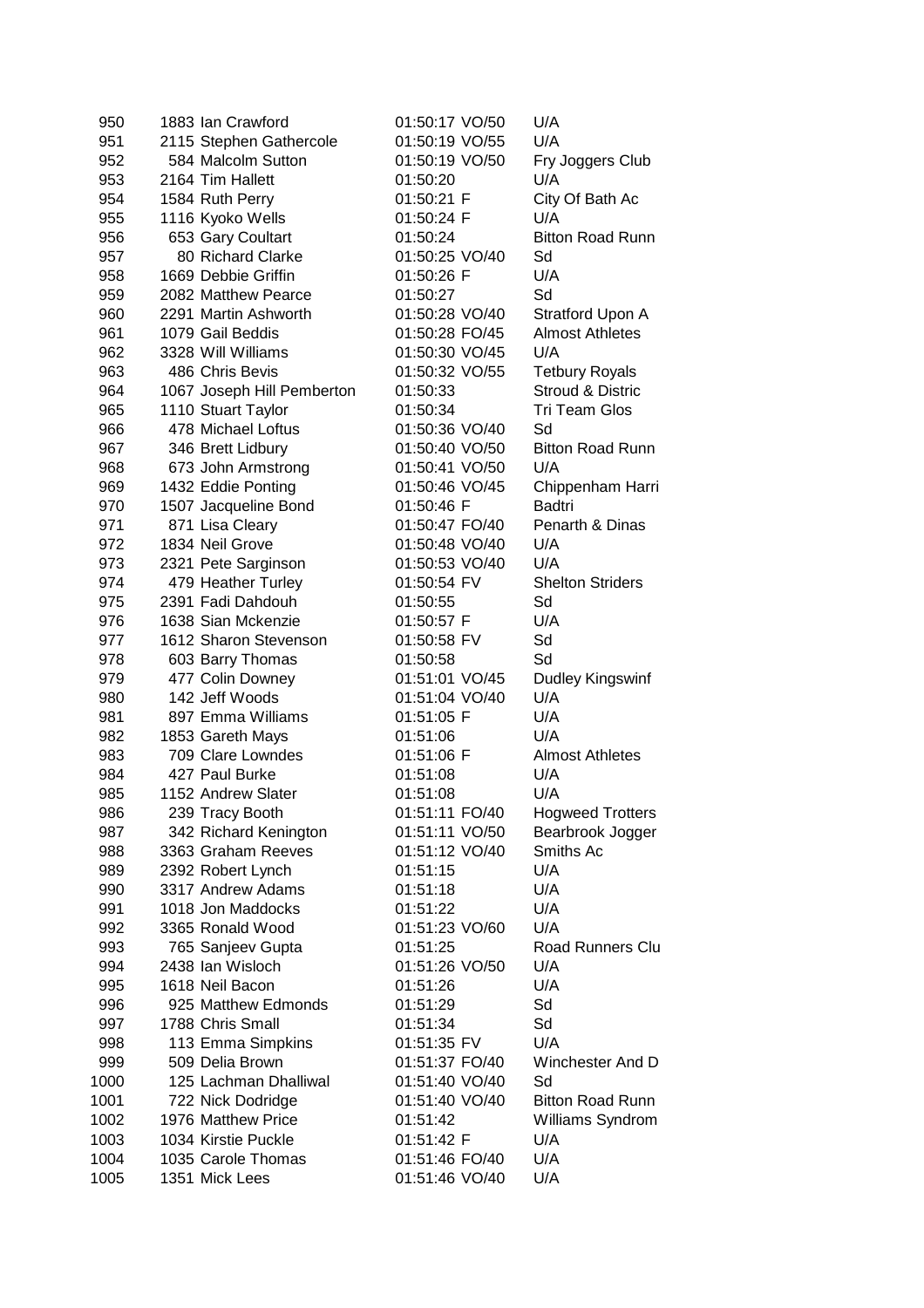| 1006 | 969 Ben Taylor          | 01:51:47       | U/A                     |
|------|-------------------------|----------------|-------------------------|
| 1007 | 1129 Debbie Williams    | 01:51:48 FO/45 | Penarth & Dinas         |
| 1008 | 1730 Adam James         | 01:51:49       | U/A                     |
| 1009 | 617 Nick Oldfield       | 01:51:49       | U/A                     |
| 1010 | 161 Lee Harvey          | 01:51:50       | U/A                     |
| 1011 | 751 Daniel Wright       | 01:51:50       | Sd                      |
| 1012 | 2415 Anita Tyler        | 01:51:50 F     | Droitwich Ac            |
| 1013 | 2416 Janine Rusby       | 01:51:51 F     | Droitwich Ac            |
| 1014 | 81 Stephen Armstrong    | 01:51:52       | Sd                      |
| 1015 | 1656 Stephen Flanagan   | 01:51:52 VO/50 | Sd                      |
| 1016 | 3315 Paul Creasey       | 01:51:52 VO/60 | Eynsham                 |
| 1017 | 1651 Rachel Ward        | 01:51:52 FO/45 | U/A                     |
| 1018 | 1253 Lyndon Weeks       | 01:51:53       | U/A                     |
| 1019 | 607 Donald Yeomans      | 01:51:53 VO/40 | Sd                      |
| 1020 | 675 Chris Gwilliam      | 01:51:54 VO/45 | Sd                      |
| 1021 | 1610 David Grant        | 01:51:55 VO/50 | Sd                      |
| 1022 | 980 Robert Bulbeck      | 01:51:57 VO/40 | U/A                     |
| 1023 | 111 Kim Harvey          | 01:51:58 FV    | Sd                      |
| 1024 | 2140 Caroline Buck      | 01:51:59 FV    | U/A                     |
| 1025 | 2284 Peter Sharpe       | 01:52:02 VO/60 | Sd                      |
| 1026 | 2220 Gareth Jones       | 01:52:03       | U/A                     |
| 1027 | 715 Barry Gilbert       | 01:52:05 VO/55 | <b>Tortoise Racers</b>  |
| 1028 | 1029 Simon Paul         | 01:52:06       | U/A                     |
| 1029 | 3347 Edward Rozier      | 01:52:07 VO/40 | Bourton Road Run        |
| 1030 | 2141 Kveta Kroulikova   | 01:52:08 F     | Cirencester Ac          |
| 1031 | 2300 Michael Foster     | 01:52:11 VO/40 | U/A                     |
| 1032 | 1286 Fiona Hamilton     | 01:52:14 FV    | U/A                     |
| 1033 | 2172 Paul Mccaldon      | 01:52:16 VO/45 | <b>Almost Athletes</b>  |
| 1034 | 2226 Jonathan Doran     | 01:52:17 VO/40 | <b>Thornbury Rc</b>     |
| 1035 | 1772 Andy Sides         | 01:52:18 VO/45 | Thornbury Rc            |
| 1036 | 315 Gordon Harrison     | 01:52:19 VO/40 | U/A                     |
| 1037 | 1352 Mark Warner        | 01:52:19       | U/A                     |
| 1038 | 170 Lisa Parsons        | 01:52:20 FV    | U/A                     |
| 1039 | 291 Linda Hird          | 01:52:20 FO/45 | U/A                     |
| 1040 | 721 Grahaem Adkins      | 01:52:20       | Witney Road Runn        |
| 1041 | 1854 Craig Shuttleworth | 01:52:22       | Sd                      |
| 1042 | 885 David Hudd          | 01:52:23       | Sd                      |
| 1043 | 2357 Fionia Brookes     | 01:52:25 F     | U/A                     |
| 1044 | 1364 Pat Fleming        | 01:52:26 VO/40 | Sd                      |
| 1045 | 1996 Simon Mcmaster     | 01:52:28 VO/45 | U/A                     |
| 1046 | 655 David Jones         | 01:52:30       | U/A                     |
| 1047 | 1848 Nicholas Hale      | 01:52:31 VO/40 | U/A                     |
| 1048 | 834 Mark Reeve          | 01:52:31       | U/A                     |
| 1049 | 800 Brian Jones         | 01:52:33       | Cobra Running CI        |
| 1050 | 322 Roger Woodruff      | 01:52:33 VO/50 | <b>Bitton Road Runn</b> |
| 1051 | 1422 Adam Roberts       | 01:52:35       | Tri Team Glos           |
| 1052 | 449 Frank Barnsley      | 01:52:36 VO/55 | U/A                     |
| 1053 | 2243 Craig Major        | 01:52:36       | U/A                     |
| 1054 | 2339 Jim Welch          | 01:52:37       | U/A                     |
| 1055 | 926 Mark Edmond         | 01:52:40       | Sd                      |
| 1056 | 1825 Alan Hartley       | 01:52:40 VO/55 | Shropshire Shuff        |
| 1057 | 727 Rachael English     | 01:52:41 F     | U/A                     |
| 1058 | 1424 Emma Barker        | 01:52:41 F     | U/A                     |
| 1059 | 185 Teri Thompson       | 01:52:41 FV    | U/A                     |
| 1060 | 2323 Victoria Hancox    | 01:52:42 F     | U/A                     |
| 1061 | 250 Kevin Edmond        | 01:52:44 VO/40 | Sd                      |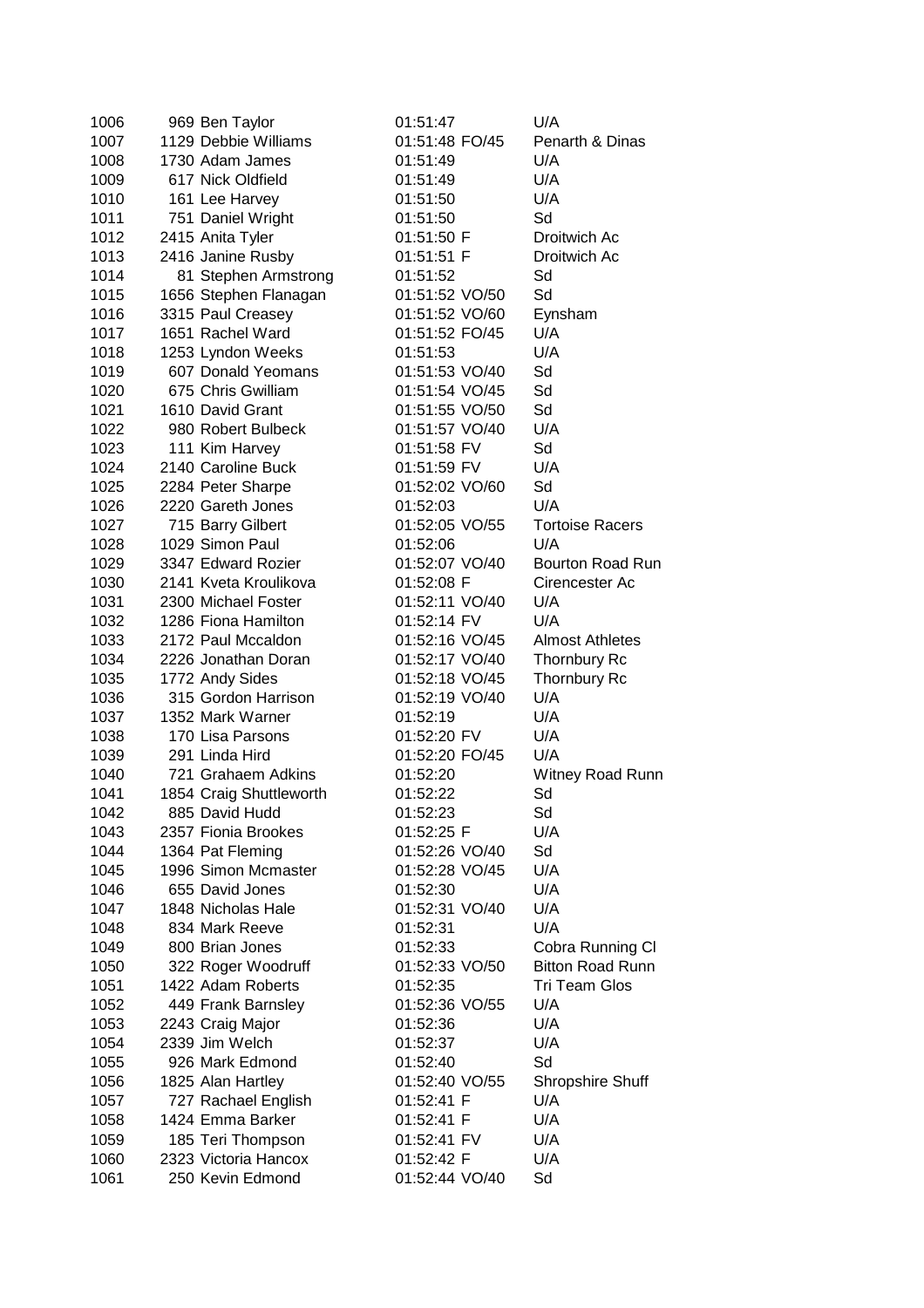| 1063<br>01:52:47 VO/40<br>U/A<br>1497 Kevin Gregory<br>383 Andrew Spring<br>01:52:48 VO/40<br>Sd<br>1064<br>1333 Diana Conway<br>01:52:49 FO/40<br>U/A<br>1065<br>1066<br>1332 Nigel Hawkins<br>01:52:53<br>U/A<br>1919 Neil Costello<br>01:52:54 VO/55<br>1067<br>1920 Anna Costello<br>01:52:54 F<br>1068<br>1069<br>396 Philip Williams<br>01:52:56 VO/50<br>U/A<br>1070<br>2071 Mike Sims<br>01:52:57<br>U/A<br>1071<br>909 Nick Golledge<br>01:52:58<br>1072<br>352 Nick Miles<br>01:52:58 VO/40<br>Sd<br>1073<br>U/A<br>2051 Andrew Stern<br>01:52:58 VO/45<br>1074<br>2148 Kathleen Hartigan<br>01:52:58 FO/40<br>U/A<br>1075<br>960 David Granger<br>01:52:59 VO/45<br>Les Croupiers<br>1076<br>2070 Claire Porter<br>01:53:01 F<br>U/A<br>Sd<br>387 John Mccowan<br>01:53:02 VO/40<br>1077<br>1098 Scott Alexander<br>01:53:06<br>U/A<br>1078<br>2012 Beverly Walker<br>01:53:07 FV<br>U/A<br>1079<br>414 Gordon Lewis<br>01:53:11 VO/55<br>1080<br>1081<br>2331 Nicholas Hitchcroft<br>01:53:11<br>Sd<br>1082<br>01:53:12 VO/40<br>U/A<br>1008 Andy Ballantyne<br>2429 Susan Keats<br>1083<br>01:53:18 F<br>U/A<br>1084<br>908 Neil Thomas<br>01:53:19<br>1085<br>01:53:19 FO/45<br>U/A<br>1845 Julie Mills<br>1086<br>01:53:19 FO/45<br>U/A<br>1297 Mary Clifford<br>1087<br>877 Geoffrey Boldero<br>01:53:20 VO/40<br>Sd<br>1088<br>1399 Lisa Payne<br>01:53:20 F<br>1089<br>1696 Jason Bailey<br>U/A<br>01:53:21<br>1090<br>1918 Richard Sysum<br>01:53:22 VO/50<br>U/A<br>1091<br>3352 Kerry Williamson<br>01:53:23 F<br>1092<br>619 Duncan Mcinerney<br>01:53:25 VO/40<br>Sd<br>01:53:25 F<br>1093<br>1775 Elida Bartlett<br>Sd<br>1094<br>01:53:28 VO/45<br>U/A<br>1019 Steve Mcsorley<br>1095<br>01:53:29<br>Sd<br>2235 Ian Hansed<br>2241 Ross Pomery<br>01:53:30<br>U/A<br>1096<br>3369 Martin Smith<br>01:53:32 VO/45<br>U/A<br>1097<br>Sd<br>1098<br>120 John Ward<br>01:53:36 VO/40<br>801 Ian Sherratt<br>01:53:39<br>1099<br>1100<br>924 Warwick Taylor<br>City Of Bath Ac<br>01:53:39 VO/55<br>3304 Simon Roe<br>Smiths Ac<br>1101<br>01:53:41 VO/40<br>1183 Simon Whitwham<br>1102<br>Sd<br>01:53:42<br>1103<br>1752 David Lovelock<br>01:53:44<br>U/A<br>1104<br>3366 Keith Fairburn<br>01:53:44<br>U/A | Cambridge & Cole<br>Cambridge & Cole<br>Chippenham Harri<br><b>Bitton Road Runn</b><br>Islwyn Running C<br>Stratford Upon A<br>Newcastle Ac (St<br><b>Bitton Road Runn</b><br>1206 Andrea Butcher-Wood<br><b>Bitton Road Runn</b><br>01:53:46 FV<br>2183 Ann Cashmore<br>01:53:47 F<br>Greens Running C<br>1692 Peter Varley<br>Sd<br>01:53:48<br>1453 Helen Davies<br>U/A<br>01:53:49 F<br>3340 Cecil Weir<br>Sd<br>01:53:49 VO/45<br>2173 Mark Wixey<br>01:53:50<br><b>Almost Athletes</b><br>1551 Andrew Richardson<br>01:53:50 VO/40<br>U/A<br>438 Nigel Kingston<br>01:53:52 VO/40<br>Sd<br>2107 Jane Larbalesmer<br>01:53:55 FO/45<br>Eynsham<br>1927 Richard Baker<br><b>Amazing Feet</b><br>01:53:56 VO/50<br>01:53:59<br>U/A<br>986 Andy King<br>188 Ian Williams<br>01:54:01 VO/40<br>U/A | 1062 | 1489 Linda O'Shaughnessy | 01:52:44 F | U/A |  |
|------------------------------------------------------------------------------------------------------------------------------------------------------------------------------------------------------------------------------------------------------------------------------------------------------------------------------------------------------------------------------------------------------------------------------------------------------------------------------------------------------------------------------------------------------------------------------------------------------------------------------------------------------------------------------------------------------------------------------------------------------------------------------------------------------------------------------------------------------------------------------------------------------------------------------------------------------------------------------------------------------------------------------------------------------------------------------------------------------------------------------------------------------------------------------------------------------------------------------------------------------------------------------------------------------------------------------------------------------------------------------------------------------------------------------------------------------------------------------------------------------------------------------------------------------------------------------------------------------------------------------------------------------------------------------------------------------------------------------------------------------------------------------------------------------------------------------------------------------------------------------------------------------------------------------------------------------------------------------------------------------------------------------------------------------------------------------------------------------------------------------------------------------------------------------------------------------------------------------------|-----------------------------------------------------------------------------------------------------------------------------------------------------------------------------------------------------------------------------------------------------------------------------------------------------------------------------------------------------------------------------------------------------------------------------------------------------------------------------------------------------------------------------------------------------------------------------------------------------------------------------------------------------------------------------------------------------------------------------------------------------------------------------------------------------|------|--------------------------|------------|-----|--|
|                                                                                                                                                                                                                                                                                                                                                                                                                                                                                                                                                                                                                                                                                                                                                                                                                                                                                                                                                                                                                                                                                                                                                                                                                                                                                                                                                                                                                                                                                                                                                                                                                                                                                                                                                                                                                                                                                                                                                                                                                                                                                                                                                                                                                                    |                                                                                                                                                                                                                                                                                                                                                                                                                                                                                                                                                                                                                                                                                                                                                                                                     |      |                          |            |     |  |
|                                                                                                                                                                                                                                                                                                                                                                                                                                                                                                                                                                                                                                                                                                                                                                                                                                                                                                                                                                                                                                                                                                                                                                                                                                                                                                                                                                                                                                                                                                                                                                                                                                                                                                                                                                                                                                                                                                                                                                                                                                                                                                                                                                                                                                    |                                                                                                                                                                                                                                                                                                                                                                                                                                                                                                                                                                                                                                                                                                                                                                                                     |      |                          |            |     |  |
|                                                                                                                                                                                                                                                                                                                                                                                                                                                                                                                                                                                                                                                                                                                                                                                                                                                                                                                                                                                                                                                                                                                                                                                                                                                                                                                                                                                                                                                                                                                                                                                                                                                                                                                                                                                                                                                                                                                                                                                                                                                                                                                                                                                                                                    |                                                                                                                                                                                                                                                                                                                                                                                                                                                                                                                                                                                                                                                                                                                                                                                                     |      |                          |            |     |  |
|                                                                                                                                                                                                                                                                                                                                                                                                                                                                                                                                                                                                                                                                                                                                                                                                                                                                                                                                                                                                                                                                                                                                                                                                                                                                                                                                                                                                                                                                                                                                                                                                                                                                                                                                                                                                                                                                                                                                                                                                                                                                                                                                                                                                                                    |                                                                                                                                                                                                                                                                                                                                                                                                                                                                                                                                                                                                                                                                                                                                                                                                     |      |                          |            |     |  |
|                                                                                                                                                                                                                                                                                                                                                                                                                                                                                                                                                                                                                                                                                                                                                                                                                                                                                                                                                                                                                                                                                                                                                                                                                                                                                                                                                                                                                                                                                                                                                                                                                                                                                                                                                                                                                                                                                                                                                                                                                                                                                                                                                                                                                                    |                                                                                                                                                                                                                                                                                                                                                                                                                                                                                                                                                                                                                                                                                                                                                                                                     |      |                          |            |     |  |
|                                                                                                                                                                                                                                                                                                                                                                                                                                                                                                                                                                                                                                                                                                                                                                                                                                                                                                                                                                                                                                                                                                                                                                                                                                                                                                                                                                                                                                                                                                                                                                                                                                                                                                                                                                                                                                                                                                                                                                                                                                                                                                                                                                                                                                    |                                                                                                                                                                                                                                                                                                                                                                                                                                                                                                                                                                                                                                                                                                                                                                                                     |      |                          |            |     |  |
|                                                                                                                                                                                                                                                                                                                                                                                                                                                                                                                                                                                                                                                                                                                                                                                                                                                                                                                                                                                                                                                                                                                                                                                                                                                                                                                                                                                                                                                                                                                                                                                                                                                                                                                                                                                                                                                                                                                                                                                                                                                                                                                                                                                                                                    |                                                                                                                                                                                                                                                                                                                                                                                                                                                                                                                                                                                                                                                                                                                                                                                                     |      |                          |            |     |  |
|                                                                                                                                                                                                                                                                                                                                                                                                                                                                                                                                                                                                                                                                                                                                                                                                                                                                                                                                                                                                                                                                                                                                                                                                                                                                                                                                                                                                                                                                                                                                                                                                                                                                                                                                                                                                                                                                                                                                                                                                                                                                                                                                                                                                                                    |                                                                                                                                                                                                                                                                                                                                                                                                                                                                                                                                                                                                                                                                                                                                                                                                     |      |                          |            |     |  |
|                                                                                                                                                                                                                                                                                                                                                                                                                                                                                                                                                                                                                                                                                                                                                                                                                                                                                                                                                                                                                                                                                                                                                                                                                                                                                                                                                                                                                                                                                                                                                                                                                                                                                                                                                                                                                                                                                                                                                                                                                                                                                                                                                                                                                                    |                                                                                                                                                                                                                                                                                                                                                                                                                                                                                                                                                                                                                                                                                                                                                                                                     |      |                          |            |     |  |
|                                                                                                                                                                                                                                                                                                                                                                                                                                                                                                                                                                                                                                                                                                                                                                                                                                                                                                                                                                                                                                                                                                                                                                                                                                                                                                                                                                                                                                                                                                                                                                                                                                                                                                                                                                                                                                                                                                                                                                                                                                                                                                                                                                                                                                    |                                                                                                                                                                                                                                                                                                                                                                                                                                                                                                                                                                                                                                                                                                                                                                                                     |      |                          |            |     |  |
|                                                                                                                                                                                                                                                                                                                                                                                                                                                                                                                                                                                                                                                                                                                                                                                                                                                                                                                                                                                                                                                                                                                                                                                                                                                                                                                                                                                                                                                                                                                                                                                                                                                                                                                                                                                                                                                                                                                                                                                                                                                                                                                                                                                                                                    |                                                                                                                                                                                                                                                                                                                                                                                                                                                                                                                                                                                                                                                                                                                                                                                                     |      |                          |            |     |  |
|                                                                                                                                                                                                                                                                                                                                                                                                                                                                                                                                                                                                                                                                                                                                                                                                                                                                                                                                                                                                                                                                                                                                                                                                                                                                                                                                                                                                                                                                                                                                                                                                                                                                                                                                                                                                                                                                                                                                                                                                                                                                                                                                                                                                                                    |                                                                                                                                                                                                                                                                                                                                                                                                                                                                                                                                                                                                                                                                                                                                                                                                     |      |                          |            |     |  |
|                                                                                                                                                                                                                                                                                                                                                                                                                                                                                                                                                                                                                                                                                                                                                                                                                                                                                                                                                                                                                                                                                                                                                                                                                                                                                                                                                                                                                                                                                                                                                                                                                                                                                                                                                                                                                                                                                                                                                                                                                                                                                                                                                                                                                                    |                                                                                                                                                                                                                                                                                                                                                                                                                                                                                                                                                                                                                                                                                                                                                                                                     |      |                          |            |     |  |
|                                                                                                                                                                                                                                                                                                                                                                                                                                                                                                                                                                                                                                                                                                                                                                                                                                                                                                                                                                                                                                                                                                                                                                                                                                                                                                                                                                                                                                                                                                                                                                                                                                                                                                                                                                                                                                                                                                                                                                                                                                                                                                                                                                                                                                    |                                                                                                                                                                                                                                                                                                                                                                                                                                                                                                                                                                                                                                                                                                                                                                                                     |      |                          |            |     |  |
|                                                                                                                                                                                                                                                                                                                                                                                                                                                                                                                                                                                                                                                                                                                                                                                                                                                                                                                                                                                                                                                                                                                                                                                                                                                                                                                                                                                                                                                                                                                                                                                                                                                                                                                                                                                                                                                                                                                                                                                                                                                                                                                                                                                                                                    |                                                                                                                                                                                                                                                                                                                                                                                                                                                                                                                                                                                                                                                                                                                                                                                                     |      |                          |            |     |  |
|                                                                                                                                                                                                                                                                                                                                                                                                                                                                                                                                                                                                                                                                                                                                                                                                                                                                                                                                                                                                                                                                                                                                                                                                                                                                                                                                                                                                                                                                                                                                                                                                                                                                                                                                                                                                                                                                                                                                                                                                                                                                                                                                                                                                                                    |                                                                                                                                                                                                                                                                                                                                                                                                                                                                                                                                                                                                                                                                                                                                                                                                     |      |                          |            |     |  |
|                                                                                                                                                                                                                                                                                                                                                                                                                                                                                                                                                                                                                                                                                                                                                                                                                                                                                                                                                                                                                                                                                                                                                                                                                                                                                                                                                                                                                                                                                                                                                                                                                                                                                                                                                                                                                                                                                                                                                                                                                                                                                                                                                                                                                                    |                                                                                                                                                                                                                                                                                                                                                                                                                                                                                                                                                                                                                                                                                                                                                                                                     |      |                          |            |     |  |
|                                                                                                                                                                                                                                                                                                                                                                                                                                                                                                                                                                                                                                                                                                                                                                                                                                                                                                                                                                                                                                                                                                                                                                                                                                                                                                                                                                                                                                                                                                                                                                                                                                                                                                                                                                                                                                                                                                                                                                                                                                                                                                                                                                                                                                    |                                                                                                                                                                                                                                                                                                                                                                                                                                                                                                                                                                                                                                                                                                                                                                                                     |      |                          |            |     |  |
|                                                                                                                                                                                                                                                                                                                                                                                                                                                                                                                                                                                                                                                                                                                                                                                                                                                                                                                                                                                                                                                                                                                                                                                                                                                                                                                                                                                                                                                                                                                                                                                                                                                                                                                                                                                                                                                                                                                                                                                                                                                                                                                                                                                                                                    |                                                                                                                                                                                                                                                                                                                                                                                                                                                                                                                                                                                                                                                                                                                                                                                                     |      |                          |            |     |  |
|                                                                                                                                                                                                                                                                                                                                                                                                                                                                                                                                                                                                                                                                                                                                                                                                                                                                                                                                                                                                                                                                                                                                                                                                                                                                                                                                                                                                                                                                                                                                                                                                                                                                                                                                                                                                                                                                                                                                                                                                                                                                                                                                                                                                                                    |                                                                                                                                                                                                                                                                                                                                                                                                                                                                                                                                                                                                                                                                                                                                                                                                     |      |                          |            |     |  |
|                                                                                                                                                                                                                                                                                                                                                                                                                                                                                                                                                                                                                                                                                                                                                                                                                                                                                                                                                                                                                                                                                                                                                                                                                                                                                                                                                                                                                                                                                                                                                                                                                                                                                                                                                                                                                                                                                                                                                                                                                                                                                                                                                                                                                                    |                                                                                                                                                                                                                                                                                                                                                                                                                                                                                                                                                                                                                                                                                                                                                                                                     |      |                          |            |     |  |
|                                                                                                                                                                                                                                                                                                                                                                                                                                                                                                                                                                                                                                                                                                                                                                                                                                                                                                                                                                                                                                                                                                                                                                                                                                                                                                                                                                                                                                                                                                                                                                                                                                                                                                                                                                                                                                                                                                                                                                                                                                                                                                                                                                                                                                    |                                                                                                                                                                                                                                                                                                                                                                                                                                                                                                                                                                                                                                                                                                                                                                                                     |      |                          |            |     |  |
|                                                                                                                                                                                                                                                                                                                                                                                                                                                                                                                                                                                                                                                                                                                                                                                                                                                                                                                                                                                                                                                                                                                                                                                                                                                                                                                                                                                                                                                                                                                                                                                                                                                                                                                                                                                                                                                                                                                                                                                                                                                                                                                                                                                                                                    |                                                                                                                                                                                                                                                                                                                                                                                                                                                                                                                                                                                                                                                                                                                                                                                                     |      |                          |            |     |  |
|                                                                                                                                                                                                                                                                                                                                                                                                                                                                                                                                                                                                                                                                                                                                                                                                                                                                                                                                                                                                                                                                                                                                                                                                                                                                                                                                                                                                                                                                                                                                                                                                                                                                                                                                                                                                                                                                                                                                                                                                                                                                                                                                                                                                                                    |                                                                                                                                                                                                                                                                                                                                                                                                                                                                                                                                                                                                                                                                                                                                                                                                     |      |                          |            |     |  |
|                                                                                                                                                                                                                                                                                                                                                                                                                                                                                                                                                                                                                                                                                                                                                                                                                                                                                                                                                                                                                                                                                                                                                                                                                                                                                                                                                                                                                                                                                                                                                                                                                                                                                                                                                                                                                                                                                                                                                                                                                                                                                                                                                                                                                                    |                                                                                                                                                                                                                                                                                                                                                                                                                                                                                                                                                                                                                                                                                                                                                                                                     |      |                          |            |     |  |
|                                                                                                                                                                                                                                                                                                                                                                                                                                                                                                                                                                                                                                                                                                                                                                                                                                                                                                                                                                                                                                                                                                                                                                                                                                                                                                                                                                                                                                                                                                                                                                                                                                                                                                                                                                                                                                                                                                                                                                                                                                                                                                                                                                                                                                    |                                                                                                                                                                                                                                                                                                                                                                                                                                                                                                                                                                                                                                                                                                                                                                                                     |      |                          |            |     |  |
|                                                                                                                                                                                                                                                                                                                                                                                                                                                                                                                                                                                                                                                                                                                                                                                                                                                                                                                                                                                                                                                                                                                                                                                                                                                                                                                                                                                                                                                                                                                                                                                                                                                                                                                                                                                                                                                                                                                                                                                                                                                                                                                                                                                                                                    |                                                                                                                                                                                                                                                                                                                                                                                                                                                                                                                                                                                                                                                                                                                                                                                                     |      |                          |            |     |  |
|                                                                                                                                                                                                                                                                                                                                                                                                                                                                                                                                                                                                                                                                                                                                                                                                                                                                                                                                                                                                                                                                                                                                                                                                                                                                                                                                                                                                                                                                                                                                                                                                                                                                                                                                                                                                                                                                                                                                                                                                                                                                                                                                                                                                                                    |                                                                                                                                                                                                                                                                                                                                                                                                                                                                                                                                                                                                                                                                                                                                                                                                     |      |                          |            |     |  |
|                                                                                                                                                                                                                                                                                                                                                                                                                                                                                                                                                                                                                                                                                                                                                                                                                                                                                                                                                                                                                                                                                                                                                                                                                                                                                                                                                                                                                                                                                                                                                                                                                                                                                                                                                                                                                                                                                                                                                                                                                                                                                                                                                                                                                                    |                                                                                                                                                                                                                                                                                                                                                                                                                                                                                                                                                                                                                                                                                                                                                                                                     |      |                          |            |     |  |
|                                                                                                                                                                                                                                                                                                                                                                                                                                                                                                                                                                                                                                                                                                                                                                                                                                                                                                                                                                                                                                                                                                                                                                                                                                                                                                                                                                                                                                                                                                                                                                                                                                                                                                                                                                                                                                                                                                                                                                                                                                                                                                                                                                                                                                    |                                                                                                                                                                                                                                                                                                                                                                                                                                                                                                                                                                                                                                                                                                                                                                                                     |      |                          |            |     |  |
|                                                                                                                                                                                                                                                                                                                                                                                                                                                                                                                                                                                                                                                                                                                                                                                                                                                                                                                                                                                                                                                                                                                                                                                                                                                                                                                                                                                                                                                                                                                                                                                                                                                                                                                                                                                                                                                                                                                                                                                                                                                                                                                                                                                                                                    |                                                                                                                                                                                                                                                                                                                                                                                                                                                                                                                                                                                                                                                                                                                                                                                                     |      |                          |            |     |  |
|                                                                                                                                                                                                                                                                                                                                                                                                                                                                                                                                                                                                                                                                                                                                                                                                                                                                                                                                                                                                                                                                                                                                                                                                                                                                                                                                                                                                                                                                                                                                                                                                                                                                                                                                                                                                                                                                                                                                                                                                                                                                                                                                                                                                                                    |                                                                                                                                                                                                                                                                                                                                                                                                                                                                                                                                                                                                                                                                                                                                                                                                     |      |                          |            |     |  |
|                                                                                                                                                                                                                                                                                                                                                                                                                                                                                                                                                                                                                                                                                                                                                                                                                                                                                                                                                                                                                                                                                                                                                                                                                                                                                                                                                                                                                                                                                                                                                                                                                                                                                                                                                                                                                                                                                                                                                                                                                                                                                                                                                                                                                                    |                                                                                                                                                                                                                                                                                                                                                                                                                                                                                                                                                                                                                                                                                                                                                                                                     |      |                          |            |     |  |
|                                                                                                                                                                                                                                                                                                                                                                                                                                                                                                                                                                                                                                                                                                                                                                                                                                                                                                                                                                                                                                                                                                                                                                                                                                                                                                                                                                                                                                                                                                                                                                                                                                                                                                                                                                                                                                                                                                                                                                                                                                                                                                                                                                                                                                    |                                                                                                                                                                                                                                                                                                                                                                                                                                                                                                                                                                                                                                                                                                                                                                                                     |      |                          |            |     |  |
|                                                                                                                                                                                                                                                                                                                                                                                                                                                                                                                                                                                                                                                                                                                                                                                                                                                                                                                                                                                                                                                                                                                                                                                                                                                                                                                                                                                                                                                                                                                                                                                                                                                                                                                                                                                                                                                                                                                                                                                                                                                                                                                                                                                                                                    |                                                                                                                                                                                                                                                                                                                                                                                                                                                                                                                                                                                                                                                                                                                                                                                                     |      |                          |            |     |  |
|                                                                                                                                                                                                                                                                                                                                                                                                                                                                                                                                                                                                                                                                                                                                                                                                                                                                                                                                                                                                                                                                                                                                                                                                                                                                                                                                                                                                                                                                                                                                                                                                                                                                                                                                                                                                                                                                                                                                                                                                                                                                                                                                                                                                                                    |                                                                                                                                                                                                                                                                                                                                                                                                                                                                                                                                                                                                                                                                                                                                                                                                     |      |                          |            |     |  |
|                                                                                                                                                                                                                                                                                                                                                                                                                                                                                                                                                                                                                                                                                                                                                                                                                                                                                                                                                                                                                                                                                                                                                                                                                                                                                                                                                                                                                                                                                                                                                                                                                                                                                                                                                                                                                                                                                                                                                                                                                                                                                                                                                                                                                                    |                                                                                                                                                                                                                                                                                                                                                                                                                                                                                                                                                                                                                                                                                                                                                                                                     |      |                          |            |     |  |
|                                                                                                                                                                                                                                                                                                                                                                                                                                                                                                                                                                                                                                                                                                                                                                                                                                                                                                                                                                                                                                                                                                                                                                                                                                                                                                                                                                                                                                                                                                                                                                                                                                                                                                                                                                                                                                                                                                                                                                                                                                                                                                                                                                                                                                    |                                                                                                                                                                                                                                                                                                                                                                                                                                                                                                                                                                                                                                                                                                                                                                                                     |      |                          |            |     |  |
|                                                                                                                                                                                                                                                                                                                                                                                                                                                                                                                                                                                                                                                                                                                                                                                                                                                                                                                                                                                                                                                                                                                                                                                                                                                                                                                                                                                                                                                                                                                                                                                                                                                                                                                                                                                                                                                                                                                                                                                                                                                                                                                                                                                                                                    |                                                                                                                                                                                                                                                                                                                                                                                                                                                                                                                                                                                                                                                                                                                                                                                                     |      |                          |            |     |  |
|                                                                                                                                                                                                                                                                                                                                                                                                                                                                                                                                                                                                                                                                                                                                                                                                                                                                                                                                                                                                                                                                                                                                                                                                                                                                                                                                                                                                                                                                                                                                                                                                                                                                                                                                                                                                                                                                                                                                                                                                                                                                                                                                                                                                                                    |                                                                                                                                                                                                                                                                                                                                                                                                                                                                                                                                                                                                                                                                                                                                                                                                     |      |                          |            |     |  |
|                                                                                                                                                                                                                                                                                                                                                                                                                                                                                                                                                                                                                                                                                                                                                                                                                                                                                                                                                                                                                                                                                                                                                                                                                                                                                                                                                                                                                                                                                                                                                                                                                                                                                                                                                                                                                                                                                                                                                                                                                                                                                                                                                                                                                                    |                                                                                                                                                                                                                                                                                                                                                                                                                                                                                                                                                                                                                                                                                                                                                                                                     |      |                          |            |     |  |
|                                                                                                                                                                                                                                                                                                                                                                                                                                                                                                                                                                                                                                                                                                                                                                                                                                                                                                                                                                                                                                                                                                                                                                                                                                                                                                                                                                                                                                                                                                                                                                                                                                                                                                                                                                                                                                                                                                                                                                                                                                                                                                                                                                                                                                    |                                                                                                                                                                                                                                                                                                                                                                                                                                                                                                                                                                                                                                                                                                                                                                                                     |      |                          |            |     |  |
|                                                                                                                                                                                                                                                                                                                                                                                                                                                                                                                                                                                                                                                                                                                                                                                                                                                                                                                                                                                                                                                                                                                                                                                                                                                                                                                                                                                                                                                                                                                                                                                                                                                                                                                                                                                                                                                                                                                                                                                                                                                                                                                                                                                                                                    |                                                                                                                                                                                                                                                                                                                                                                                                                                                                                                                                                                                                                                                                                                                                                                                                     | 1105 |                          |            |     |  |
| 1106                                                                                                                                                                                                                                                                                                                                                                                                                                                                                                                                                                                                                                                                                                                                                                                                                                                                                                                                                                                                                                                                                                                                                                                                                                                                                                                                                                                                                                                                                                                                                                                                                                                                                                                                                                                                                                                                                                                                                                                                                                                                                                                                                                                                                               |                                                                                                                                                                                                                                                                                                                                                                                                                                                                                                                                                                                                                                                                                                                                                                                                     |      |                          |            |     |  |
| 1107                                                                                                                                                                                                                                                                                                                                                                                                                                                                                                                                                                                                                                                                                                                                                                                                                                                                                                                                                                                                                                                                                                                                                                                                                                                                                                                                                                                                                                                                                                                                                                                                                                                                                                                                                                                                                                                                                                                                                                                                                                                                                                                                                                                                                               |                                                                                                                                                                                                                                                                                                                                                                                                                                                                                                                                                                                                                                                                                                                                                                                                     |      |                          |            |     |  |
| 1108                                                                                                                                                                                                                                                                                                                                                                                                                                                                                                                                                                                                                                                                                                                                                                                                                                                                                                                                                                                                                                                                                                                                                                                                                                                                                                                                                                                                                                                                                                                                                                                                                                                                                                                                                                                                                                                                                                                                                                                                                                                                                                                                                                                                                               |                                                                                                                                                                                                                                                                                                                                                                                                                                                                                                                                                                                                                                                                                                                                                                                                     |      |                          |            |     |  |
| 1109                                                                                                                                                                                                                                                                                                                                                                                                                                                                                                                                                                                                                                                                                                                                                                                                                                                                                                                                                                                                                                                                                                                                                                                                                                                                                                                                                                                                                                                                                                                                                                                                                                                                                                                                                                                                                                                                                                                                                                                                                                                                                                                                                                                                                               |                                                                                                                                                                                                                                                                                                                                                                                                                                                                                                                                                                                                                                                                                                                                                                                                     |      |                          |            |     |  |
| 1110                                                                                                                                                                                                                                                                                                                                                                                                                                                                                                                                                                                                                                                                                                                                                                                                                                                                                                                                                                                                                                                                                                                                                                                                                                                                                                                                                                                                                                                                                                                                                                                                                                                                                                                                                                                                                                                                                                                                                                                                                                                                                                                                                                                                                               |                                                                                                                                                                                                                                                                                                                                                                                                                                                                                                                                                                                                                                                                                                                                                                                                     |      |                          |            |     |  |
| 1111                                                                                                                                                                                                                                                                                                                                                                                                                                                                                                                                                                                                                                                                                                                                                                                                                                                                                                                                                                                                                                                                                                                                                                                                                                                                                                                                                                                                                                                                                                                                                                                                                                                                                                                                                                                                                                                                                                                                                                                                                                                                                                                                                                                                                               |                                                                                                                                                                                                                                                                                                                                                                                                                                                                                                                                                                                                                                                                                                                                                                                                     |      |                          |            |     |  |
| 1112                                                                                                                                                                                                                                                                                                                                                                                                                                                                                                                                                                                                                                                                                                                                                                                                                                                                                                                                                                                                                                                                                                                                                                                                                                                                                                                                                                                                                                                                                                                                                                                                                                                                                                                                                                                                                                                                                                                                                                                                                                                                                                                                                                                                                               |                                                                                                                                                                                                                                                                                                                                                                                                                                                                                                                                                                                                                                                                                                                                                                                                     |      |                          |            |     |  |
| 1113                                                                                                                                                                                                                                                                                                                                                                                                                                                                                                                                                                                                                                                                                                                                                                                                                                                                                                                                                                                                                                                                                                                                                                                                                                                                                                                                                                                                                                                                                                                                                                                                                                                                                                                                                                                                                                                                                                                                                                                                                                                                                                                                                                                                                               |                                                                                                                                                                                                                                                                                                                                                                                                                                                                                                                                                                                                                                                                                                                                                                                                     |      |                          |            |     |  |
| 1114                                                                                                                                                                                                                                                                                                                                                                                                                                                                                                                                                                                                                                                                                                                                                                                                                                                                                                                                                                                                                                                                                                                                                                                                                                                                                                                                                                                                                                                                                                                                                                                                                                                                                                                                                                                                                                                                                                                                                                                                                                                                                                                                                                                                                               |                                                                                                                                                                                                                                                                                                                                                                                                                                                                                                                                                                                                                                                                                                                                                                                                     |      |                          |            |     |  |
| 1115                                                                                                                                                                                                                                                                                                                                                                                                                                                                                                                                                                                                                                                                                                                                                                                                                                                                                                                                                                                                                                                                                                                                                                                                                                                                                                                                                                                                                                                                                                                                                                                                                                                                                                                                                                                                                                                                                                                                                                                                                                                                                                                                                                                                                               |                                                                                                                                                                                                                                                                                                                                                                                                                                                                                                                                                                                                                                                                                                                                                                                                     |      |                          |            |     |  |
|                                                                                                                                                                                                                                                                                                                                                                                                                                                                                                                                                                                                                                                                                                                                                                                                                                                                                                                                                                                                                                                                                                                                                                                                                                                                                                                                                                                                                                                                                                                                                                                                                                                                                                                                                                                                                                                                                                                                                                                                                                                                                                                                                                                                                                    |                                                                                                                                                                                                                                                                                                                                                                                                                                                                                                                                                                                                                                                                                                                                                                                                     | 1116 |                          |            |     |  |
|                                                                                                                                                                                                                                                                                                                                                                                                                                                                                                                                                                                                                                                                                                                                                                                                                                                                                                                                                                                                                                                                                                                                                                                                                                                                                                                                                                                                                                                                                                                                                                                                                                                                                                                                                                                                                                                                                                                                                                                                                                                                                                                                                                                                                                    | 703 Andrew Merritt<br>01:54:01 VO/45<br><b>Almost Athletes</b>                                                                                                                                                                                                                                                                                                                                                                                                                                                                                                                                                                                                                                                                                                                                      | 1117 |                          |            |     |  |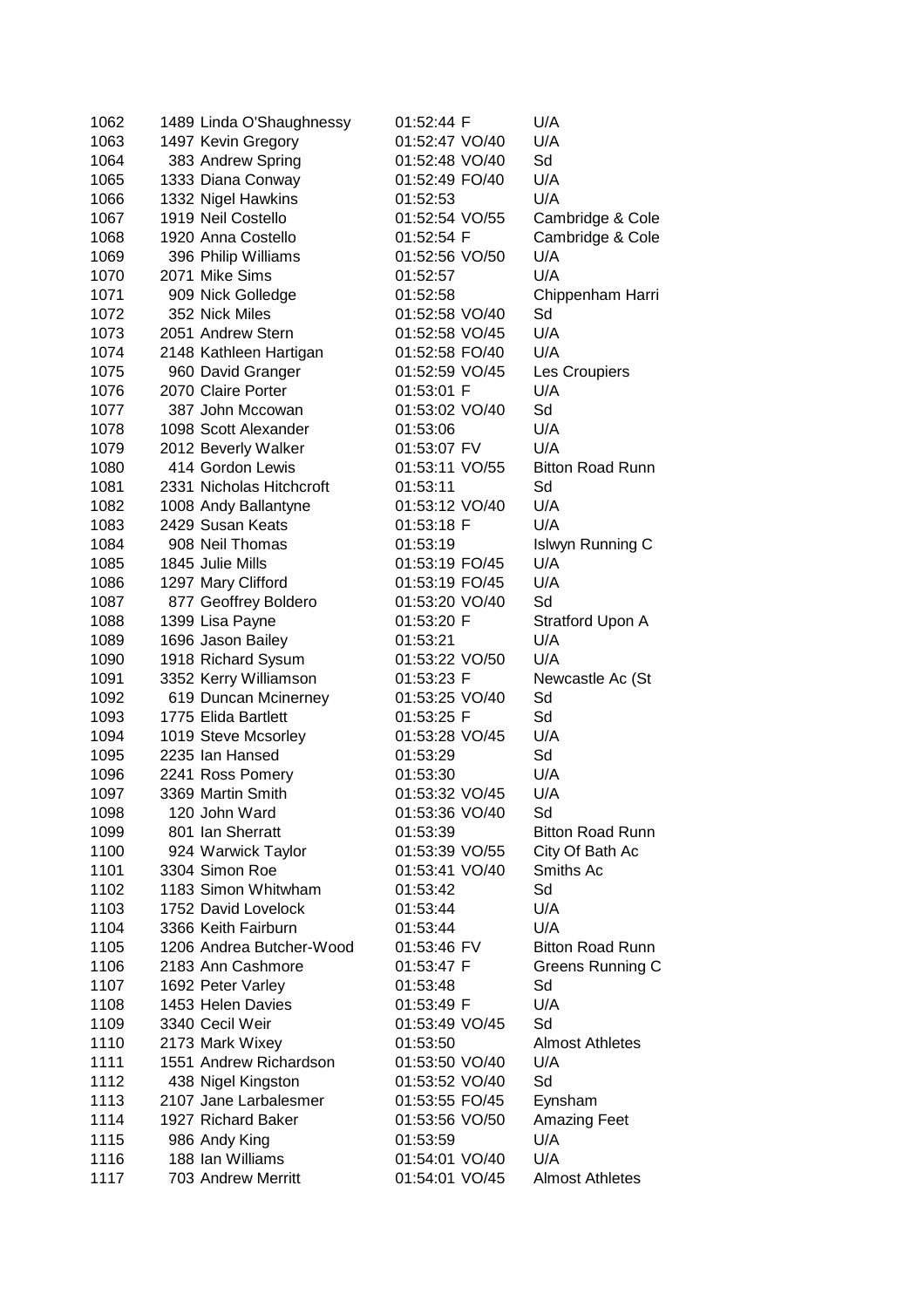| 1118 | 2198 Elaine Hillary       | 01:54:03 FO/40 | U/A                     |
|------|---------------------------|----------------|-------------------------|
| 1119 | 1232 David Bolton         | 01:54:04 VO/50 | Sd                      |
| 1120 | 1657 Claire Flanagan      | 01:54:06 FO/40 | Sd                      |
| 1121 | 2086 Taras Pryymak        | 01:54:09       | U/A                     |
| 1122 | 2144 Alastair Dickinson   | 01:54:10 VO/50 | Sd                      |
| 1123 | 1041 Gordon Harvey        | 01:54:10 VO/60 | South West Vets         |
| 1124 | 1139 Tim Sharp            | 01:54:12 VO/45 | U/A                     |
| 1125 | 1641 Peter Barlow         | 01:54:12       | Sd                      |
| 1126 | 1642 Julian Ashbee        | 01:54:16       | Sd                      |
| 1127 | 317 Carol Cowley          | 01:54:17 FO/50 | Tewkesbury Ac           |
| 1128 | 882 Stephen Holmes        | 01:54:18 VO/45 | U/A                     |
| 1129 | 276 Keith Homer           | 01:54:21 VO/45 | U/A                     |
| 1130 | 1123 Seonaid Teal         | 01:54:21 FV    | U/A                     |
| 1131 | 1493 Mark Norris          | 01:54:21       | U/A                     |
| 1132 | 1983 Alexander Griffiths  | 01:54:22       | Williams Syndrom        |
| 1133 | 2370 Toby Lambert         | 01:54:23 VO/45 | <b>Westbury Harrier</b> |
| 1134 | 436 Julie Caseley         | 01:54:24 FO/45 | U/A                     |
| 1135 | 654 John Conway           | 01:54:25       | U/A                     |
| 1136 | 630 Clare Shortridge      | 01:54:26 F     | U/A                     |
| 1137 | 3303 Martin Coyle         | 01:54:27 VO/45 | Smiths Ac               |
| 1138 | 2444 Richard King         | 01:54:28       | Sd                      |
| 1139 | 1055 Trevor Williams      | 01:54:29 VO/60 | <b>Tavistock Ac</b>     |
| 1140 | 1570 Elderene Claassen    | 01:54:35 F     | U/A                     |
| 1141 | 2451 Paul Gilbert-Jones   | 01:54:42       | U/A                     |
| 1142 | 1411 Jim Rowe             | 01:54:42       | U/A                     |
| 1143 | 1042 Brian Mckenna        | 01:54:43 VO/40 | U/A                     |
| 1144 | 1215 Ian Bye              | 01:54:45 VO/40 | U/A                     |
| 1145 | 894 Clive Bucknall        | 01:54:50 VO/55 | U/A                     |
| 1146 | 1084 Doug Roberts         | 01:54:51 VO/55 | <b>Witney Road Runn</b> |
| 1147 | 3313 Catherine Launchbury | 01:54:52 FV    | U/A                     |
| 1148 | 1806 Toni Britton         | 01:54:53 FO/45 | <b>Bitton Road Runn</b> |
| 1149 | 389 Stewart Wilson        | 01:54:53       | U/A                     |
| 1150 | 457 Keith Bonham          | 01:54:53 VO/60 | Great Western Ru        |
| 1151 | 821 Matthew Bartram       | 01:54:55       | U/A                     |
| 1152 | 2003 Mel Williams         | 01:54:56 FO/40 | Dursley & Distri        |
| 1153 | 1614 Simeon Bayliss       | 01:54:57       | Sd                      |
| 1154 | 277 Wayne Butcher         | 01:54:57 VO/40 | Sd                      |
| 1155 | 1990 Andrew Nash          | 01:54:58 VO/50 | U/A                     |
| 1156 | 2309 Jacqueline Gray      | 01:55:00 FV    | U/A                     |
| 1157 | 1059 Sandra Brown         | 01:55:01 FO/45 | Severn Ac               |
| 1158 | 256 Andrew Elliott        | 01:55:02 VO/45 | Sd                      |
| 1159 | 1506 Andrew Hawkes        | 01:55:03 VO/50 | U/A                     |
| 1160 | 1316 Roger Gould          | 01:55:05 VO/60 | Cheltenham Harri        |
| 1161 | 873 Marc Beedon           | 01:55:06       | U/A                     |
| 1162 | 2099 Dave Gough           | 01:55:07       | U/A                     |
| 1163 | 732 Richard Axton         | 01:55:07       | U/A                     |
| 1164 | 1503 Neil Headley         | 01:55:08       | U/A                     |
| 1165 | 1597 Simon Ward           | 01:55:12 VO/40 | Gloucester Ac           |
| 1166 | 712 Julie Schubert        | 01:55:14 FO/40 | <b>Tetbury Royals</b>   |
| 1167 | 1977 Emily Farran         | 01:55:14 F     | Williams Syndrom        |
| 1168 | 237 Peter Melhuish        | 01:55:15       | U/A                     |
| 1169 | 1248 Stephen Murden       | 01:55:17       | Sd                      |
| 1170 | 173 Andy Bates            | 01:55:18       | U/A                     |
| 1171 | 2301 Alan Upstone         | 01:55:19 VO/60 | Hook Norton Harr        |
| 1172 | 1368 Chris Gregory        | 01:55:22 VO/45 | Sd                      |
| 1173 | 360 Zoe Woodman           | 01:55:22 FV    | U/A                     |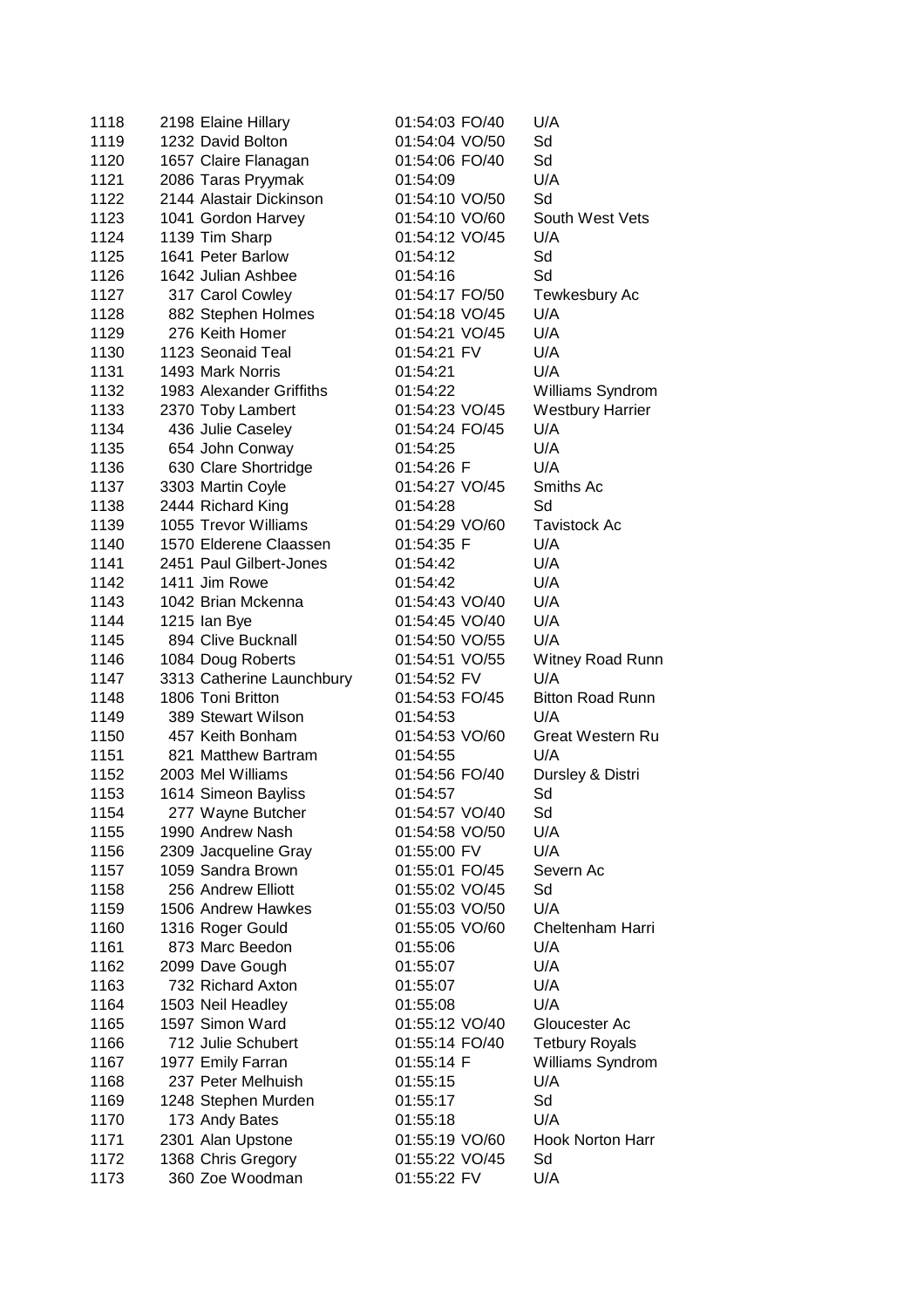| 1174 | 1080 Graham Beddis         | 01:55:25 VO/45 | <b>Almost Athletes</b>  |
|------|----------------------------|----------------|-------------------------|
| 1175 | 2297 Tony Latham           | 01:55:29 VO/50 | U/A                     |
| 1176 | 2007 Deborah Wallace       | 01:55:29 FO/40 | Sd                      |
| 1177 | 416 Marcus Hearle          | 01:55:30       | U/A                     |
| 1178 | 2097 Doug Richards         | 01:55:31 VO/55 | University Of Bi        |
| 1179 | 2340 Alastair Kimpton      | 01:55:32       | U/A                     |
| 1180 | 1178 Philip James          | 01:55:32       | U/A                     |
| 1181 | 338 Colin Chapman          | 01:55:33 VO/40 | Sd                      |
| 1182 | 1184 John Francksen        | 01:55:34 VO/40 | Thornbury Rc            |
| 1183 | 1208 Martin Bennett        | 01:55:35 VO/50 | <b>Great Western Ru</b> |
| 1184 | 974 John Cullen            | 01:55:38 VO/55 | <b>Riverside Runner</b> |
| 1185 | 1511 Catherine Thorp       | 01:55:40 F     | Cheltenham Harri        |
| 1186 | 1727 John Mcsherry         | 01:55:42       | U/A                     |
| 1187 | 500 Mandy Meek             | 01:55:43 F     | U/A                     |
| 1188 | 517 Philip Spiers          | 01:55:45       | U/A                     |
| 1189 | 752 Stephen Albon-Crouch   | 01:55:45 VO/40 | U/A                     |
| 1190 | 2465 Dave Abbatt           | 01:55:46       | U/A                     |
| 1191 | 409 Sharon Harris          | 01:55:47 F     | Angels Rc               |
| 1192 | 1566 Graham Englefield     | 01:55:54 VO/40 | Sd                      |
| 1193 | 1773 Pauline Dable         | 01:55:54 FO/55 | Kenilworth Runne        |
| 1194 | 951 Michael Evans          | 01:55:55       | U/A                     |
| 1195 | 1227 Declan Lampitt        | 01:55:59 VO/40 | Stratford Upon A        |
| 1196 | 636 Linda Holley           | 01:56:01 FO/40 | Sd                      |
| 1197 | 1993 Arthur Zammit         | 01:56:02       | Wolverhampton &         |
| 1198 | 166 Alastair Cruse         | 01:56:03 VO/40 | U/A                     |
| 1199 | 577 Caroline Peden         | 01:56:05 F     | U/A                     |
| 1200 | 1719 Richard Deverson      | 01:56:10       | U/A                     |
| 1201 | 2066 Mark Taylor           | 01:56:11 VO/40 | U/A                     |
| 1202 | 642 David Wells            | 01:56:13 VO/50 | <b>Hogweed Trotters</b> |
| 1203 | 241 Maria Cundick          | 01:56:14 F     | City Of Bath Ac         |
| 1204 | 1891 Chris Ballinger       | 01:56:15 VO/40 | Sd                      |
| 1205 | 1471 Alan Shepherd         | 01:56:16 VO/55 | Chippenham Harri        |
| 1206 | 625 Paul Jackson           | 01:56:18 VO/50 | Sd                      |
| 1207 | 1758 Gary Strange          | 01:56:23       | U/A                     |
| 1208 | 278 Simon Tinling          | 01:56:25       | U/A                     |
| 1209 | 1492 Michael Stevenson     | 01:56:28       | Sd                      |
| 1210 | 2450 Gordon Busbridge      | 01:56:28 VO/50 | U/A                     |
| 1211 | 958 Janice Clement         | 01:56:30 FO/45 | Penarth & Dinas         |
| 1212 | 1293 Giles Marshall        | 01:56:31       | U/A                     |
| 1213 | 1549 Ben Gardner-Hall      | 01:56:33       | Norton Canes Roa        |
| 1214 | 2081 Rupert Cox            | 01:56:34 VO/45 | U/A                     |
| 1215 | 334 Sharon Smith           | 01:56:35 FO/50 | U/A                     |
| 1216 | 1554 Chris Davidson        | 01:56:39       | <b>Bitton Road Runn</b> |
| 1217 | 3353 Stephen Woodford      | 01:56:42 VO/45 | Sd                      |
| 1218 | 198 Charles Lawrence-Mills | 01:56:45       | U/A                     |
| 1219 | 1239 Alan Cole             | 01:56:47 VO/40 | <b>Hogweed Trotters</b> |
| 1220 | 1871 Sue Brown             | 01:56:48 FO/50 | Cirencester Ac          |
| 1221 | 430 Julia Bennett          | 01:56:48 F     | U/A                     |
| 1222 | 428 Hilary Burke           | 01:56:50 FO/40 | U/A                     |
| 1223 | 837 Mike Reddin            | 01:56:50 VO/60 | Wimbledon Windmi        |
| 1224 | 672 Paul Hancock           | 01:56:53 VO/40 | <b>Amazing Feet</b>     |
| 1225 | 1574 Will Thosmson         | 01:56:53       | U/A                     |
| 1226 | 2426 Bruce Attwood         | 01:56:54 VO/60 | U/A                     |
| 1227 | 1855 Shannon Becroft       | 01:56:54       | U/A                     |
| 1228 | 1999 Jon Harrington        | 01:56:59       | U/A                     |
| 1229 | 2474 Bill Roper            | 01:57:06       | U/A                     |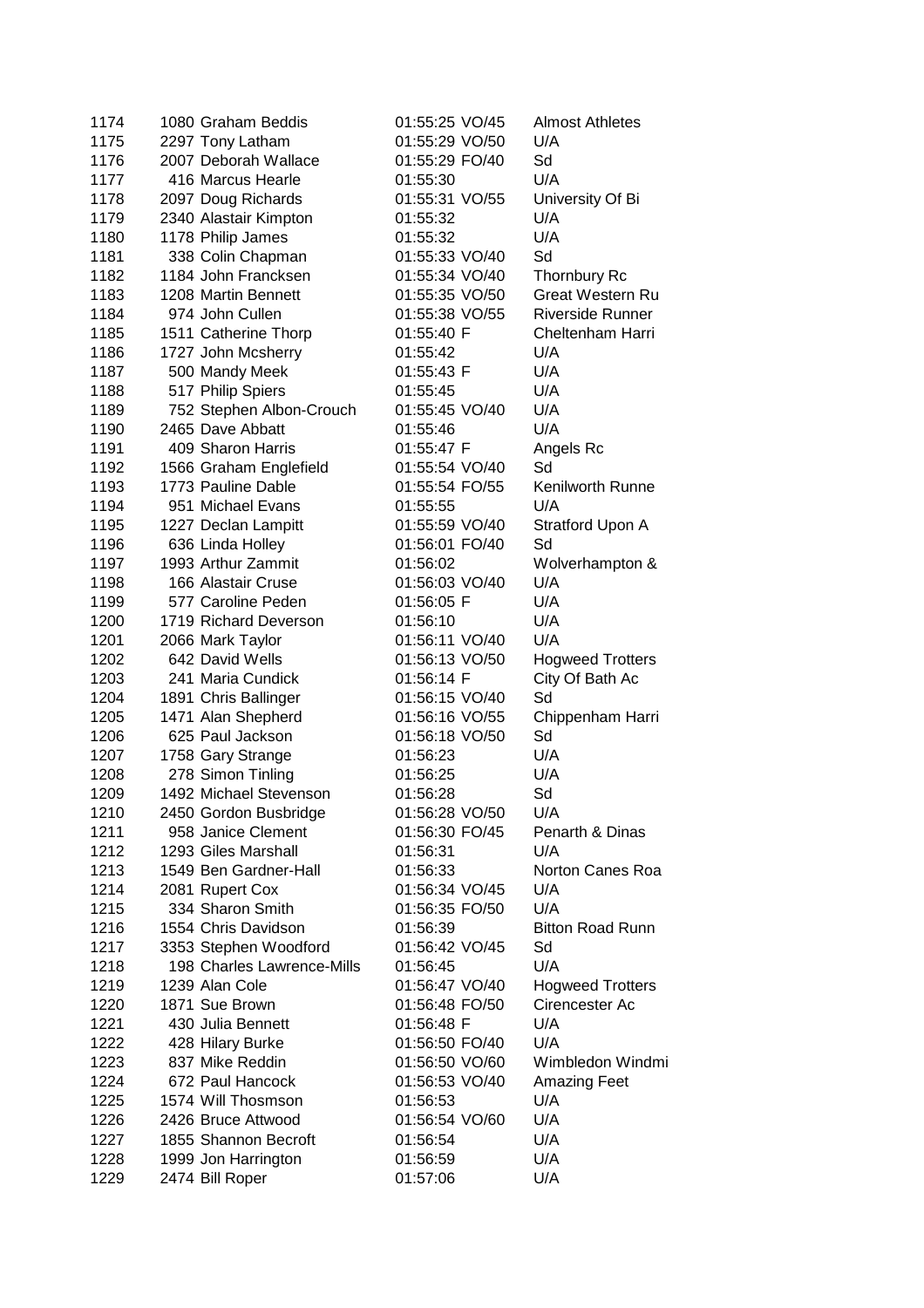| 1230 | 1093 Shaun Lowde      | 01:57:08 VO/40 | Sd                      |
|------|-----------------------|----------------|-------------------------|
| 1231 | 518 Joe Skinner       | 01:57:08       | U/A                     |
| 1232 | 2322 Iain Morgan      | 01:57:08       | <b>Great Western Ru</b> |
| 1233 | 1542 Ben Whitfield    | 01:57:11       | Stroud & Distric        |
| 1234 | 992 Max Williams      | 01:57:12       | U/A                     |
| 1235 | 991 Dan Skellett      | 01:57:13       | U/A                     |
| 1236 | 1177 Charles Wilson   | 01:57:13       | Sd                      |
| 1237 | 747 Timothy Wilkins   | 01:57:14       | Dursley & Distri        |
| 1238 | 177 Jo Farrell        | 01:57:16 F     | U/A                     |
| 1239 | 2079 Michael Grimwood | 01:57:17 VO/60 | Sd                      |
| 1240 | 264 Lance Ranson      | 01:57:19 VO/45 | U/A                     |
| 1241 | 140 Priscilla Fuller  | 01:57:19 FO/55 | U/A                     |
| 1242 | 309 Mark Bennett      | 01:57:19 VO/45 | Sd                      |
| 1243 | 2433 Jeffrey Lane     | 01:57:20 VO/50 | U/A                     |
| 1244 | 2420 John Watt        | 01:57:21 VO/40 | Thornbury Rc            |
| 1245 | 2122 Tessa Alton      | 01:57:27 FO/45 | Somer Ac                |
| 1246 | 2181 Robert Smith     | 01:57:30 VO/55 | <b>Hogweed Trotters</b> |
| 1247 | 2351 Pat Hall         | 01:57:33 VO/45 | <b>Hogweed Trotters</b> |
| 1248 | 1514 Julie Brownlie   | 01:57:34 FO/45 | U/A                     |
| 1249 | 2062 Peter Stoneham   | 01:57:35 VO/50 | <b>Wootton Bassett</b>  |
| 1250 | 1305 Graham King      | 01:57:37 VO/40 | U/A                     |
| 1251 | 718 Daniel Edgeworth  | 01:57:37       | U/A                     |
| 1252 | 973 Dean Hazlewood    | 01:57:37 VO/40 | <b>Riverside Runner</b> |
| 1253 | 972 Cliff Stephens    | 01:57:38 VO/45 | <b>Riverside Runner</b> |
| 1254 | 2139 Andrew Smith     | 01:57:39 VO/40 | Sd                      |
| 1255 | 869 Peter Moore       | 01:57:42 VO/45 | Sd                      |
| 1256 | 2362 Tim Godden       | 01:57:43 VO/45 | Sd                      |
| 1257 | 464 Lee Blake         | 01:57:44       | U/A                     |
| 1258 | 397 Geoffrey Smith    | 01:57:45 VO/55 | U/A                     |
| 1259 | 3376 Robert Horton    | 01:57:51 VO/55 | U/A                     |
| 1260 | 1884 David Barnes     | 01:57:53 VO/60 | Bro Dysiyvni            |
| 1261 | 1030 Ailsa Sanders    | 01:57:56 F     | Stroud & Distric        |
| 1262 | 1472 John Perkins     | 01:57:58 VO/60 | <b>Westbury Harrier</b> |
| 1263 | 589 Michael Ward      | 01:57:59 VO/60 | Tewkesbury Ac           |
| 1264 | 1530 Gary Wetson      | 01:58:00 VO/45 | Sd                      |
| 1265 | 1809 Vivienne Keeble  | 01:58:01 FO/50 | <b>Worcester Athlet</b> |
| 1266 | 730 Carl Jenkins      | 01:58:04       | Sd                      |
| 1267 | 1701 Claire Bevans    | 01:58:04 F     | U/A                     |
| 1268 | 357 Ian Backhouse     | 01:58:04 VO/40 | Sd                      |
| 1269 | 497 Jesse Owens       | 01:58:05       | Sd                      |
| 1270 | 2085 Gavin Mckenzie   | 01:58:05 VO/45 | U/A                     |
| 1271 | 2461 Servane Sauter   | 01:58:09 F     | Sd                      |
| 1272 | 3335 Alan Green       | 01:58:11 VO/50 | <b>Almost Athletes</b>  |
| 1273 | 2067 Lucy Tye         | 01:58:12 FV    | U/A                     |
| 1274 | 1235 Adam Perez       | 01:58:15 VO/50 | U/A                     |
| 1275 | 650 Jason Huggett     | 01:58:18       | Sd                      |
| 1276 | 1562 Liz Workman      | 01:58:18 FV    | Sd                      |
| 1277 | 1561 Martin Mitchell  | 01:58:19 VO/40 | <b>Birmingham Rowhe</b> |
| 1278 | 1550 Lesley Hall      | 01:58:21 VO/55 | Norton Canes Roa        |
| 1279 | 1091 Peter Crouch     | 01:58:22       | U/A                     |
| 1280 | 1598 Alice Crane      | 01:58:23 FV    | Stratford Upon A        |
| 1281 | 1735 Mike Robertson   | 01:58:23 VO/55 | U/A                     |
| 1282 | 1768 Stephen Keepax   | 01:58:24 VO/50 | Sd                      |
| 1283 | 893 Sarah Collett     | 01:58:26 F     | U/A                     |
| 1284 | 1164 Susannah Gill    | 01:58:28 F     | U/A                     |
|      |                       |                |                         |
| 1285 | 1724 Mark Lawrence    | 01:58:31 VO/40 | U/A                     |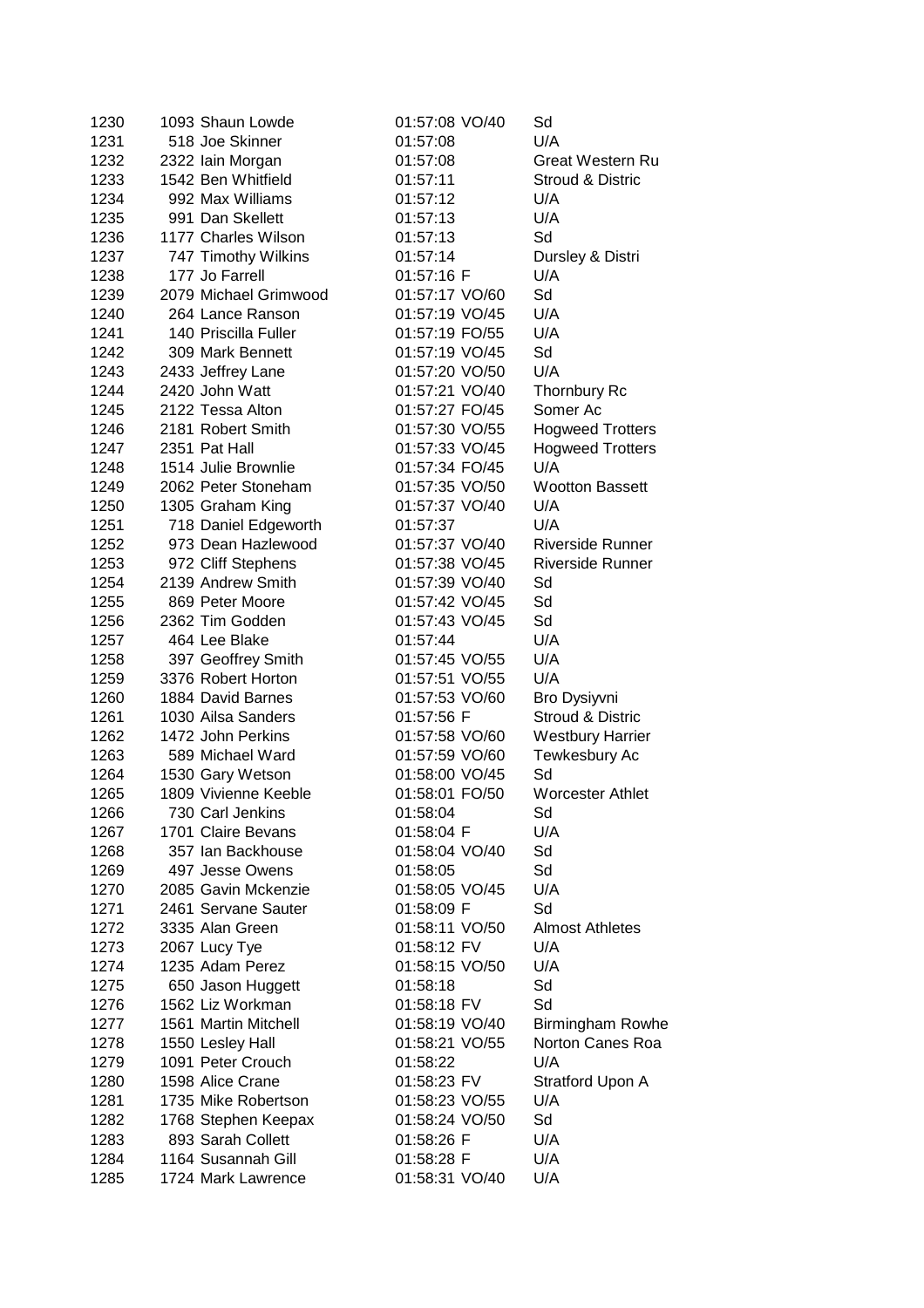| 1286 | 688 John Newell          | 01:58:34 VO/45 | U/A                     |
|------|--------------------------|----------------|-------------------------|
| 1287 | 2277 Jenny Hill          | 01:58:34 FO/40 | Cirencester Ac          |
| 1288 | 2276 Sandra Elphick      | 01:58:34 FO/40 | Cirencester Ac          |
| 1289 | 1908 Jenni Travers       | 01:58:35 FO/50 | Great Western Ru        |
| 1290 | 628 Julian Mccracken     | 01:58:36       | <b>Bitton Road Runn</b> |
| 1291 | 2053 Sarah Lewis         | 01:58:37 FV    | <b>Amazing Feet</b>     |
| 1292 | 325 Susan Stanlake       | 01:58:37 FV    | U/A                     |
| 1293 | 1437 Lesley Reynolds     | 01:58:39 FO/40 | U/A                     |
| 1294 | 1560 Patricia Goldstone  | 01:58:39 FV    | U/A                     |
| 1295 | 287 Simon Bruton         | 01:58:40 VO/55 | Sd                      |
| 1296 | 255 Mike Spouse          | 01:58:41 VO/55 | Sd                      |
| 1297 | 1388 Jane Pye            | 01:58:46 FO/45 | Amazing Feet            |
| 1298 | 1762 Craig Garrood       | 01:58:47       | U/A                     |
| 1299 | 1840 Michael Oliver      | 01:58:50 VO/40 | Stratford Upon A        |
| 1300 | 1887 Aoife Carroll       | 01:58:54 F     | U/A                     |
| 1301 | 181 Terry Kemple         | 01:58:55 VO/50 | U/A                     |
| 1302 | 1173 Alan Wood           | 01:58:58 VO/50 | U/A                     |
| 1303 | 2120 Tracey Snell        | 01:58:58 F     | Sd                      |
| 1304 | 1922 Michael Warnock     | 01:59:00 VO/55 | U/A                     |
| 1305 | 1860 Stefan Jakubowski   | 01:59:03 VO/45 | U/A                     |
| 1306 | 2398 John Wheeler        | 01:59:04       | U/A                     |
| 1307 | 852 Andrew Parker        | 01:59:05       | U/A                     |
| 1308 | 2190 Gavin Paskin        | 01:59:05 VO/40 | U/A                     |
| 1309 | 999 Kate Akrill          | 01:59:05 F     | Bearbrook Jogger        |
| 1310 | 2413 Sharon Nash         | 01:59:06 FO/40 | Angels Rc               |
| 1311 | 828 Peter Kimpton        | 01:59:08 VO/50 | <b>Almost Athletes</b>  |
| 1312 | 1451 Jack Bartlett       | 01:59:10 VO/70 | Chippenham Harri        |
| 1313 | 1780 Carole Bishop       | 01:59:10 FO/55 | <b>Thornbury Rc</b>     |
| 1314 | 225 Julie Green          | 01:59:11 FO/45 | U/A                     |
| 1315 | 2008 Alastair Miller     | 01:59:11 VO/50 | U/A                     |
| 1316 | 226 Steve Calvert        | 01:59:11 VO/40 | U/A                     |
| 1317 | 2009 Angie Miller        | 01:59:12 FO/45 | U/A                     |
| 1318 | 2118 Christine Smith     | 01:59:13 FO/50 | <b>Amazing Feet</b>     |
| 1319 | 3325 Rita Davis          | 01:59:13 FO/50 | <b>Great Western Ru</b> |
| 1320 | 1170 Mitchell Wallbridge | 01:59:17 VO/45 | U/A                     |
| 1321 | 1046 Craig Bailey        | 01:59:18       | Sd                      |
| 1322 | 1520 Karen Galpin        | 01:59:19 FO/40 | U/A                     |
| 1323 | 689 Claire Newell        | 01:59:20       | U/A                     |
| 1324 | 1778 Cheryl Spencer      | 01:59:20 FO/50 | Angels Rc               |
| 1325 | 1580 Esther Morris       | 01:59:22 F     | U/A                     |
| 1326 | 1739 Bill Brazier        | 01:59:25 VO/50 | U/A                     |
| 1327 | 843 Martin Alabaster     | 01:59:28 VO/45 | U/A                     |
| 1328 | 1782 Tony Preece         | 01:59:30 VO/60 | U/A                     |
| 1329 | 2000 Sue Baic            | 01:59:30 FO/40 | Tach                    |
| 1330 | 3320 Robert Bell         | 01:59:34 VO/55 | <b>Hogweed Trotters</b> |
| 1331 | 1827 Hilary White        | 01:59:36 FO/40 | U/A                     |
| 1332 | 1255 Noreen Kelly        | 01:59:37 FO/40 | Sd                      |
| 1333 | 736 Glenda Stanley       | 01:59:43 FV    | Gloucester Ac           |
| 1334 | 350 Laurens Brand        | 01:59:44       | Sd                      |
| 1335 | 349 Nicola Brand         | 01:59:45 F     | Sd                      |
| 1336 | 2152 Peter Clark         | 01:59:48 VO/50 | U/A                     |
| 1337 | 759 Linda Bruton         | 01:59:49 FV    | U/A                     |
| 1338 | 1784 Philip Withers      | 01:59:50 VO/45 | Sd                      |
| 1339 | 1946 Eric Moore          | 01:59:50 VO/45 | U/A                     |
| 1340 | 1645 Jim Price           | 01:59:56 VO/45 | <b>Bournville Harri</b> |
| 1341 | 539 Phil Raby-Smith      | 01:59:56 VO/45 | U/A                     |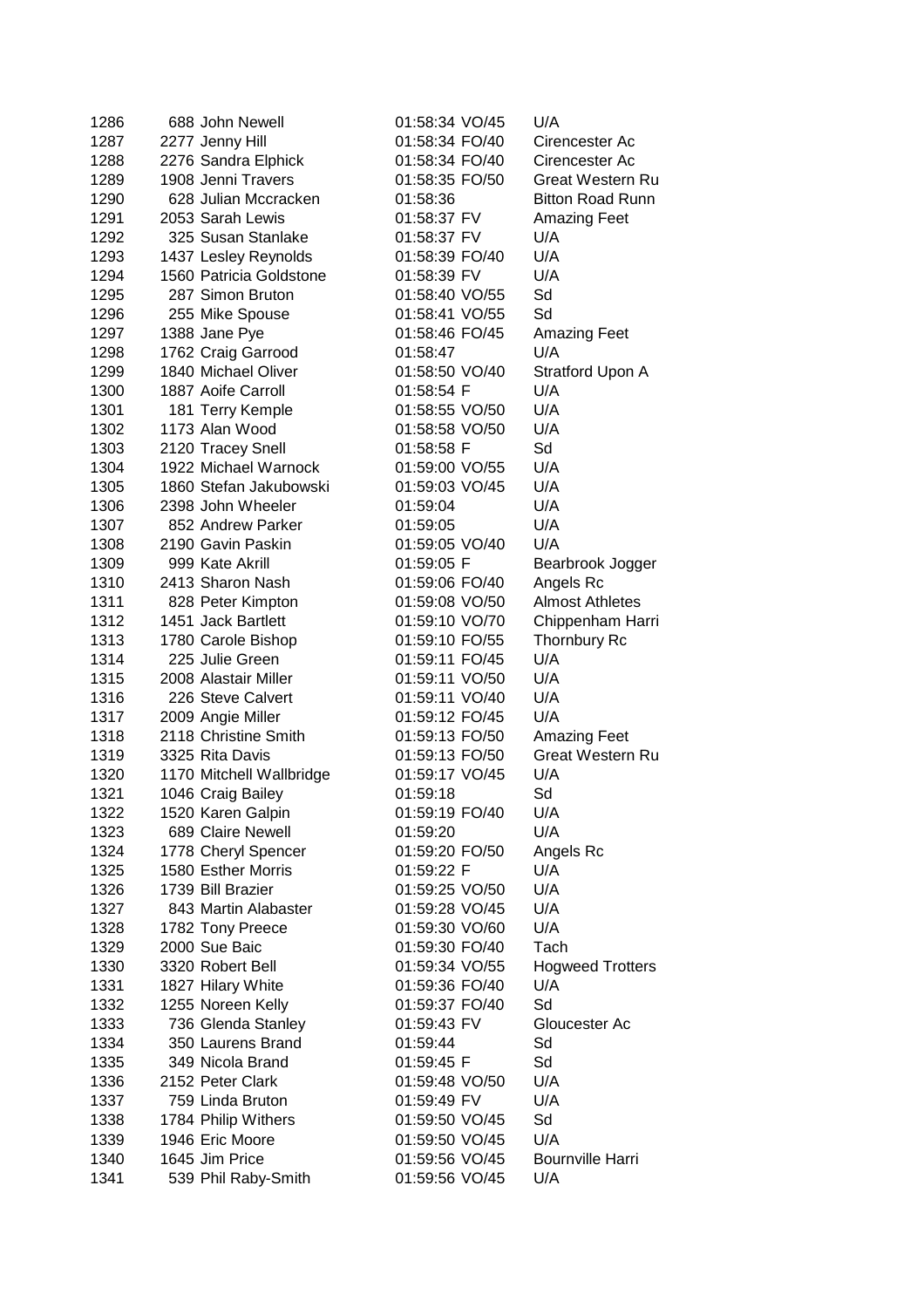| 1342 | 2377 Marcus Maydon       | 01:59:56 VO/60 | Dursley & Distri        |
|------|--------------------------|----------------|-------------------------|
| 1343 | 851 Nick Tibbetts        | 01:59:57       | U/A                     |
| 1344 | 571 Liza Darroch         | 02:00:01 FO/55 | Cirencester Ac          |
| 1345 | 1185 Nola Mckay          | 02:00:03 FO/55 | Stroud & Distric        |
| 1346 | 1460 Judy Mills          | 02:00:08 FO/45 | Sd                      |
| 1347 | 2231 Dennis Abbotts      | 02:00:08 VO/60 | Bourton Road Run        |
| 1348 | 874 Lisa Cheshire        | 02:00:09 F     | <b>Amazing Feet</b>     |
| 1349 | 1888 Andrew Kerr         | 02:00:11       | U/A                     |
| 1350 | 1631 Miles Johnson       | 02:00:12       | U/A                     |
| 1351 | 1630 Tim Coller          | 02:00:12       | U/A                     |
| 1352 | 1348 Anthony Linnell     | 02:00:15       | U/A                     |
| 1353 | 2014 Lawerence Robsinson | 02:00:19       | U/A                     |
| 1354 | 1766 Robert Freeman      | 02:00:20 VO/50 | U/A                     |
| 1355 | 1056 Julie Roche         | 02:00:21 FV    | U/A                     |
| 1356 | 1252 Peter Tanner        | 02:00:22 VO/40 | <b>Great Western Ru</b> |
| 1357 | 3319 Benjamin Groenevelt | 02:00:22 VO/40 | U/A                     |
| 1358 | 3318 Susan Phipps        | 02:00:22 FO/50 | U/A                     |
| 1359 | 1217 Mark Steger         | 02:00:25 VO/40 | U/A                     |
| 1360 | 1733 Darren Shepherd     | 02:00:25       | U/A                     |
| 1361 | 1595 Diane Rankin        | 02:00:26 F     | Sd                      |
| 1362 | 613 Valerie Brown        | 02:00:27 FO/60 | U/A                     |
| 1363 | 847 Jenny Hawkins        | 02:00:32 FO/40 | U/A                     |
| 1364 | 1994 Tim Jackson         | 02:00:36       | Sd                      |
| 1365 | 2157 Richard Burge       | 02:00:38       | Sd                      |
| 1366 | 2471 John Kew            | 02:00:41 VO/45 | 100 Marathon Clu        |
| 1367 | 1816 Simon Lane          | 02:00:41       | U/A                     |
| 1368 | 2033 Duncan Macarthur    | 02:00:42 VO/50 | <b>Hogweed Trotters</b> |
| 1369 | 1818 Roger Parker        | 02:00:43 VO/55 | Ledbury & Distri        |
| 1370 | 2174 Stuart Bushell      | 02:00:45       | U/A                     |
| 1371 | 1582 Leanne Thomas       | 02:00:47 F     | U/A                     |
| 1372 | 1581 David Paddon        | 02:00:47       | U/A                     |
| 1373 | 2428 David Mcdonald      | 02:00:51 VO/40 | U/A                     |
| 1374 | 221 Diane Cason          | 02:00:53 FV    | Sd                      |
| 1375 | 222 Susan Peachey        | 02:00:59 F     | Sd                      |
| 1376 | 507 Elly Crockford       | 02:01:00 F     | <b>Almost Athletes</b>  |
| 1377 | 3355 Hugh Arthur         | 02:01:00 VO/50 | U/A                     |
| 1378 | 1717 Beatrice Pounder    | 02:01:00 FV    | U/A                     |
| 1379 | 446 Robert Emery         | 02:01:01 VO/45 | <b>Hogweed Trotters</b> |
| 1380 | 749 Kajsa Mclaren        | 02:01:03 F     | U/A                     |
| 1381 | 306 Paul Lilley          | 02:01:04       | Sd                      |
| 1382 | 863 Gene Morgan          | 02:01:09       | U/A                     |
| 1383 | 2345 Natalie Duff        | 02:01:11 F     | U/A                     |
| 1384 | 2344 Tom Duff            | 02:01:12       | U/A                     |
| 1385 | 552 Nick Squire          | 02:01:12       | U/A                     |
| 1386 | 3334 Stephen Warwick     | 02:01:13 VO/50 | Upton Tug Of War        |
| 1387 | 1710 Roger Robinson      | 02:01:15 VO/50 | Gosport Road Run        |
| 1388 | 1709 Linda Page          | 02:01:16 FO/40 | Gosport Road Run        |
| 1389 | 469 Moya Church          | 02:01:18 FO/50 | <b>Great Western Ru</b> |
| 1390 | 693 Paul Bowers          | 02:01:18       | U/A                     |
| 1391 | 415 Sophie Hearle        | 02:01:25 F     | U/A                     |
| 1392 | 2278 Alexandra Melvin    | 02:01:28 FO/40 | Sd                      |
| 1393 | 263 Neil Williams        | 02:01:29       | Sd                      |
| 1394 | 2317 John East           | 02:01:30 VO/45 | U/A                     |
| 1395 | 121 Phil Holding         | 02:01:31       | Sd                      |
| 1396 | 320 Richard Farbrother   | 02:01:33 VO/50 | Sd                      |
| 1397 | 963 Linda Summers        | 02:01:34 FO/45 | U/A                     |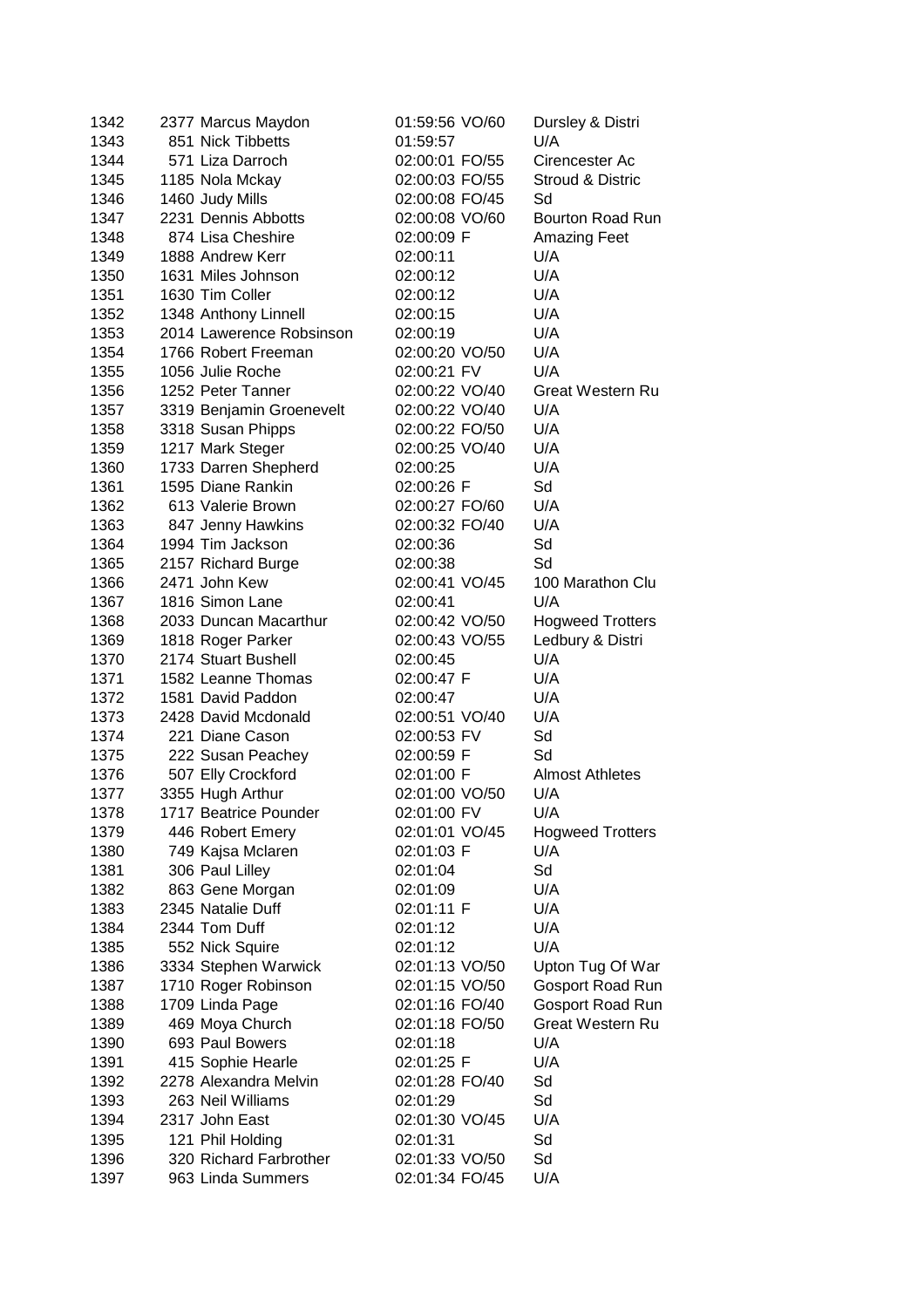| 1398 | 1223 John Willgoss        | 02:01:37 VO/50 | U/A                     |
|------|---------------------------|----------------|-------------------------|
| 1399 | 548 Denise Cheetham       | 02:01:39 FO/40 | Kenilworth Runne        |
| 1400 | 218 Jane Pithie           | 02:01:39 FO/45 | <b>Kenilworth Runne</b> |
| 1401 | 2350 Martin Carter        | 02:01:40       | <b>Kenilworth Runne</b> |
| 1402 | 680 Robert Stephens       | 02:01:41 VO/45 | <b>Almost Athletes</b>  |
| 1403 | 1210 Jen Dudley           | 02:01:49 F     | U/A                     |
| 1404 | 1843 Julia Mcdonald       | 02:01:50 FO/40 | Ludlow Running C        |
| 1405 | 2229 Lynn Jacks           | 02:01:50 FO/40 | U/A                     |
| 1406 | 1841 Penny Smith          | 02:01:50 FO/40 | U/A                     |
| 1407 | 1303 Michael Bond         | 02:01:52 VO/60 | South West Vets         |
| 1408 | 1659 David Smith          | 02:01:53 VO/40 | U/A                     |
| 1409 | 2290 Grant Mckay          | 02:01:55 VO/55 | U/A                     |
| 1410 | 1127 Kelly Wardle         | 02:01:56 F     | Sd                      |
| 1411 | 1126 Phil Wardle          | 02:01:56 VO/40 | Sd                      |
| 1412 | 1980 Richard Carr         | 02:01:57       | Williams Syndrom        |
| 1413 | 3360 Seamus Edney         | 02:01:59 VO/40 | U/A                     |
| 1414 | 1192 Sara Long            | 02:01:59 F     | <b>Cherwell Runners</b> |
| 1415 | 2239 Nigel Batty          | 02:02:01 VO/40 | U/A                     |
| 1416 | 1404 Emma Lloyd           | 02:02:01 FV    | <b>Wootton Bassett</b>  |
| 1417 | 2332 Antony Procter       | 02:02:01       | Sd                      |
| 1418 | 1571 Roger Brown          | 02:02:04       | Sd                      |
| 1419 | 2185 John Butler          | 02:02:07 VO/55 | Stratford Upon A        |
| 1420 | 1851 Nick Hargreaves      | 02:02:12 VO/40 | U/A                     |
| 1421 | 2379 John Spicer          | 02:02:12 VO/60 | Dursley & Distri        |
| 1422 | 1861 Keith Jones          | 02:02:13 VO/40 | U/A                     |
| 1423 | 2468 Annie Dicey          | 02:02:14 F     | U/A                     |
| 1424 | 2248 Alex Mcgrath         | 02:02:14       | U/A                     |
| 1425 | 74 Tony Christmas         | 02:02:16 VO/70 | Stroud & Distric        |
| 1426 | 271 Julie Froggatt        | 02:02:16 FO/40 | <b>Hogweed Trotters</b> |
| 1427 | 131 Claire Searle         | 02:02:21 FO/40 | Dursley & Distri        |
| 1428 | 499 Kathleen Docherty     | 02:02:23 FV    | Sole Sisters Nor        |
| 1429 | 2199 Florence Alden       | 02:02:28 FV    | Sd                      |
| 1430 | 807 Simon Godwin          | 02:02:36       | U/A                     |
| 1431 | 1325 Guy Douglass         | 02:02:38 VO/40 | U/A                     |
| 1432 | 1937 Susie Phillips       | 02:02:38 FO/50 | Avon Valley Runn        |
| 1433 | 804 Neil Watkins          | 02:02:41       | Sd                      |
| 1434 | 3344 Samantha Smith       | 02:02:42 F     | Solihull & Small        |
| 1435 | 2212 Kaye Hall            | 02:02:42 FV    | <b>Hogweed Trotters</b> |
| 1436 | 3381 Dan Carter           | 02:02:43       | U/A                     |
| 1437 | 210 Mark Lee              | 02:02:45       | U/A                     |
| 1438 | 2029 Janene Bumstead      | 02:02:46 FO/45 | White Horse Harr        |
| 1439 | 103 Matt Washburn         | 02:02:48       | U/A                     |
| 1440 | 274 Adrian Payne          | 02:02:50       | <b>Almost Athletes</b>  |
| 1441 | 1376 Janet Parker         | 02:02:52 FO/55 | U/A                     |
| 1442 | 2325 Adam Heaton          | 02:02:52       | U/A                     |
| 1443 | 864 Fiona Collings        | 02:02:53 FV    | Cirencester Ac          |
| 1444 | 1450 Jonathan Barker      | 02:02:54       | <b>Almost Athletes</b>  |
| 1445 | 1731 Ben Walker           | 02:02:55       | U/A                     |
| 1446 | 434 Antony Elkes          | 02:02:57       | U/A                     |
| 1447 | 1995 Philip Hiscox        | 02:03:02 VO/50 | U/A                     |
| 1448 | 207 Tara Levins           | 02:03:02 F     | U/A                     |
| 1449 | 1124 Neil Mulvihill       | 02:03:04       | U/A                     |
| 1450 | 1069 Pauline Shuttleworth | 02:03:11 FV    | U/A                     |
| 1451 | 1140 Katie Jenks          | 02:03:19 F     | U/A                     |
| 1452 | 1576 Kelly Weaver         | 02:03:20 F     | U/A                     |
| 1453 | 2335 Helen Brunel-While   | 02:03:21 F     | U/A                     |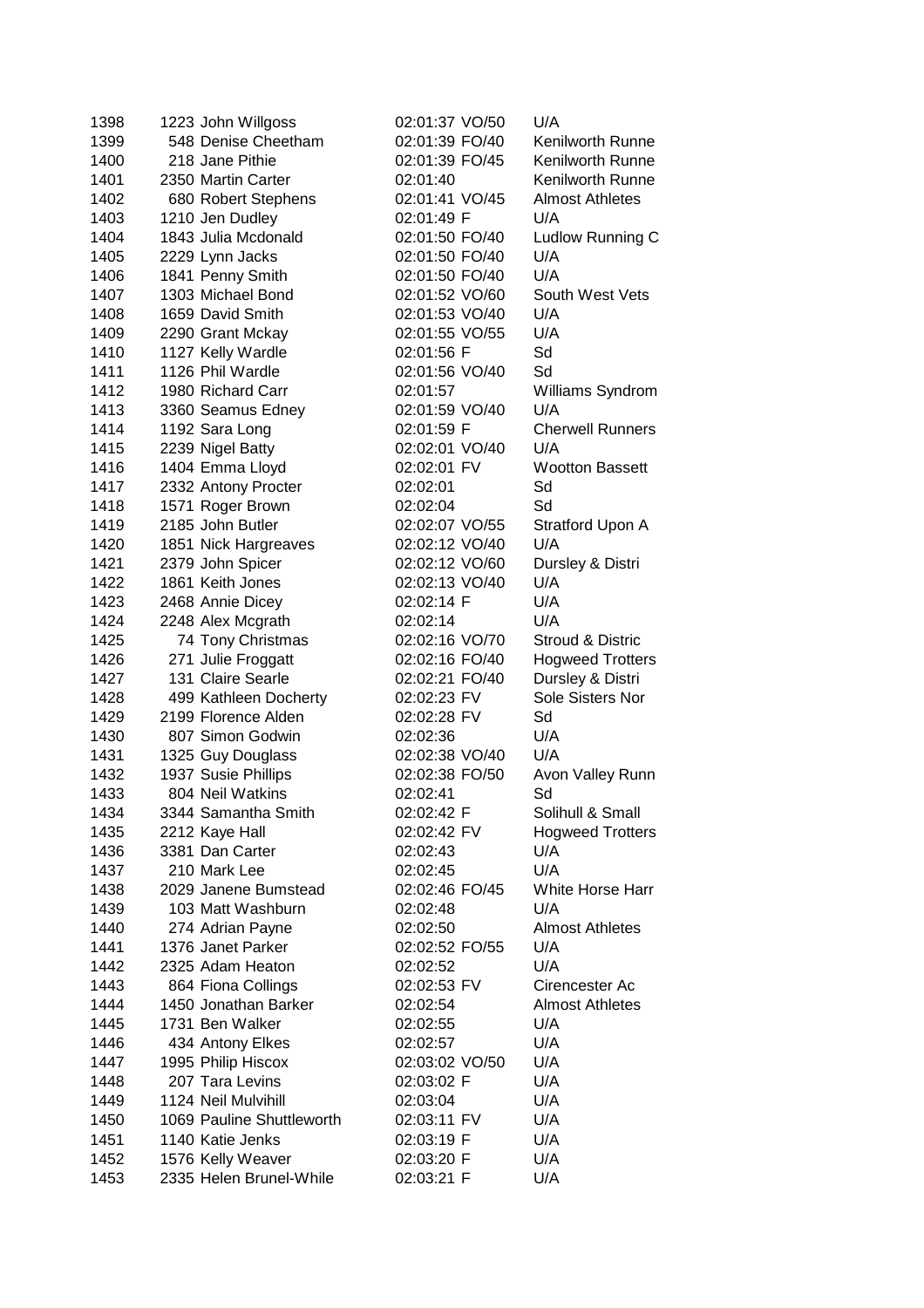| 1454 | 1487 Andrew Stanley        | 02:03:22       | U/A                     |
|------|----------------------------|----------------|-------------------------|
| 1455 | 174 Louise Boulter         | 02:03:22 F     | U/A                     |
| 1456 | 1202 Rachael Kayani        | 02:03:22 FV    | Sd                      |
| 1457 | 2445 Iain Aitchison        | 02:03:22       | U/A                     |
| 1458 | 700 Sharon Stones          | 02:03:23 FO/40 | U/A                     |
| 1459 | 1003 Tania Shuttleworth    | 02:03:26 F     | U/A                     |
| 1460 | 1138 Peter Bain            | 02:03:27 VO/40 | Sd                      |
| 1461 | 1617 Kit Morris            | 02:03:28 VO/50 | Sd                      |
| 1462 | 1101 Simon Cain            | 02:03:28       | U/A                     |
| 1463 | 1938 Paula Dinham          | 02:03:28 FO/50 | U/A                     |
| 1464 | 1670 Jacquie Wright        | 02:03:29 FO/40 | U/A                     |
| 1465 | 2453 G Moran               | 02:03:29       | U/A                     |
| 1466 | 576 Colleen Wylie          | 02:03:33 F     | U/A                     |
| 1467 | 1099 Ben Wood              | 02:03:38       | U/A                     |
| 1468 | 3345 Teresa Freville       | 02:03:40 F     | Solihull & Small        |
| 1469 | 1957 James Prictor         | 02:03:43       | Williams Syndrom        |
| 1470 | 2458 Andy Tipper           | 02:03:45 VO/40 | U/A                     |
| 1471 | 3370 Jonathan Evans        | 02:03:47 VO/50 | U/A                     |
| 1472 | 713 Gary Chapman           | 02:03:47       | U/A                     |
| 1473 | 1385 Sonia Hunt            | 02:03:49 FO/45 | <b>Road Runners Clu</b> |
| 1474 | 1572 Alan Rundle           | 02:03:50 VO/55 | U/A                     |
| 1475 | 1984 Rod Carpenter         | 02:03:53 VO/60 | Williams Syndrom        |
| 1476 | 1890 Steven Whittard-Swift | 02:03:55 VO/40 | U/A                     |
| 1477 | 1246 Sarah Coultart        | 02:04:01 F     | <b>Bitton Road Runn</b> |
| 1478 | 2187 Miriam Plant          | 02:04:06 FV    | Nailsea R C             |
| 1479 | 2399 Nicky Fussell         | 02:04:10 FO/40 | U/A                     |
| 1480 | 1924 Andy Leatherbarrow    | 02:04:11       | U/A                     |
| 1481 | 521 Shaun Scott            | 02:04:16 VO/40 | U/A                     |
| 1482 | 949 Mark Loveridge         | 02:04:19       | Sd                      |
| 1483 | 901 Lucy Nation            | 02:04:19 FO/40 | U/A                     |
| 1484 | 1545 Dan Wilkinson         | 02:04:37       | U/A                     |
| 1485 | 2405 Liz Kenyon            | 02:04:38 F     | U/A                     |
| 1486 | 2336 Shelley Hyde          | 02:04:38 F     | U/A                     |
| 1487 | 1603 Sarah Dean            | 02:04:42 F     | Sd                      |
| 1488 | 2175 Nicky Ryland          | 02:04:43 FV    | Angels Rc               |
| 1489 | 639 Jonathan Teague        | 02:04:46 VO/40 | U/A                     |
| 1490 | 2047 Gill Garrick          | 02:04:48 FO/45 | Bourton Road Run        |
| 1491 | 1097 Philip Barnam         | 02:04:48 VO/40 | U/A                     |
| 1492 | 1349 Nic Oughton           | 02:04:49       | U/A                     |
| 1493 | 1794 Sylvia Fox            | 02:04:49 FO/55 | <b>Thornbury Rc</b>     |
| 1494 | 1289 Vince Mitchell        | 02:04:52       | U/A                     |
| 1495 | 260 Nick Hemmings          | 02:04:54       | U/A                     |
| 1496 | 2013 Jane Barstow          | 02:04:54 FO/40 | U/A                     |
| 1497 | 79 Dennis Mellor           | 02:04:56 VO/70 | Avon Valley Runn        |
| 1498 | 3371 John Ballinger        | 02:04:56 VO/60 | U/A                     |
| 1499 | 947 David Raeburn          | 02:05:03       | U/A                     |
| 1500 | 2341 Shirley Hughes        | 02:05:04 FO/40 | U/A                     |
| 1501 | 2030 Barry Pemberton       | 02:05:06 VO/50 | U/A                     |
| 1502 | 1541 Peter Whitfield       | 02:05:07 VO/50 | Stroud & Distric        |
| 1503 | 554 Joanna Taylor          | 02:05:09 F     | <b>Thornbury Rc</b>     |
| 1504 | 1108 Adrian Price          | 02:05:11 VO/40 | U/A                     |
| 1505 | 2279 Roy Davenport         | 02:05:13 VO/50 | U/A                     |
| 1506 | 1190 Alan Chinn            | 02:05:15 VO/45 | U/A                     |
| 1507 | 367 Mark Thornhill         | 02:05:18       | U/A                     |
| 1508 | 138 Raymond Pennie         | 02:05:18       | U/A                     |
| 1509 | 431 Matthew Sprague        | 02:05:23       | Sd                      |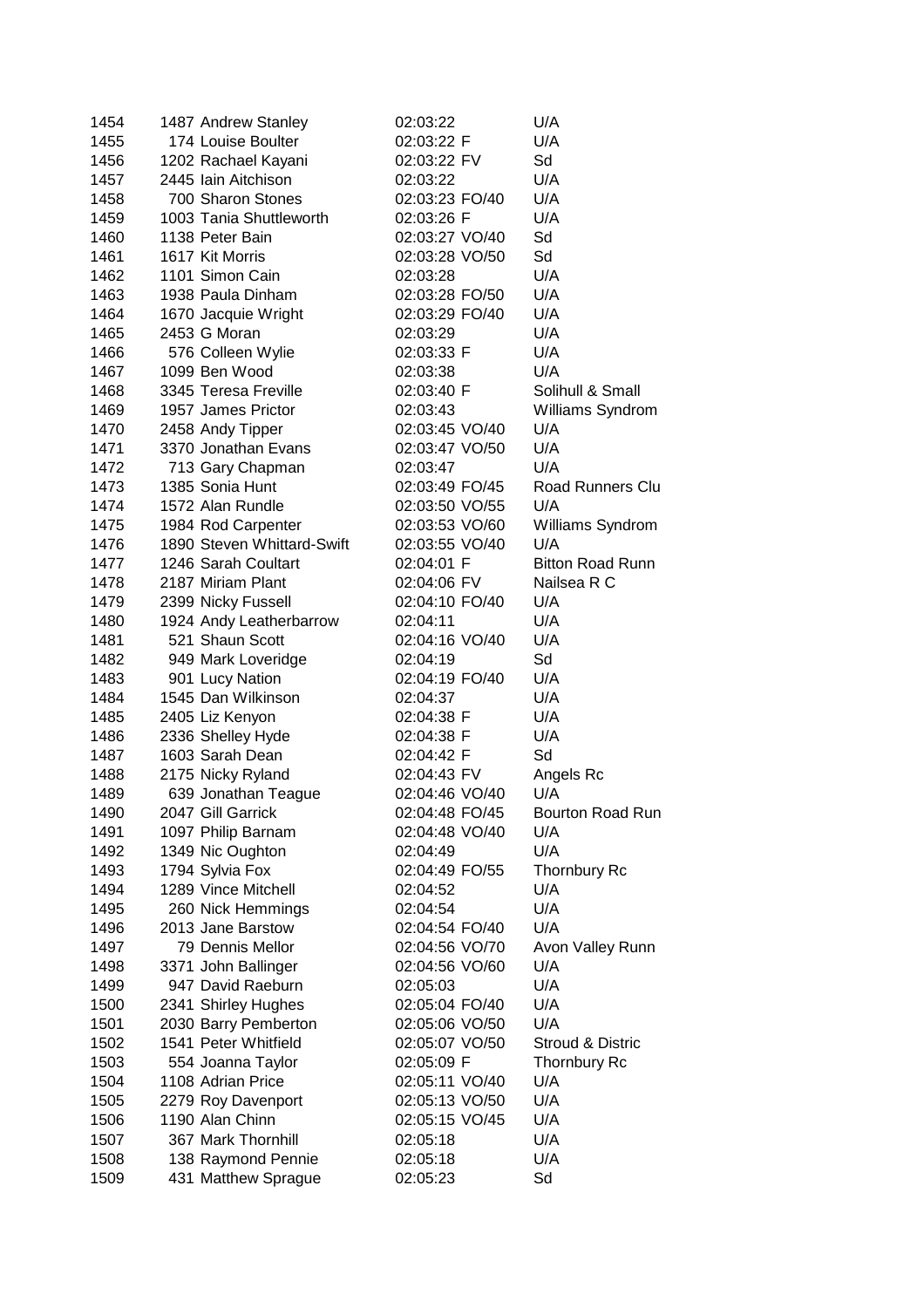| 1510 | 335 Mike Hair            | 02:05:30       | Sd                      |
|------|--------------------------|----------------|-------------------------|
| 1511 | 310 Lucy Bennett         | 02:05:35 F     | Sd                      |
| 1512 | 1958 Jane Fletcher       | 02:05:37 F     | Williams Syndrom        |
| 1513 | 2380 Karen Mansfield     | 02:05:38 FV    | Sd                      |
| 1514 | 1811 Gary Burcombe       | 02:05:42       | Witney Road Runn        |
| 1515 | 2265 Frank Prentice      | 02:05:43 VO/55 | Upton Tug Of War        |
| 1516 | 2402 Erika Bottyan       | 02:05:44 F     | Sd                      |
| 1517 | 2161 Hatsumi Hatanaka    | 02:05:48 F     | Sd                      |
| 1518 | 2401 Nicola Coster       | 02:05:48 F     | U/A                     |
| 1519 | 2400 Lee Parry           | 02:05:48 FV    | U/A                     |
| 1520 | 1633 Phillipa Lamb       | 02:05:52 FO/40 | Sd                      |
| 1521 | 1338 Dominic Nute        | 02:05:55 VO/45 | U/A                     |
| 1522 | 1558 Kathryn Warwick     | 02:05:56 F     | U/A                     |
| 1523 | 209 Kevin Mcnicholas     | 02:05:57 VO/60 | <b>Hogweed Trotters</b> |
| 1524 | 1000 Emma Curnock        | 02:06:06 F     | <b>Worcester Athlet</b> |
| 1525 | 1850 Gary Healey         | 02:06:18       | <b>Amazing Feet</b>     |
| 1526 | 1765 Dawn Peters         | 02:06:18 FO/45 | U/A                     |
| 1527 | 2418 Paul Kuc            | 02:06:22       | Sd                      |
| 1528 | 950 Rachel Lane          | 02:06:22 FV    | U/A                     |
| 1529 | 107 David Hayes          | 02:06:24 VO/60 | Sd                      |
| 1530 | 2371 George Laing        | 02:06:24 VO/45 | <b>Westbury Harrier</b> |
| 1531 | 2021 Bill White          | 02:06:26 VO/50 | Sd                      |
| 1532 | 262 John Williams        | 02:06:29 VO/55 | Sd                      |
| 1533 | 1390 Susan Edwards       | 02:06:30 FO/40 | Sd                      |
| 1534 | 936 Steve Lansley        | 02:06:32       | U/A                     |
| 1535 | 896 Stephen Haggett      | 02:06:36       | Witney Road Runn        |
| 1536 | 1932 Chris Hull          | 02:06:38 VO/40 | U/A                     |
| 1537 | 1181 Martin Thomas       | 02:06:39       | Sd                      |
| 1538 | 178 Kate Cordell         | 02:06:41 F     | U/A                     |
| 1539 | 798 Steve Russ           | 02:06:44       | U/A                     |
| 1540 | 1137 Penny Evans         | 02:06:44 F     | U/A                     |
| 1541 | 1863 Phil Laws           | 02:06:46 VO/45 | U/A                     |
| 1542 | 2361 Stephanie Fox       | 02:06:49 F     | U/A                     |
| 1543 | 2354 Derck Knight        | 02:06:50 VO/50 | U/A                     |
| 1544 | 854 Victoria Clark       | 02:06:51 F     | U/A                     |
| 1545 | 1026 Alison Shepherd     | 02:06:54 FO/40 | U/A                     |
| 1546 | 128 Duncan Ball          | 02:06:54       | U/A                     |
| 1547 | 1602 Richard Stonebridge | 02:06:55       | Sd                      |
| 1548 | 516 Mark Cannon          | 02:06:55 VO/40 | U/A                     |
| 1549 | 70 Alan Dodd             | 02:06:56 VO/70 | Stroud & Distric        |
| 1550 | 1874 Clive Brain         | 02:06:57 VO/55 | Sd                      |
| 1551 | 809 Dean Checkley        | 02:06:59       | U/A                     |
| 1552 | 1222 James Steel         | 02:07:08       | Sd                      |
| 1553 | 1593 Rob Towersey        | 02:07:08       | Sd                      |
| 1554 | 461 Kevin Gillespie      | 02:07:12 VO/45 | U/A                     |
| 1555 | 1748 David Chapple       | 02:07:18 VO/40 | <b>Tamar Trotters</b>   |
| 1556 | 1458 Nicola Pooler       | 02:07:19 FV    | U/A                     |
| 1557 | 420 Nick Easdown         | 02:07:26 VO/50 | Sd                      |
| 1558 | 95 Debbie Foerster       | 02:07:27 FV    | U/A                     |
| 1559 | 1722 Steve Yarnold       | 02:07:28 VO/45 | U/A                     |
| 1560 | 243 Alan Packham         | 02:07:30 VO/45 | U/A                     |
| 1561 | 421 Susan Powell         | 02:07:34 FO/40 | Sd                      |
| 1562 | 939 John Evans           | 02:07:34 VO/50 | Sd                      |
| 1563 | 1741 Andy Osborn         | 02:07:34 VO/45 | U/A                     |
| 1564 | 941 Sally Attryde        | 02:07:41 F     | U/A                     |
| 1565 | 341 Joanna Hendry        | 02:07:41 FV    | Penarth & Dinas         |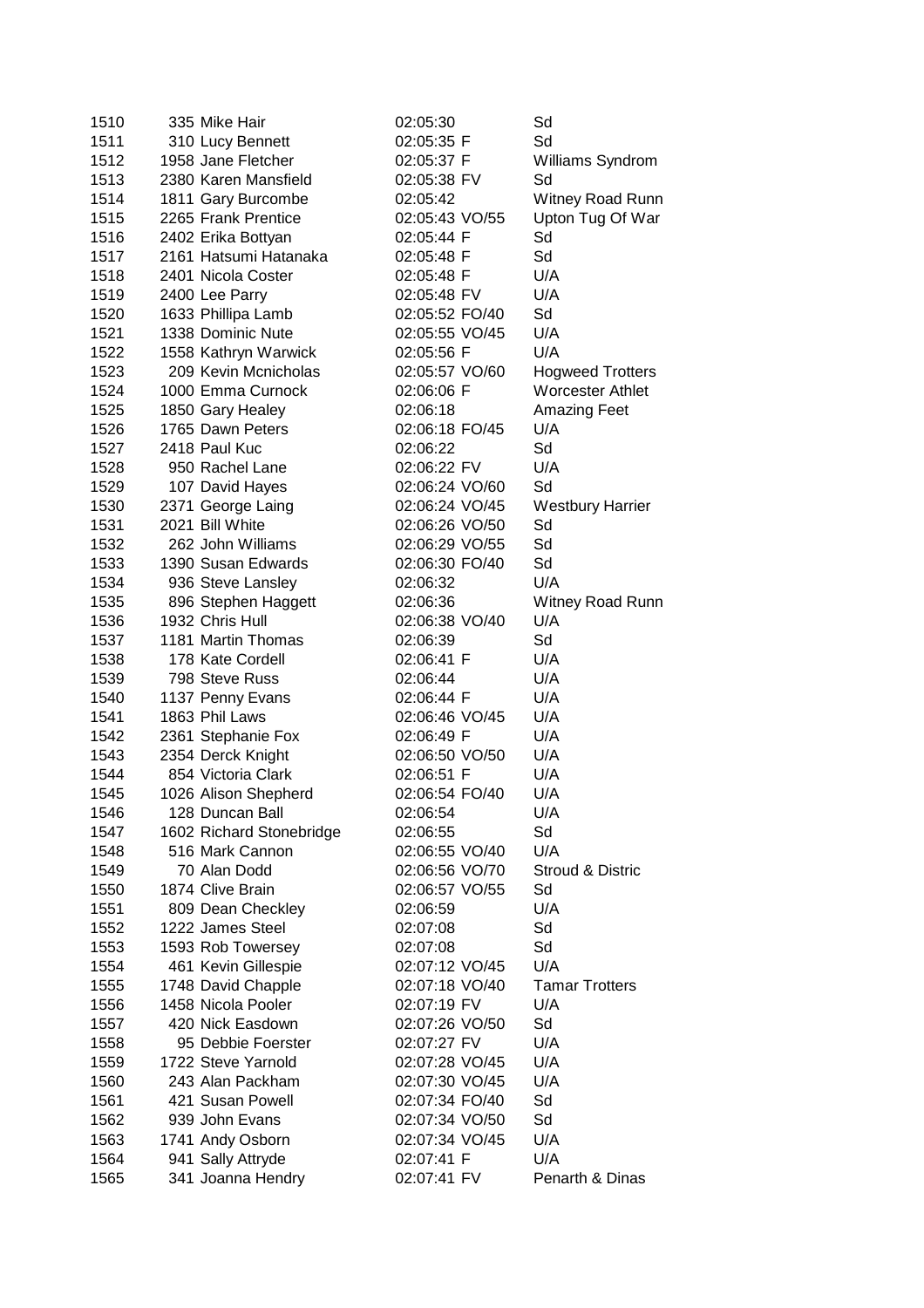| 1566 | 1831 Eleanor Niblett    | 02:07:44 FO/45 | Sd                      |
|------|-------------------------|----------------|-------------------------|
| 1567 | 1058 Nick Horniman      | 02:07:45       | U/A                     |
| 1568 | 1799 David Emes         | 02:07:54 VO/45 | U/A                     |
| 1569 | 1045 Stewart Roper      | 02:07:55 VO/55 | Sd                      |
| 1570 | 1803 Maxine Norris      | 02:07:56 FO/40 | Sd                      |
| 1571 | 1473 Julian Hadlow      | 02:07:56 F     | Womens Running N        |
| 1572 | 1759 Gillian Nothard    | 02:07:57 F     | U/A                     |
| 1573 | 444 Angela Ayling       | 02:08:01 FO/45 | Road Runners Clu        |
| 1574 | 1092 Gillian Webb       | 02:08:02 F     | U/A                     |
| 1575 | 1076 Richard Webb       | 02:08:02       | U/A                     |
| 1576 | 981 Sally Hawkins       | 02:08:13 FV    | U/A                     |
| 1577 | 1535 Philip Jones       | 02:08:18       | U/A                     |
| 1578 | 1475 Lindsey Jones      | 02:08:18 FV    | U/A                     |
| 1579 | 1476 David Jones        | 02:08:18       | U/A                     |
| 1580 | 148 Julie Ibbotson      | 02:08:18 FV    | U/A                     |
| 1581 | 1553 Alex Fuller        | 02:08:19       | <b>Bitton Road Runn</b> |
| 1582 | 1522 Viv Spurge         | 02:08:20 FO/45 | U/A                     |
| 1583 | 623 Jason Smith         | 02:08:20       | <b>Almost Athletes</b>  |
| 1584 | 1729 Stefan Horn        | 02:08:22       | U/A                     |
| 1585 | 1062 Hannah Billing     | 02:08:25 F     | U/A                     |
| 1586 | 1675 Lucy Bett          | 02:08:26 F     | U/A                     |
| 1587 | 2205 James Trask        | 02:08:28       | <b>Esporta Running</b>  |
| 1588 | 1448 Denise Rogers      | 02:08:31 FO/40 | Aldridge Running        |
| 1589 | 1975 Lewis Canning      | 02:08:33 VO/45 | Williams Syndrom        |
| 1590 | 787 Martin Line         | 02:08:33       | U/A                     |
| 1591 | 1146 Stewart Clarke     | 02:08:37       | Sd                      |
| 1592 | 1269 Steve Curtis       | 02:08:43       | U/A                     |
| 1593 | 1102 Hugh Padgham       | 02:08:47 VO/45 | U/A                     |
| 1594 | 2256 Daniel Knight      | 02:08:48       | U/A                     |
| 1595 | 1621 Bill Eaton         | 02:08:48 VO/60 | U/A                     |
| 1596 | 1425 Ian Mcadams        | 02:08:50 VO/40 | U/A                     |
| 1597 | 2023 Linda Morgan       | 02:08:52 FO/60 | <b>Hogweed Trotters</b> |
| 1598 | 1211 Claire Morgan      | 02:08:57 FO/40 | Forest Of Dean A        |
| 1599 | 252 Tony Loan           | 02:08:57       | Sd                      |
| 1600 | 1634 Steve Chippett     | 02:09:00 VO/55 | Nailsea R C             |
| 1601 | 1596 Steven Monteith    | 02:09:08 VO/45 | U/A                     |
| 1602 | 1060 Graham Clarke      | 02:09:10 VO/50 | Cirencester Ac          |
| 1603 | 1797 Vicki Mauler       | 02:09:14 F     | Sd                      |
| 1604 | 1725 Jane Aikman        | 02:09:14 FV    | U/A                     |
| 1605 | 123 Christopher Simkins | 02:09:16 VO/50 | U/A                     |
| 1606 | 363 Maldwyn Walker      | 02:09:19 VO/60 | Sd                      |
| 1607 | 347 Lyn Bailey          | 02:09:25 FO/50 | <b>Hogweed Trotters</b> |
| 1608 | 2213 Colin Axford       | 02:09:26 VO/60 | <b>Hogweed Trotters</b> |
| 1609 | 1804 Anthony Alder      | 02:09:27 VO/60 | Sd                      |
| 1610 | 1479 Stuart Jamieson    | 02:09:32 VO/45 | <b>Hogweed Trotters</b> |
| 1611 | 466 Brian Hewlett       | 02:09:36 VO/45 | <b>Almost Athletes</b>  |
| 1612 | 566 Ben Rayner          | 02:09:37       | U/A                     |
| 1613 | 624 William Rea         | 02:09:44       | U/A                     |
| 1614 | 792 Sheila Doel         | 02:09:45 FO/55 | U/A                     |
| 1615 | 1027 Dean Knight        | 02:09:47       | U/A                     |
| 1616 | 110 Philip Harvey       | 02:09:48       | Sd                      |
| 1617 | 1251 Christine Jenkins  | 02:09:49 FO/40 | U/A                     |
| 1618 | 505 Richard White       | 02:09:51 VO/40 | U/A                     |
| 1619 | 2333 Peter Muirden      | 02:09:53 VO/45 | Sd                      |
| 1620 | 755 Deborah Jones       | 02:09:57 FO/40 | U/A                     |
| 1621 | 522 Karen Anderson      | 02:10:00 F     | U/A                     |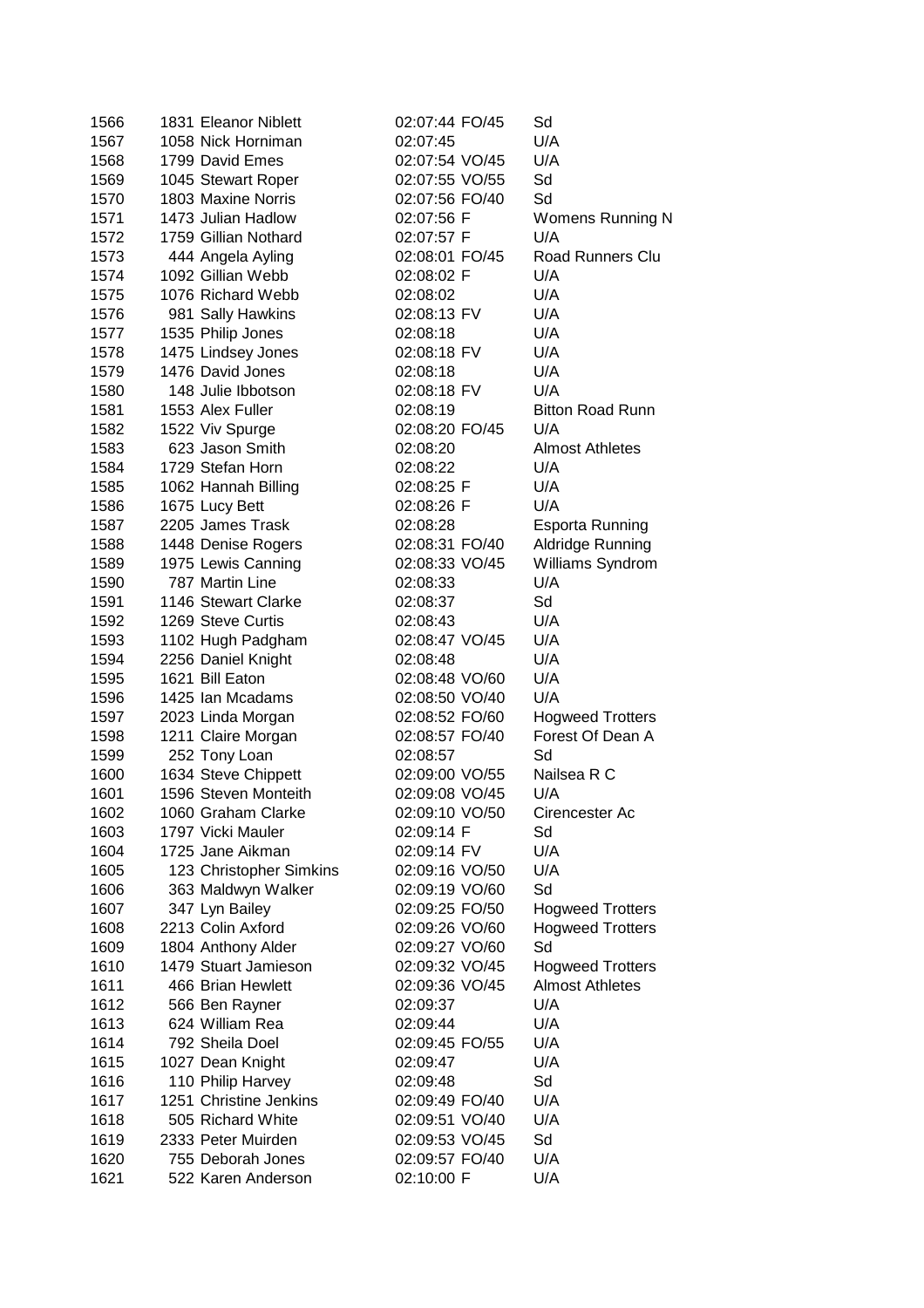| 1622 | 265 David Burchett    | 02:10:00 VO/40 | Sd                      |
|------|-----------------------|----------------|-------------------------|
| 1623 | 540 Mark Stacey       | 02:10:03       | U/A                     |
| 1624 | 2410 Benjamin May     | 02:10:04       | Sd                      |
| 1625 | 2406 Susan Lewis      | 02:10:05 F     | U/A                     |
| 1626 | 1196 Andrew Crook     | 02:10:06 VO/40 | U/A                     |
| 1627 | 2347 Kerry Williams   | 02:10:07 F     | Sd                      |
| 1628 | 213 Andy Morgan       | 02:10:11       | Sd                      |
| 1629 | 1145 David Crees      | 02:10:14       | U/A                     |
| 1630 | 1505 Serena Griffiths | 02:10:16 FO/40 | <b>Hogweed Trotters</b> |
| 1631 | 2343 Mike Brokenshaw  | 02:10:16 VO/55 | <b>Hogweed Trotters</b> |
| 1632 | 1322 Emma Robertson   | 02:10:16 FV    | U/A                     |
| 1633 | 206 Mag Leahy         | 02:10:18 F     | U/A                     |
| 1634 | 889 Gillian Wilkie    | 02:10:19 FO/50 | Bourton Road Run        |
| 1635 | 1382 Donna Timms      | 02:10:21 FO/40 | Womens Running N        |
| 1636 | 1381 Simon Bunday     | 02:10:21 VO/45 | Teignbridge Trot        |
| 1637 | 1435 John Baker       | 02:10:22 VO/55 | <b>Wootton Bassett</b>  |
| 1638 | 977 Sarah Brown       | 02:10:24 F     | Sd                      |
| 1639 | 2015 Steve Jones      | 02:10:25       | U/A                     |
| 1640 | 1336 Rebecca Ludlam   | 02:10:26 F     | U/A                     |
| 1641 | 876 Christopher James | 02:10:27       | Sd                      |
| 1642 | 1695 Kate Ross        | 02:10:29 FO/40 | U/A                     |
| 1643 | 1380 Charlotte Hough  | 02:10:32 FO/45 | Stroud & Distric        |
| 1644 | 2316 Andrew Tout      | 02:10:33       | U/A                     |
| 1645 | 1233 Sharon King      | 02:10:35 FO/40 | U/A                     |
| 1646 | 467 Caroline Hogg     | 02:10:37 F     | <b>Tetbury Royals</b>   |
| 1647 | 930 Sally Horton      | 02:10:38 FV    | U/A                     |
| 1648 | 931 Clifford Hogg     | 02:10:39 VO/45 | U/A                     |
| 1649 | 1728 Kate Coggins     | 02:10:39 FO/45 | <b>Hogweed Trotters</b> |
| 1650 | 742 John Townsend     | 02:10:41 VO/55 | U/A                     |
| 1651 | 2218 Paul Newbould    | 02:10:43 VO/50 | Stroud & Distric        |
| 1652 | 1220 Loz Johnson      | 02:10:46 VO/40 | Sd                      |
| 1653 | 197 Peter Robinson    | 02:11:05 VO/50 | Sd                      |
| 1654 | 842 Debbie Masding    | 02:11:06 FV    | <b>Almost Athletes</b>  |
| 1655 | 1392 Andrew Webster   | 02:11:10       | U/A                     |
| 1656 | 762 Alison Ford       | 02:11:14 FO/40 | Forest Of Dean A        |
| 1657 | 1979 Ann Withrington  | 02:11:18 FO/40 | Williams Syndrom        |
| 1658 | 1978 Philip Jeffery   | 02:11:18 VO/50 | Williams Syndrom        |
| 1659 | 1478 Mark Baker       | 02:11:21       | <b>Bitton Road Runn</b> |
| 1660 | 767 Jacqueline Ezard  | 02:11:22 FO/40 | U/A                     |
| 1661 | 2094 David Lister     | 02:11:22       | U/A                     |
| 1662 | 2093 Sue Lister       | 02:11:22 F     | U/A                     |
| 1663 | 1405 Nicola Peterson  | 02:11:26 FO/50 | Road Runners Clu        |
| 1664 | 1406 Roger Mcfadden   | 02:11:26 VO/55 | <b>Road Runners Clu</b> |
| 1665 | 645 Clodagh Nevin     | 02:11:28 F     | U/A                     |
| 1666 | 1956 Jenny Price      | 02:11:28 FO/55 | Williams Syndrom        |
| 1667 | 2005 Geoff Watkins    | 02:11:29 VO/40 | Sd                      |
| 1668 | 1304 Annette King     | 02:11:31 FO/40 | <b>Wootton Bassett</b>  |
| 1669 | 1555 Mark Griffiths   | 02:11:32 VO/40 | U/A                     |
| 1670 | 971 Jonathan Cavan    | 02:11:35 VO/40 | U/A                     |
| 1671 | 604 Sonia Mclean      | 02:11:37 F     | <b>Almost Athletes</b>  |
| 1672 | 2186 Charmyn Hallett  | 02:11:40 FV    | U/A                     |
| 1673 | 1828 Naomi Walker     | 02:11:41 F     | Sd                      |
| 1674 | 1543 Kirsty Godber    | 02:11:41 F     | U/A                     |
| 1675 | 1488 Debbie Christian | 02:11:43 FV    | U/A                     |
| 1676 | 2171 Julianne Adams   | 02:11:45 FV    | U/A                     |
| 1677 | 3378 Jeff Tyndall     | 02:11:52       | U/A                     |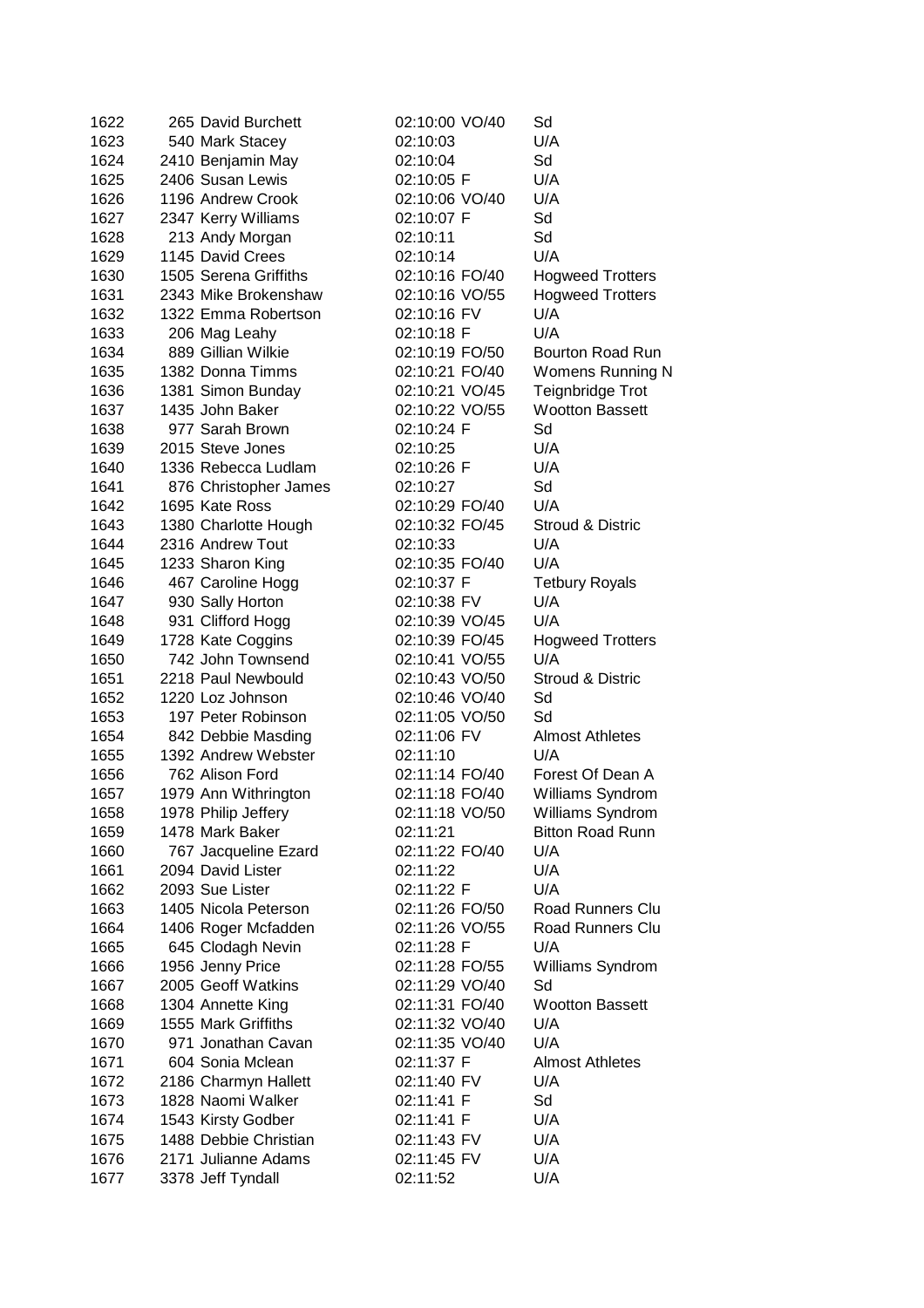| 1678 | 3377 Beth Roberts      | 02:11:53 FV    | U/A                     |
|------|------------------------|----------------|-------------------------|
| 1679 | 2348 Michael Alsworth  | 02:12:00 VO/50 | Road Runners Clu        |
| 1680 | 637 Laura Bretherton   | 02:12:04 F     | U/A                     |
| 1681 | 327 Jackie Hughes      | 02:12:10 FO/40 | U/A                     |
| 1682 | 1094 David Telfer      | 02:12:22 VO/45 | U/A                     |
| 1683 | 638 Rebecca Groocock   | 02:12:24 F     | U/A                     |
| 1684 | 2127 Derek Sharpe      | 02:12:34 VO/70 | U/A                     |
| 1685 | 2046 David Hands       | 02:12:35 VO/40 | U/A                     |
| 1686 | 1653 Nicola Wiggins    | 02:12:36 FV    | U/A                     |
| 1687 | 1268 Catharine Gregory | 02:12:39 F     | U/A                     |
| 1688 | 1317 Art Williams      | 02:12:42 VO/60 | <b>Almost Athletes</b>  |
| 1689 | 2058 Barbara Pritchett | 02:12:43 F     | U/A                     |
| 1690 | 1068 Paul Denny        | 02:12:43 VO/50 | <b>Cherwell Runners</b> |
| 1691 | 3374 Richard Mayne     | 02:12:45       | U/A                     |
| 1692 | 229 Carole Saunders    | 02:12:49 F     | U/A                     |
| 1693 | 432 Paul Todd          | 02:12:49 VO/45 | U/A                     |
| 1694 | 1755 Stuart Smith      | 02:12:54       | U/A                     |
| 1695 | 1100 Marianne Burridge | 02:13:00 FO/45 | <b>Fairwater Runner</b> |
| 1696 | 1517 Clare Smith       | 02:13:07 F     | U/A                     |
| 1697 | 176 Kim Bray           | 02:13:08 FO/45 | U/A                     |
| 1698 | 2026 John De Gruyther  | 02:13:18       | U/A                     |
| 1699 | 728 Paul Beningfield   | 02:13:19       | U/A                     |
| 1700 | 1446 Steve Campion     | 02:13:19       | Sd                      |
| 1701 | 2211 Stephen Horrell   | 02:13:20 VO/45 | U/A                     |
| 1702 | 1512 Nicholas Adcock   | 02:13:23       | U/A                     |
| 1703 | 1439 Tim Reynolds      | 02:13:30 VO/40 | U/A                     |
| 1704 | 1486 Jan Kavanagh      | 02:13:31 FO/45 | Eynsham                 |
| 1705 | 259 Jenny Vosper       | 02:13:34 FV    | Sd                      |
| 1706 | 1744 Ann Cresswell     | 02:13:37 FO/55 | Sd                      |
| 1707 | 167 Joanne Chilcott    | 02:13:46 F     | U/A                     |
| 1708 | 481 Lucy Hayes         | 02:13:47 F     | Corsham Running         |
| 1709 | 1280 Elaine Bartley    | 02:13:47 F     | U/A                     |
| 1710 | 1961 Emma Rafferty     | 02:13:52 F     | Williams Syndrom        |
| 1711 | 1187 Chris Measures    | 02:13:55 VO/40 | Sd                      |
| 1712 | 872 Denise Stanners    | 02:13:55 FO/50 | <b>Cherwell Runners</b> |
| 1713 | 165 Martine Rowland    | 02:13:55 F     | U/A                     |
| 1714 | 647 John Barker        | 02:14:07 VO/50 | U/A                     |
| 1715 | 665 Sarah Winsworth    | 02:14:08 F     | U/A                     |
| 1716 | 666 Luke Osborne       | 02:14:10       | U/A                     |
| 1717 | 2055 Christine Plant   | 02:14:10 FO/45 | <b>Cherwell Runners</b> |
| 1718 | 1449 Wendy Cross       | 02:14:14 FO/40 | <b>Cherwell Runners</b> |
| 1719 | 41 Valerie Collier     | 02:14:16 FO/60 | <b>Bitton Road Runn</b> |
| 1720 | 1998 Hazel West        | 02:14:18 F     | U/A                     |
| 1721 | 2025 Paul Walters      | 02:14:19       | U/A                     |
| 1722 | 2089 Elena Mcbane      | 02:14:23 F     | U/A                     |
| 1723 | 511 Mike Dillon        | 02:14:31       | Sd                      |
| 1724 | 1528 Mark Greenwood    | 02:14:35 VO/45 | Sd                      |
| 1725 | 816 Kathryn Cambell    | 02:14:35 FO/45 | Sd                      |
| 1726 | 817 Andrew Cambell     | 02:14:35 VO/45 | Stroud & Distric        |
| 1727 | 2084 Bernard Carter    | 02:14:36 VO/50 | U/A                     |
| 1728 | 230 Rodney Hancock     | 02:14:38       | Sd                      |
| 1729 | 175 Marilyn Brown      | 02:14:39 FO/50 | U/A                     |
| 1730 | 2251 Glyn Roberts      | 02:14:43       | U/A                     |
| 1731 | 2409 John Dougherty    | 02:14:45 VO/40 | Sd                      |
| 1732 | 1201 Chris Powell      | 02:14:46 VO/60 | U/A                     |
| 1733 | 3346 Richard Inglis    | 02:14:51       | U/A                     |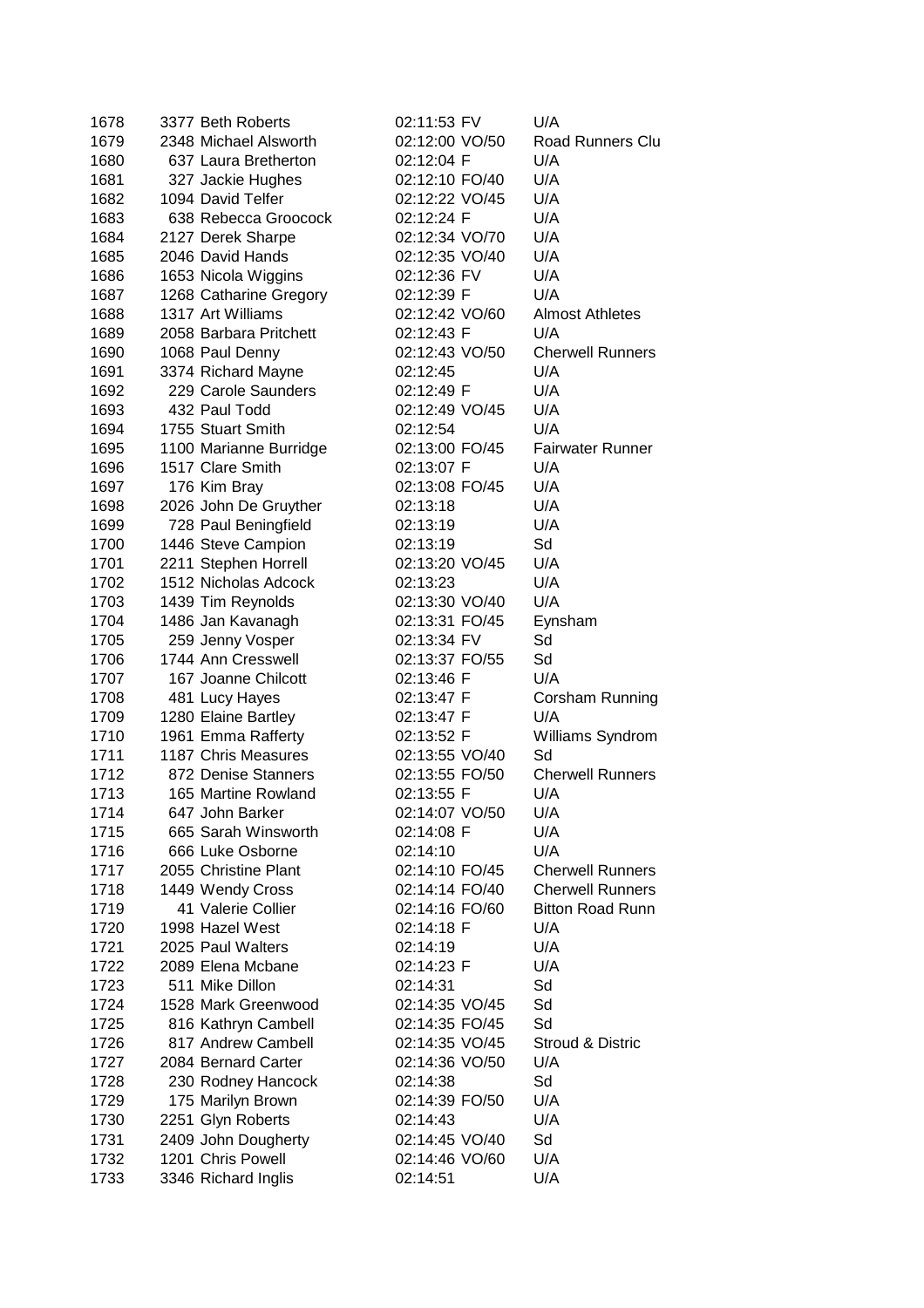| 1734 | 510 Steve Evans       | 02:14:54       | Sd                      |
|------|-----------------------|----------------|-------------------------|
| 1735 | 384 Jane Staniforth   | 02:14:55 FO/45 | Stroud & Distric        |
| 1736 | 1117 Duncan Mounsor   | 02:14:57       | U/A                     |
| 1737 | 1047 David Watkins    | 02:14:59 VO/40 | U/A                     |
| 1738 | 308 Kim Bennett       | 02:15:00 FO/40 | Sd                      |
| 1739 | 435 Jill Davies       | 02:15:01 FO/45 | Sd                      |
| 1740 | 808 Stephen Lowe      | 02:15:01 VO/50 | Sd                      |
| 1741 | 2201 Tony Hughes      | 02:15:01       | Sd                      |
| 1742 | 550 Paul Kendall      | 02:15:04       | Sd                      |
| 1743 | 2123 Nick Parker      | 02:15:06       | Sd                      |
| 1744 | 3306 William Jones    | 02:15:08 VO/50 | <b>Almost Athletes</b>  |
| 1745 | 1031 Lynette Jones    | 02:15:11 F     | U/A                     |
| 1746 | 820 Georgina Bull     | 02:15:14 F     | U/A                     |
| 1747 | 819 Richard Bull      | 02:15:15 VO/40 | U/A                     |
| 1748 | 1229 Julie Powell     | 02:15:15 F     | U/A                     |
| 1749 | 1814 Melanie Krasnski | 02:15:16 FV    | Sd                      |
| 1750 | 646 Martin Whitfield  | 02:15:19 VO/50 | U/A                     |
| 1751 | 1822 Rachel Bond      | 02:15:25 F     | Badtri                  |
| 1752 | 1357 Robert Harrison  | 02:15:26       | U/A                     |
| 1753 | 1706 Douglas Drakeley | 02:15:31 VO/60 | U/A                     |
| 1754 | 1575 Paul Reeves      | 02:15:41       | U/A                     |
| 1755 | 793 Robert Bailey     | 02:15:44 VO/55 | Sd                      |
| 1756 | 233 Ashley Hopes      | 02:15:57       | Sd                      |
| 1757 | 1895 Andrew Walters   | 02:16:03       | U/A                     |
| 1758 | 122 Bethan Simkins    | 02:16:03 F     | U/A                     |
| 1759 | 2407 Steve Niblett    | 02:16:16 VO/40 | Wye Valley Runne        |
| 1760 | 1464 Pauline Davis    | 02:16:23 FO/55 | <b>Midland Vets</b>     |
| 1761 | 1539 Christine Rive   | 02:16:24 FO/50 | Womens Running N        |
| 1762 | 2011 Kate Kingsbury   | 02:16:27 F     | Womens Running N        |
| 1763 | 471 Sara Force        | 02:16:28 F     | U/A                     |
| 1764 | 643 Ann Wells         | 02:16:33 FO/45 | <b>Hogweed Trotters</b> |
| 1765 | 927 Patrick Skelton   | 02:16:43 VO/60 | <b>Midland Vets</b>     |
| 1766 | 768 Margaret Shannon  | 02:16:47 FO/40 | U/A                     |
| 1767 | 1267 Pamela Brady     | 02:16:47 FV    | U/A                     |
| 1768 | 379 Stephen Berry     | 02:16:50 VO/45 | U/A                     |
| 1769 | 1009 Glyn Thomas      | 02:16:51       | U/A                     |
| 1770 | 373 David Byrne       | 02:16:55       | U/A                     |
| 1771 | 378 Gary Dixon        | 02:16:55 VO/40 | Realrunner.Com          |
| 1772 | 211 Philipp Kostuch   | 02:16:58       | U/A                     |
| 1773 | 2355 Daniel Rens      | 02:17:03 VO/60 | Sd                      |
| 1774 | 1667 Richard Sinclair | 02:17:04       | U/A                     |
| 1775 | 1668 Idalette Debruin | 02:17:04 F     | U/A                     |
| 1776 | 1982 Melissa Adlam    | 02:17:07 F     | Williams Syndrom        |
| 1777 | 1429 Deborah Bayliss  | 02:17:07 FV    | Sd                      |
| 1778 | 618 Elin Stafford     | 02:17:23 FV    | U/A                     |
| 1779 | 706 Suzanne George    | 02:17:24 F     | U/A                     |
| 1780 | 2236 Russell Steele   | 02:17:26       | <b>Almost Athletes</b>  |
| 1781 | 1688 Chris Lynch      | 02:17:38 FO/40 | Sd                      |
| 1782 | 1970 Alun Griffiths   | 02:17:45       | Williams Syndrom        |
| 1783 | 601 Pauline Thorn     | 02:17:46 FO/55 | Great Western Ru        |
| 1784 | 1258 Charles Potten   | 02:17:50       | Sd                      |
| 1785 | 674 Robin Jarvis      | 02:17:55 VO/45 | U/A                     |
| 1786 | 561 Philippa Morgan   | 02:17:57 FO/45 | Sd                      |
| 1787 | 1820 Shane Ponting    | 02:18:30       | U/A                     |
| 1788 | 1792 Sue Jack         | 02:18:31 FO/55 | U/A                     |
| 1789 | 2128 Heather Mcnally  | 02:18:32 F     | Sd                      |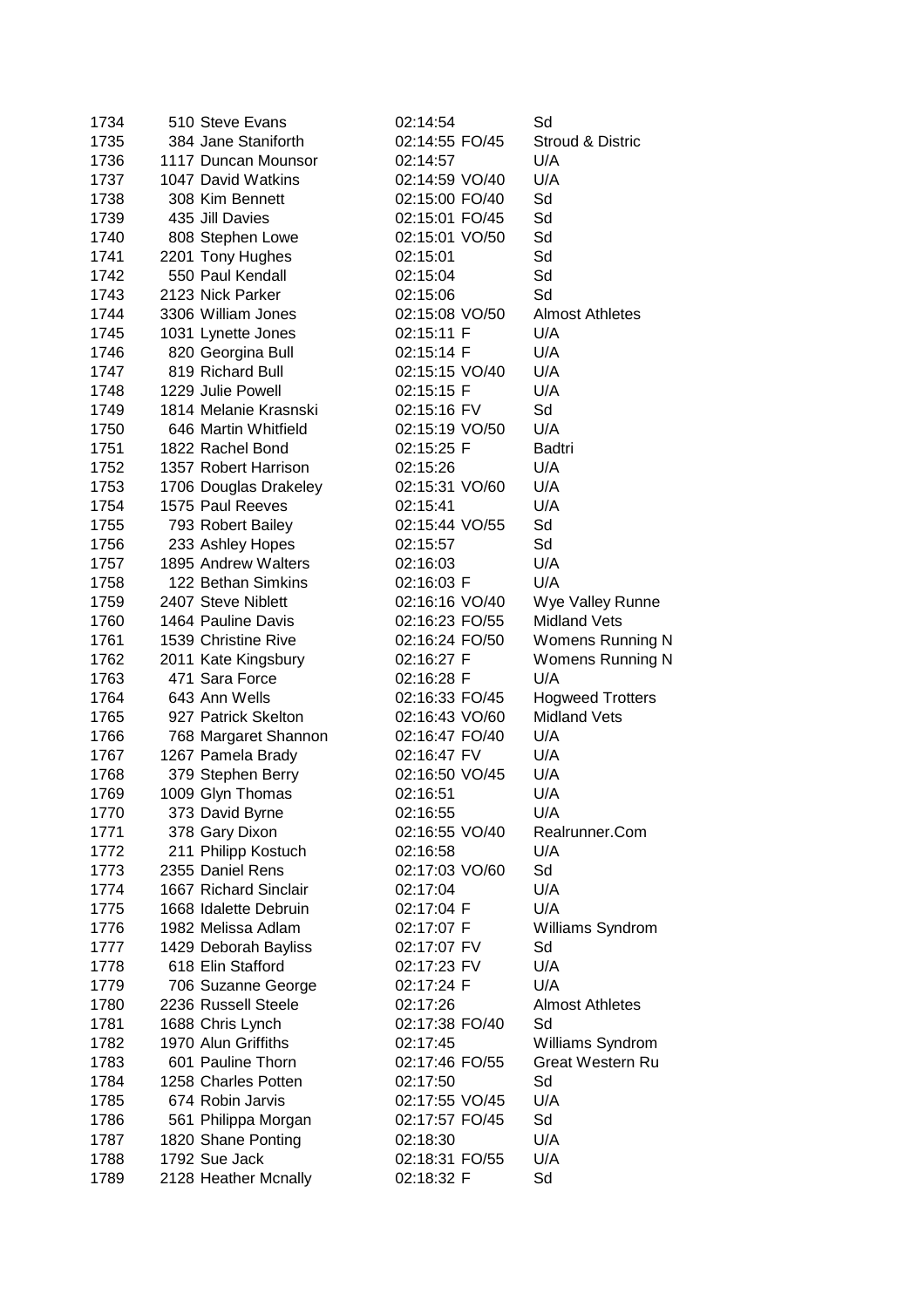| 1790 | 697 Paul Helbrow          | 02:18:44       | Sd                      |
|------|---------------------------|----------------|-------------------------|
| 1791 | 358 Faye Taggart          | 02:18:45 F     | U/A                     |
| 1792 | 2092 Chris Ruddy          | 02:18:58       | U/A                     |
| 1793 | 395 Daniel Bleaken        | 02:19:01       | U/A                     |
| 1794 | 2204 Kevin Glennie        | 02:19:05       | U/A                     |
| 1795 | 2060 Su Chard             | 02:19:12 FO/40 | Sd                      |
| 1796 | 1509 Shahida Mcdade       | 02:19:16 F     | U/A                     |
| 1797 | 1944 Jane Perry           | 02:19:22 FO/40 | U/A                     |
| 1798 | 1945 Steve Perry          | 02:19:22 VO/50 | U/A                     |
| 1799 | 750 Mark Harsant          | 02:19:29       | Sd                      |
| 1800 | 1259 Sophie Potten        | 02:19:37 F     | Sd                      |
| 1801 | 301 Andrea Moffatt        | 02:19:41 FV    | U/A                     |
| 1802 | 1017 Kathryn Clark        | 02:19:50 FV    | Sd                      |
| 1803 | 725 Catherine See         | 02:19:51 FV    | Sd                      |
| 1804 | 556 Wendy Clutterbuck     | 02:19:51 FO/40 | Sd                      |
| 1805 | 737 Mary Holba            | 02:19:53 FO/40 | Sd                      |
| 1806 | 1858 Richard Maysey       | 02:19:58       | Sd                      |
| 1807 | 1873 John Hale            | 02:19:58 VO/50 | Upton Tug Of War        |
| 1808 | 954 Paul Homer            | 02:20:02       | Sd                      |
| 1809 | 1844 Bernadette Gallacher | 02:20:03 F     | Sd                      |
| 1810 | 3359 Ron Smith            | 02:20:12 VO/70 | <b>Worcester Athlet</b> |
| 1811 | 266 Jacky Parcell         | 02:20:20 VO/40 | Sd                      |
| 1812 | 147 Amanda White          | 02:20:24 F     | Sd                      |
| 1813 | 295 Cindy Pickersgill     | 02:20:33 FO/40 | Sd                      |
| 1814 | 269 Sharron Whetherly     | 02:20:37 FV    | Sd                      |
| 1815 | 270 Michele Shapland      | 02:20:37 F     | Sd                      |
| 1816 | 1763 Jane Mason           | 02:20:55 FO/40 | Stratford Upon A        |
| 1817 | 273 Sally Mills           | 02:20:58 FO/40 | Sd                      |
| 1818 | 1193 Janet Duffin         | 02:21:02 FO/50 | <b>Almost Athletes</b>  |
| 1819 | 685 Jim Edmondson         | 02:21:04       | U/A                     |
| 1820 | 3310 Sandra Jinks         | 02:21:07 FO/55 | Eynsham                 |
| 1821 | 1355 Julie Wilkins        | 02:21:08 F     | Sd                      |
| 1822 | 1007 Graham Watts         | 02:21:09 VO/55 | U/A                     |
| 1823 | 1490 Shelly Monnington    | 02:21:10 F     | U/A                     |
| 1824 | 1491 Karen Thomas         | 02:21:10 FV    | U/A                     |
| 1825 | 316 Lynne Tyror           | 02:21:14 FO/55 | Sd                      |
| 1826 | 2234 Alex Pearson         | 02:21:20       | U/A                     |
| 1827 | 825 Eric Daykin           | 02:21:27 VO/70 | Road Runners Clu        |
| 1828 | 254 Peter Howell          | 02:21:32 VO/45 | Sd                      |
| 1829 | 1413 Richard Nuell        | 02:21:34 VO/50 | Town & Country H        |
| 1830 | 3372 Colin Waller         | 02:21:51 VO/40 | Sd                      |
| 1831 | 1601 Ashley Loveridge     | 02:21:51       | Sd                      |
| 1832 | 2253 Peter Scott          | 02:21:58 VO/45 | Worcester Jogger        |
| 1833 | 2305 Ralph Whitlock       | 02:22:07 VO/55 | <b>St Albans Stride</b> |
| 1834 | 3312 Gary Barnes          | 02:22:10       | U/A                     |
| 1835 | 2057 Mike Elliott         | 02:22:11 VO/60 | Upton Tug Of War        |
| 1836 | 1963 Kevin Matthews       | 02:22:22       | Williams Syndrom        |
| 1837 | 1393 Linda Breaker        | 02:22:35 FO/45 | Eynsham                 |
| 1838 | 2378 Jacqueline Harris    | 02:22:40 FO/45 | Sd                      |
| 1839 | 1742 Debbie Brown         | 02:22:54 FO/40 | U/A                     |
| 1840 | 2440 Jan Evans            | 02:23:02 FO/45 | U/A                     |
| 1841 | 1952 Christine Reynolds   | 02:23:02 FO/45 | Williams Syndrom        |
| 1842 | 1260 Chris Whetherly      | 02:23:06 VO/50 | Sd                      |
| 1843 | 543 John Worthington      | 02:23:18       | U/A                     |
| 1844 |                           | 02:23:21 FV    | Kenilworth Runne        |
|      | 1693 Samantha Curry       |                |                         |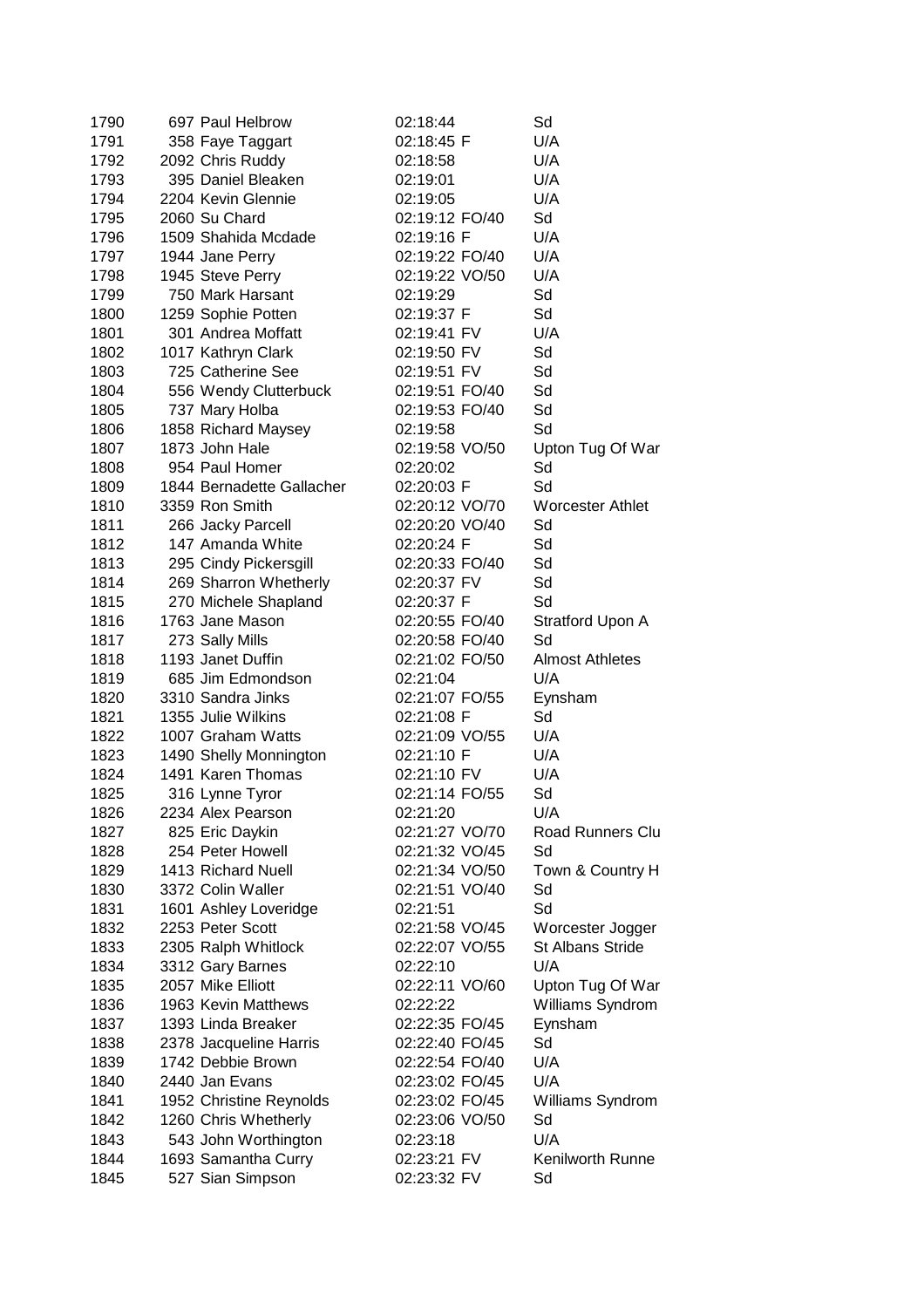| 1846 | 2293 Roy Parker                         | 02:23:35 VO/70 | Nailsea R C             |
|------|-----------------------------------------|----------------|-------------------------|
| 1847 | 2124 Helen Parker                       | 02:23:37 FV    | Sd                      |
| 1848 | 1028 Steve Smith                        | 02:23:42       | U/A                     |
| 1849 | 1838 Emma Stock                         | 02:23:43 FV    | <b>Sole Sisters</b>     |
| 1850 | 810 Catherine Adam                      | 02:24:10 F     | U/A                     |
| 1851 | 1257 Matthew Galvin                     | 02:24:15       | Sd                      |
| 1852 | 2436 Jacqueline Corbett                 | 02:24:19 FO/40 | Sd                      |
| 1853 | 553 Geoff Garner                        | 02:24:20 VO/45 | U/A                     |
| 1854 | 627 Karen Johnson                       | 02:24:24 FV    | U/A                     |
| 1855 | 193 Glyn Thomas                         | 02:24:25 VO/40 | U/A                     |
| 1856 | 2360 Kenny Clapton                      | 02:24:26 VO/40 | U/A                     |
| 1857 | 1690 Hazel Macdonald                    | 02:24:48 F     | U/A                     |
| 1858 | 1416 Iain Jones                         | 02:25:26       | U/A                     |
| 1859 | 1966 Fiona Nolan                        | 02:25:30 FO/40 | Williams Syndrom        |
|      |                                         |                | Sd                      |
| 1860 | 551 Al Cooper                           | 02:25:30       |                         |
| 1861 | 275 Julie Payne                         | 02:25:38 FV    | <b>Almost Athletes</b>  |
| 1862 | 184 Wouter Havinga                      | 02:25:38 VO/45 | Sd                      |
| 1863 | 2125 Jane Evans                         | 02:25:40 F     | <b>Almost Athletes</b>  |
| 1864 | 246 Sue Norris                          | 02:25:40 FO/50 | U/A                     |
| 1865 | 251 Karen Cooke                         | 02:25:41 F     | Sd                      |
| 1866 | 806 Linda Adam                          | 02:25:42 FO/50 | Sd                      |
| 1867 | 117 Dominique Down                      | 02:25:56 F     | U/A                     |
| 1868 | 141 Kevin Brand                         | 02:25:57       | U/A                     |
| 1869 | 1039 Julie Green                        | 02:25:57 F     | <b>Hogweed Trotters</b> |
| 1870 | 1040 Mike Green                         | 02:25:57 VO/55 | <b>Hogweed Trotters</b> |
| 1871 | 1270 Charlotte Haward                   | 02:26:02 F     | U/A                     |
| 1872 | 598 Jacqueline Springate                | 02:26:05 FO/40 | Sd                      |
| 1873 | 687 Andrea King                         | 02:26:06 FV    | U/A                     |
| 1874 | 1440 Andrea Beetles                     | 02:26:07 F     | <b>Womens Running N</b> |
| 1875 | 399 Linda Olijnyk                       | 02:26:10 FO/45 | Angels Rc               |
| 1876 | 519 Cara Thompson                       | 02:26:16 F     | U/A                     |
| 1877 | 68 Ron Hiscock                          | 02:26:18 VO/60 | <b>Wootton Bassett</b>  |
| 1878 | 1777 Nicholas Spencer                   | 02:26:21 VO/50 | U/A                     |
| 1879 | 3349 Sallie Cheung                      | 02:26:25 FO/50 | U/A                     |
| 1880 | 73 Jim Brown                            | 02:26:32 VO/70 | <b>Wootton Bassett</b>  |
| 1881 | 361 Zoe Marshall                        | 02:26:39 FO/55 | Sd                      |
| 1882 | 1881 Lyn Jaggard                        | 02:26:39 FO/55 | Kenilworth Runne        |
| 1883 | 2240 Tatyana Holyoake                   | 02:27:05 F     | U/A                     |
| 1884 | 568 Helen Honisett                      | 02:27:25 F     | U/A                     |
| 1885 | 1800 David Ollerenshaw                  | 02:27:25 VO/45 | U/A                     |
| 1886 | 557 John Welberry                       | 02:27:55 VO/55 | Sd                      |
| 1887 | 390 Emily Farmer                        | 02:27:56 F     | Sd                      |
| 1888 | 2142 Kirsten Smith                      | 02:28:09 F     | Sd                      |
| 1889 | 1868 Katherine Buxton                   | 02:28:12 F     | U/A                     |
| 1890 | 1869 Toby Wallace                       | 02:28:20       | U/A                     |
| 1891 | 344 Robert Smith                        | 02:28:20 VO/55 | Sd                      |
| 1892 | 129 Lorraine Whitmarsh                  | 02:28:25 F     | U/A                     |
| 1893 | 870 Craig Williams                      | 02:28:27       | Sd                      |
| 1894 | 1694 Jeffrey Nott                       | 02:28:32 VO/50 | U/A                     |
| 1895 | 1835 Lee O'Brien                        | 02:28:33       | Sd                      |
| 1896 | 1836 Charlotte Barber                   | 02:28:39 F     | Sd                      |
| 1897 | 1436 Mandi Burroughs                    | 02:28:39 FO/40 | Womens Running N        |
| 1898 |                                         | 02:28:45 FO/45 | Sd                      |
|      | 678 Jenny Underwood                     |                | Sd                      |
| 1899 | 272 Rebecca Jones<br>684 Dawn Blanchard | 02:28:59 FV    | U/A                     |
| 1900 |                                         | 02:29:02 F     |                         |
| 1901 | 1951 Valerie Adlam                      | 02:29:02 FO/45 | Williams Syndrom        |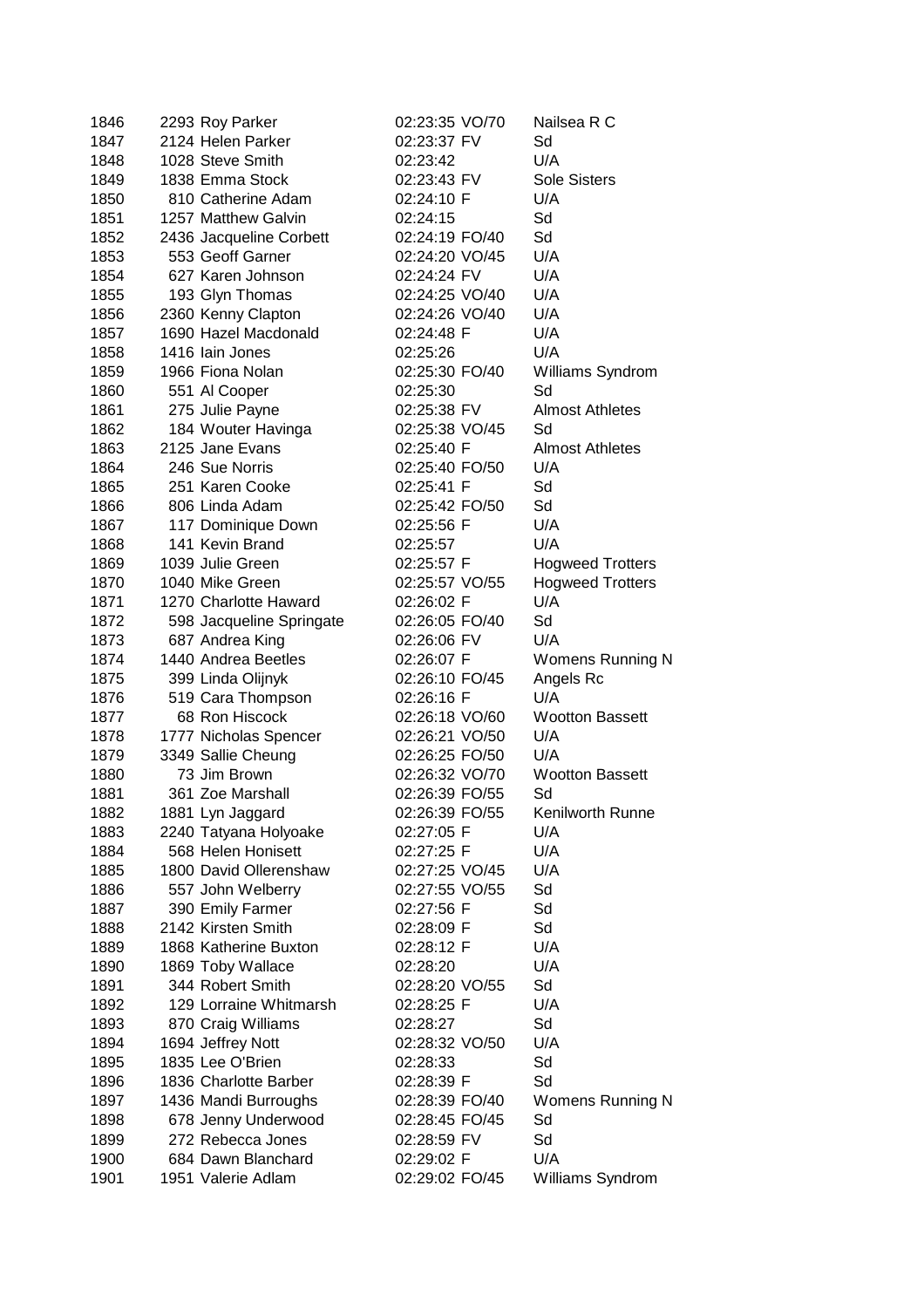| 1902 | 1231 Alan Tunney      | 02:29:05 VO/55 | Sd                      |
|------|-----------------------|----------------|-------------------------|
| 1903 | 659 Rachel Steffen    | 02:29:10 F     | U/A                     |
| 1904 | 2479 Unknown Unknwown | 02:29:24       | Unattached              |
| 1905 | 570 Sharon Tustin     | 02:29:37 FV    | U/A                     |
| 1906 | 569 Andy Price        | 02:29:41 VO/40 | U/A                     |
| 1907 | 376 Jeff Carbin       | 02:29:41 VO/40 | U/A                     |
| 1908 | 1237 Elain Longstreth | 02:29:58 FO/40 | U/A                     |
| 1909 | 739 Samantha Laurie   | 02:29:58 F     | Sd                      |
| 1910 | 1149 Sharon Roberts   | 02:30:01 FV    | U/A                     |
| 1911 | 2411 Edward May       | 02:30:02       | Sd                      |
| 1912 | 581 Michael Middleton | 02:30:28 VO/70 | Croydon Harriers        |
| 1913 | 189 Jocelyn Palmer    | 02:30:44 FV    | Sole Sisters Nor        |
| 1914 | 1420 Allen Watts      | 02:30:53 VO/70 | Sarn Helen              |
| 1915 | 1913 Juliette Moxham  | 02:31:20 FV    | U/A                     |
| 1916 | 2289 Trevor Hudson    | 02:31:34       | Sd                      |
| 1917 | 944 Nicholas Attryde  | 02:31:40 VO/40 | U/A                     |
| 1918 | 2349 Karen Carter     | 02:31:47 FV    | Kenilworth Runne        |
| 1919 | 2421 Bernard Lucas    | 02:31:47 VO/55 | Cheltenham Harri        |
| 1920 | 3343 Joanne Brown     | 02:31:47 FO/40 | U/A                     |
| 1921 | 388 Maureen Mackenzie | 02:31:50 FO/60 | <b>Hogweed Trotters</b> |
| 1922 | 482 Ian Prust         | 02:31:55 VO/40 | U/A                     |
| 1923 | 1779 Mac Eaton        | 02:31:59 VO/50 | U/A                     |
| 1924 | 412 Lisa Hardiman     | 02:31:59 F     | U/A                     |
| 1925 | 411 Roger Hardiman    | 02:32:15       | U/A                     |
| 1926 | 2108 Mark Spurrier    | 02:32:16       | U/A                     |
| 1927 | 359 Adrian Lee        | 02:32:19       | Sd                      |
| 1928 | 331 Rita Mills        | 02:32:33 FO/40 | Sd                      |
| 1929 | 353 Dawn Bellingham   | 02:32:41 FV    | U/A                     |
| 1930 | 190 Susan Rawle       | 02:32:51 F     | Sd                      |
| 1931 | 2334 Ulf Nilsson      | 02:32:56 VO/50 | U/A                     |
| 1932 | 529 Sue Smith         | 02:33:00 FO/40 | U/A                     |
| 1933 | 126 Chris Stead       | 02:33:03       | U/A                     |
| 1934 | 1971 Dewi Powell      | 02:33:11       | Williams Syndrom        |
| 1935 | 1907 Lee Martin       | 02:33:13       | U/A                     |
| 1936 | 530 Paul Platt        | 02:33:16 VO/45 | Sd                      |
| 1937 | 710 Paul Robinson     | 02:33:42 VO/45 | Sd                      |
| 1938 | 2294 Kate Moule       | 02:33:42 FO/45 | Nailsea R C             |
| 1939 | 937 Brendan Foley     | 02:34:03 VO/45 | U/A                     |
| 1940 | 381 Judith Coucill    | 02:34:38 FO/45 | Stroud & Distric        |
| 1941 | 1477 Mandy Baker      | 02:34:49 F     | <b>Bitton Road Runn</b> |
| 1942 | 253 Ruth Howell       | 02:35:13 FO/40 | Sd                      |
| 1943 | 1341 Francis Rogan    | 02:35:19 F     | U/A                     |
| 1944 | 698 Janet Burke       | 02:35:40 FO/55 | Thornbury Rc            |
| 1945 | 228 Carole Lay        | 02:35:46 F     | U/A                     |
| 1946 | 165 Martine Rowland   | 02:35:59 F     | U/A                     |
| 1947 | 296 Matthew Parsons   | 02:36:00       | Corsham Running         |
| 1948 | 2437 Harry Mears      | 02:36:02       | U/A                     |
| 1949 | 366 Laura Wood        | 02:36:03 F     | U/A                     |
| 1950 | 626 Hazel Gilligan    | 02:36:07 FV    | U/A                     |
| 1951 | 780 Helena Johnson    | 02:36:07 F     | U/A                     |
| 1952 | 912 Gay Entwistle     | 02:36:08 FO/55 | Sd                      |
| 1953 | 1678 Ian Whitehead    | 02:36:24       | U/A                     |
| 1954 | 1969 Mark Hayes       | 02:36:49       | Williams Syndrom        |
| 1955 | 2267 Alison Willmott  | 02:36:57 F     | U/A                     |
| 1956 | 1294 Jo Down          | 02:37:05 F     | U/A                     |
| 1957 | 200 Michael Yhnell    | 02:37:29 VO/50 | Gloucester Polic        |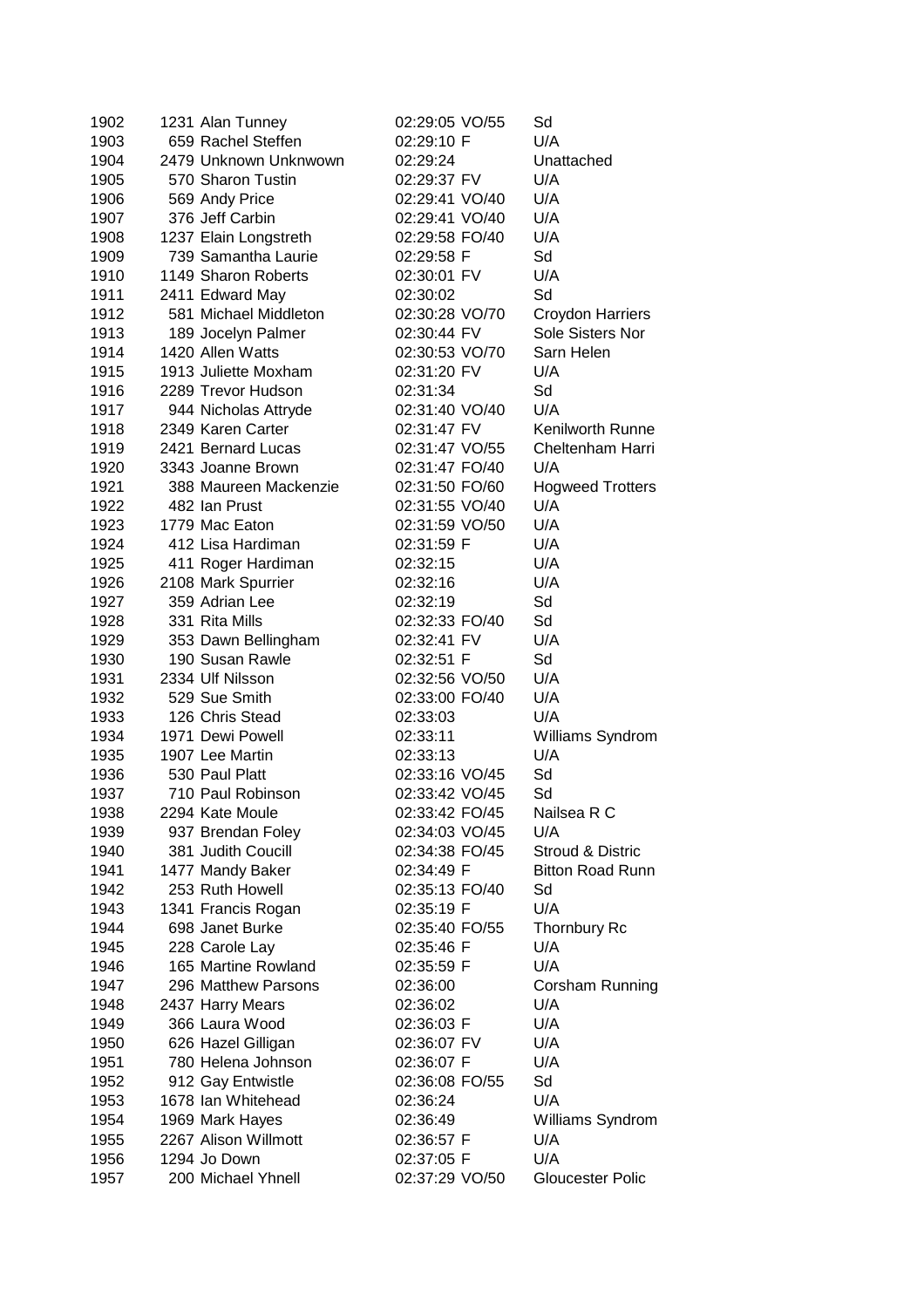| 1958 | 1254 Deirdre Lister          | 02:37:34 FO/40 | Sd                      |
|------|------------------------------|----------------|-------------------------|
| 1959 | 1837 Debra Holt              | 02:37:44 FO/40 | Sd                      |
| 1960 | 1051 Helen Barnard           | 02:38:26 F     | U/A                     |
| 1961 | 1271 Susan Holmes            | 02:38:27 FO/45 | Sole Sisters            |
| 1962 | 1052 Karen Morris            | 02:38:31 F     | U/A                     |
| 1963 | 970 Jon Gadsden              | 02:39:17 VO/40 | U/A                     |
| 1964 | 227 Karen Lay                | 02:39:17 F     | U/A                     |
| 1965 | 495 Andrew Scrase            | 02:39:18       | U/A                     |
| 1966 | 856 Julie Hewitt             | 02:39:19 F     | U/A                     |
| 1967 | 1288 Charlie Sanders         | 02:39:27 F     | U/A                     |
| 1968 | 1105 Emilie Davidson         | 02:40:01 F     | Sd                      |
| 1969 | 1106 James Davidson          | 02:40:01 VO/40 | Sd                      |
| 1970 | 2050 Richard Sawkins         | 02:40:03 VO/50 | U/A                     |
| 1971 | 503 Mike Bluett              | 02:40:34       | U/A                     |
| 1972 | 196 Sally Price              | 02:41:43 F     | Sd                      |
| 1973 | 294 Andrea Thompson-Taylor   | 02:41:53 FV    | U/A                     |
| 1974 | 372 Sarah Hall               | 02:43:28 F     | U/A                     |
| 1975 | 375 Kevin Skidmore           | 02:43:29       | U/A                     |
| 1976 | 1801 Andy Snailham           | 02:43:32       | U/A                     |
| 1977 | 305 Ilse Ferwerda            | 02:44:15 F     | Sd                      |
| 1978 | 1664 Beth Rose               | 02:45:39 F     | U/A                     |
| 1979 | 2288 Emily Rushton           | 02:46:03 F     | Sd                      |
| 1980 | 133 Tony Cima                | 02:47:14 VO/50 | Sd                      |
| 1981 | 134 Dave Sanderson           | 02:47:15 VO/50 | Sd                      |
| 1982 | 1014 Kirsty Byford           | 02:47:50 F     | Sd                      |
| 1983 | 542 Sallie-Anne Beere        | 02:48:04 F     | U/A                     |
| 1984 | 212 Nadia Habul              | 02:48:05 FV    | Sd                      |
| 1985 | 633 Philip Crook             | 02:49:55 VO/50 | Sd                      |
| 1986 | 671 David Morris             | 02:50:12 VO/55 | <b>Almost Athletes</b>  |
| 1987 | 670 Kate Morris              | 02:51:40 FO/55 | <b>Almost Athletes</b>  |
| 1988 | 2285 Tom Moon                | 02:53:14       | U/A                     |
| 1989 | 2286 Amie Stack              | 02:53:20 F     | U/A                     |
| 1990 | 424 Darylle Stewart          | 02:54:04 FO/40 | Angels Rc               |
| 1991 | 104 Martin Lewis             | 02:54:23 VO/45 | Sd                      |
| 1992 | 304 Rachel Freeth            | 02:54:23 FV    | Sd                      |
| 1993 | 2038 Paul Tarling            | 02:55:09       | Sd                      |
| 1994 | 474 Nigel Booker             | 02:56:13 VO/50 | Sd                      |
| 1995 | 1043 M Moore                 | 02:56:38 VO/50 | Sd                      |
| 1996 | 676 Rosie Moore              | 02:56:45 F     | U/A                     |
| 1997 | 1611 Barry Dawson            | 03:01:00 VO/60 | Sd                      |
| 1998 | 1238 Naomi Erskine           | 03:05:40 F     | Sd                      |
| 1999 | 1441 Joanne Wood             | 03:06:40 FV    | <b>Hogweed Trotters</b> |
| 2000 | 1004 Faith Hurford           | 03:07:10 FO/45 | <b>Hogweed Trotters</b> |
| 2001 | 2490 John Farran             | 03:10:06 VO/55 | Williams Syndrom        |
| 2002 | 404 Shona Edmondson          | 03:11:30 FO/55 | One On One Sport        |
| 2003 | 2145 Ann Dickinson           | 03:12:20 FO/45 | Sd                      |
| 2004 | 2493 Malcolm Price           | 03:19:53 VO/55 | Williams Syndrom        |
| 2005 | 2499 Elizabeth Norrie        | 03:19:53 FO/50 | Williams Syndrom        |
| 2006 | 2500 Michael Norrie          | 03:19:56 VO/50 | Williams Syndrom        |
| 2007 | 2489 Margaret Farrow-Johnson | 03:21:25 FO/40 | Williams Syndrom        |
| 2008 | 2488 Bob Farrow-Johnson      | 03:23:06 VO/40 | Williams Syndrom        |
| 2009 | 2481 Malcolm Hollingsworth   | 03:28:09 VO/55 | Williams Syndrom        |
| 2010 | 2482 Mark Hollingsworth      | 03:28:12       | Williams Syndrom        |
| 2011 | 2480 Karen Wall              | 03:29:05 F     | Williams Syndrom        |
| 2012 | 2217 Sarah Newbould          | 03:29:16 F     | Sd                      |
| 2013 | 2491 Maggie Farran           | 03:29:37 FO/55 | Williams Syndrom        |